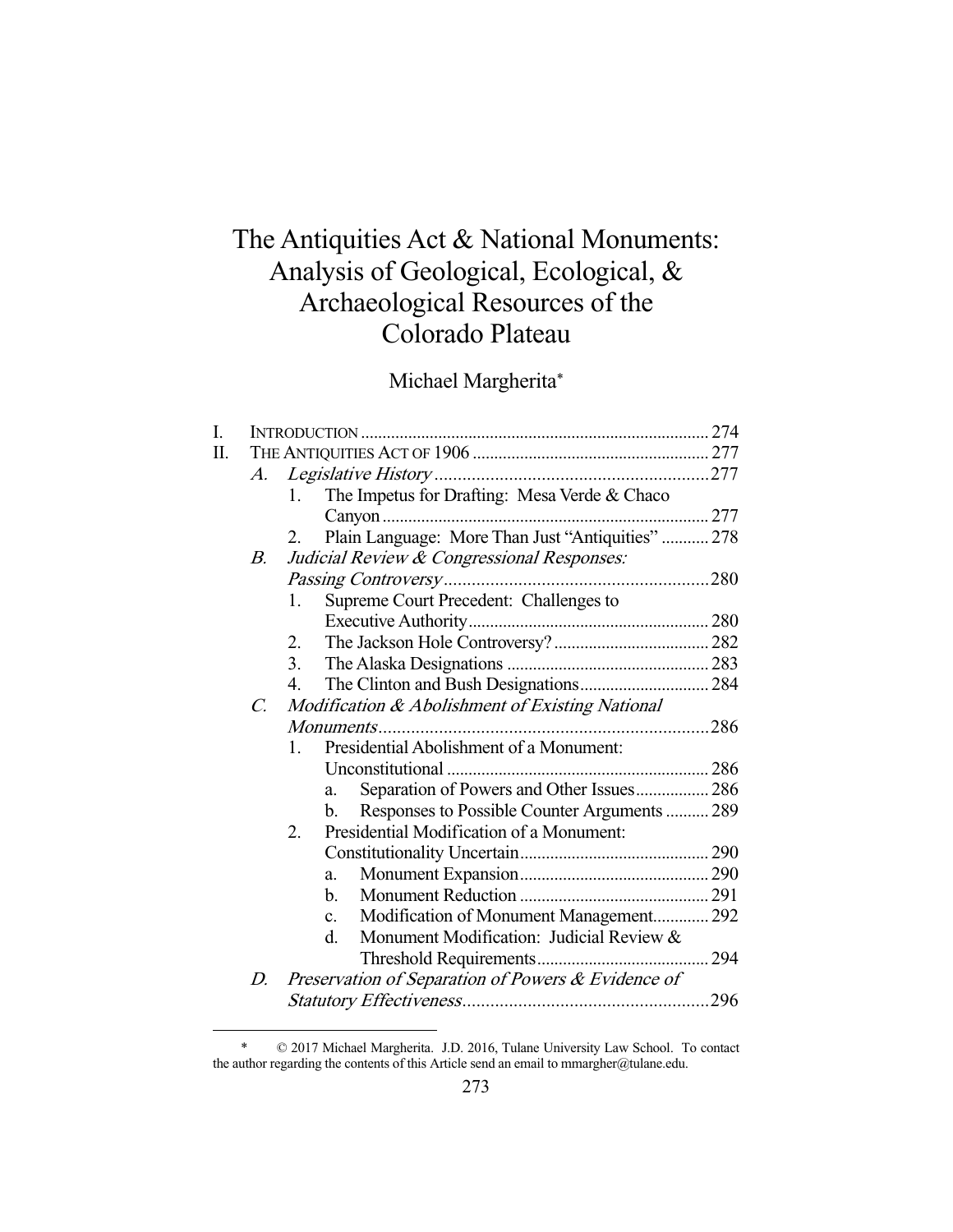|     |                 | 1.                                         |                                                           |  |  |  |
|-----|-----------------|--------------------------------------------|-----------------------------------------------------------|--|--|--|
|     |                 | 2.                                         |                                                           |  |  |  |
|     |                 | 3.                                         | Designated Survivor: Federal Land Management              |  |  |  |
|     |                 |                                            |                                                           |  |  |  |
|     |                 | 4.                                         | Political Effectiveness: Initial Protection Ahead of      |  |  |  |
|     |                 |                                            |                                                           |  |  |  |
| Ш.  |                 |                                            |                                                           |  |  |  |
|     | $A_{\cdot}$     |                                            |                                                           |  |  |  |
|     |                 | 1.                                         | Lithospheric Downwelling & Elevation Gain 301             |  |  |  |
|     |                 | 2.                                         |                                                           |  |  |  |
|     |                 | 3.                                         |                                                           |  |  |  |
|     |                 | $\overline{4}$ .                           |                                                           |  |  |  |
|     | В.              |                                            |                                                           |  |  |  |
|     |                 | 1.                                         |                                                           |  |  |  |
|     |                 | 2.                                         |                                                           |  |  |  |
|     | $\mathcal{C}$ . | Archaeological & Cultural Significance 309 |                                                           |  |  |  |
|     |                 | 1.                                         |                                                           |  |  |  |
|     |                 | 2.                                         |                                                           |  |  |  |
|     |                 | 3.                                         | The Chacoan Regional System: Roads & Outliers 312         |  |  |  |
|     |                 | $\overline{4}$ .                           | Millennia of Cultural & Spiritual Connections 312         |  |  |  |
|     | $D_{\cdot}$     |                                            | Threats to Archaeological Resources of the                |  |  |  |
|     |                 |                                            |                                                           |  |  |  |
|     |                 | $\mathbf{1}$ .                             | Demand for Illegally Obtained Ancient Artifacts 314       |  |  |  |
|     |                 | 2.                                         | Increased Access to Archaeological Sites: Off-            |  |  |  |
|     |                 |                                            |                                                           |  |  |  |
|     |                 |                                            | Background: Recreational Operation of<br>a.               |  |  |  |
|     |                 |                                            |                                                           |  |  |  |
|     |                 |                                            | Increased Access=Increased Impact  318<br>b.              |  |  |  |
| IV. |                 |                                            | <b>SCIENTIFIC &amp; HISTORIC FEATURES OF THE COLORADO</b> |  |  |  |
|     |                 |                                            | PLATEAU: ANALYSIS UNDER THE ANTIQUITIES ACT  320          |  |  |  |
| V.  |                 |                                            |                                                           |  |  |  |
| VI. |                 |                                            |                                                           |  |  |  |

#### I. INTRODUCTION

 The federal lands of the United States are a landscape of natural and historical superlatives meant to benefit all of its current and future citizens. Congress maintains absolute power over land owned by the federal government but has delegated some of its land management authority to the president. Under the provisions of the Antiquities Act of 1906 ("Antiquities Act" or "Act"), the president may designate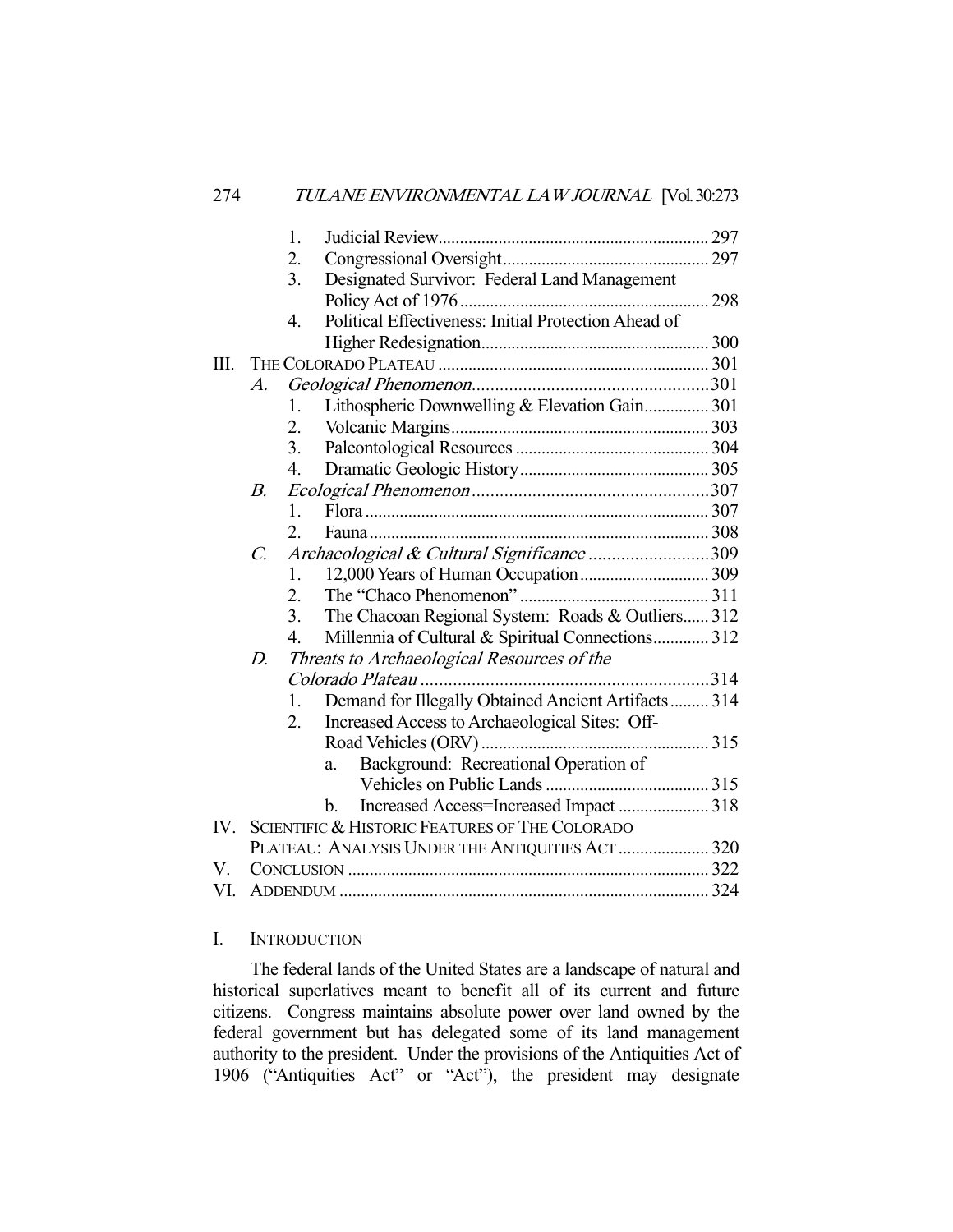historically and scientifically significant areas of public land as National Monuments.<sup>1</sup> Presidents with different domestic policy agendas and from both political parties have used this authority in order to preserve the United States' natural and historical features.<sup>2</sup> Since 1906, sixteen of nineteen presidents have designated more than 150 national monuments on federal lands.<sup>3</sup> The success achieved by the Antiquities Act can be measured because Congress has continuously ratified presidential designations.<sup>4</sup> For example, more than half of the national parks created by Congress were first national monuments created by the president.<sup>5</sup> But these designations have sometimes been controversial and led to litigation.<sup>6</sup>

 In December 2016 President Barack Obama designated Bears Ears National Monument in southeast Utah to preserve thousands of archaeological deposits and Native American sacred sites located on federally owned land.<sup>7</sup> Opposed to the designation, the Utah state legislature passed HCR011, which urged President Donald Trump to rescind the monument.<sup>8</sup> But no president has ever abolished a national monument and although the Antiquities Act grants the president the authority to designate new monuments it does not provide the authority to abolish an existing designation.<sup>9</sup> As a result, resolution of disputes related to Bears Ears and the Antiquities Act as a whole may ultimately require judicial determination.

 Bears Ears is located on the Colorado Plateau (Plateau), a distinct physiographic region, or a territory defined by its unique landforms which extends across extreme western Colorado, northeast Arizona, northwest New Mexico, and the southeast half of Utah.<sup>10</sup> Much of the history of the Antiquities Act takes place on the Colorado Plateau. Disputes within its boundaries motivated the drafting of the Act and led to several federal court cases including the first Supreme Court case to interpret its provisions.<sup>11</sup> Despite these legal challenges, monument

 <sup>1. 16</sup> U.S.C. 431 (2012).

<sup>2.</sup> See generally Mark Squillace, The Monumental Legacy of the Antiquities Act of 1906, 37 GA. L. REV. 473 (2003).

 <sup>3.</sup> CAROL VINCENT, CONG. RES. SERV., R41330, NATIONAL MONUMENTS AND THE ANTIQUITIES ACT 1-2 (2016).

 <sup>4.</sup> Id. at 1.

<sup>5.</sup> See Squillace, *supra* note 2, at 585-610.

 <sup>6.</sup> See generally id.

 <sup>7.</sup> Proclamation No. 9559, 82 Fed. Reg. 1149 (Dec. 28, 2016).

 <sup>8.</sup> H.C.R. 011, 2017 Leg., Gen. Sess.

<sup>9.</sup> See generally VINCENT, supra note 3.

 <sup>10.</sup> Proclamation No. 9559, 82 Fed. Reg. at 1149.

<sup>11.</sup> See e.g., Cameron v. United States, 252 U.S. 450 (1920).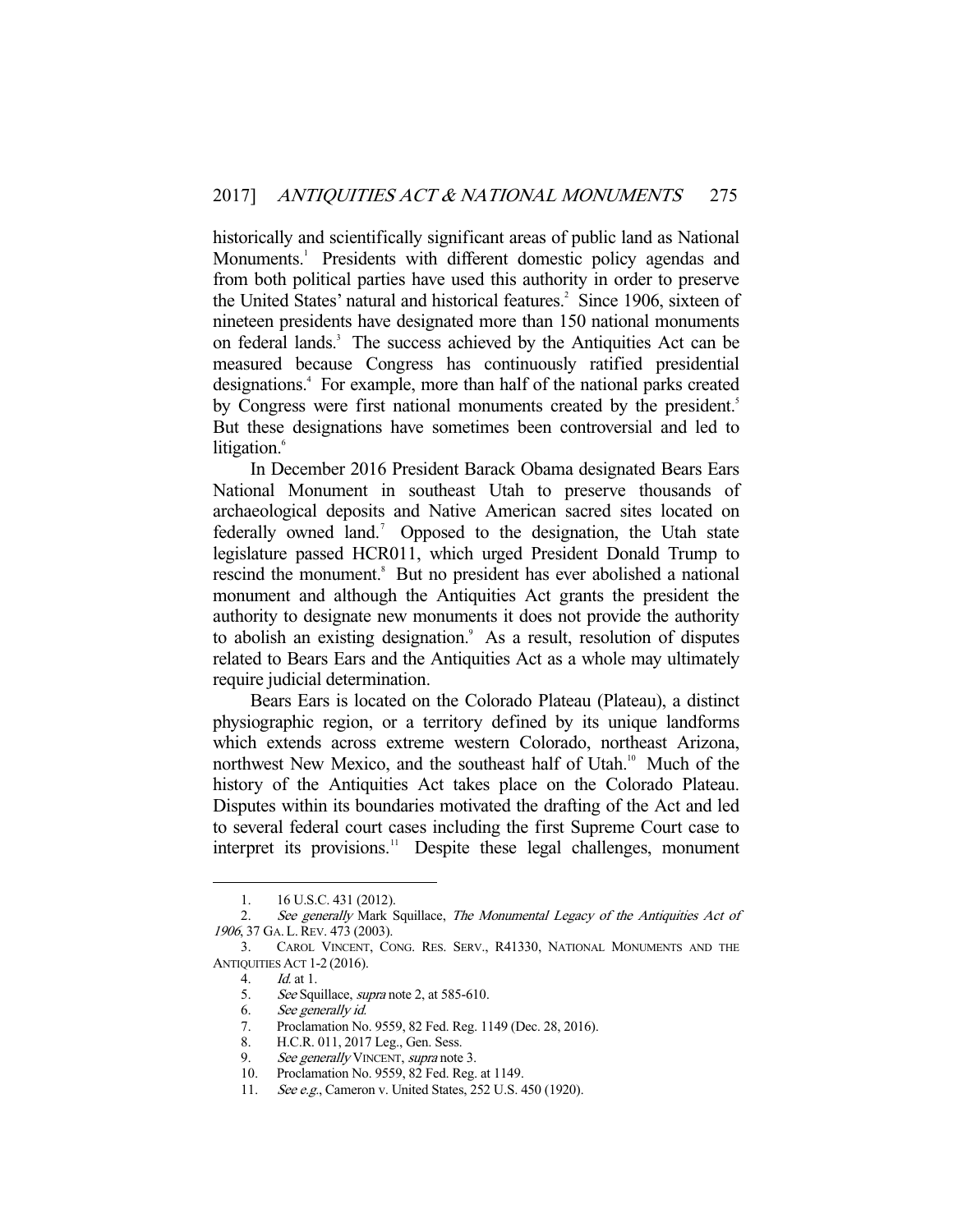designations within the Plateau have gone on to become some of the United States' most popular national parks with tens of millions of visitors each year.<sup>12</sup>

 There is a reason for this high attendance. The Colorado Plateau sits atop a globally rare geodynamic phenomenon $\mathbf{a}^{\text{13}}$  and arguably contains the highest concentration of overlapping geological, ecological, and archaeological resources in North America. However, underneath this landscape there are significant deposits of uranium, coal, oil, and other fossil fuels.14 As a result, those with commercial interests in federal land often conflict with groups seeking monument designation.<sup>15</sup> These conflicts are likely to continue. Although Bears Ears<sup>16</sup> has become a national monument, two other monument proposals for unprotected public lands located on the Colorado Plateau, Greater Grand Canyon Heritage,  $17$  and Greater Canyonlands,  $18$  remain active and could be considered by future presidents.<sup>19</sup>

 In order to support existing monuments and inform future monument proposals on the Plateau, the discussion that follows will (1) review the political history of the Antiquities Act and associated judicial precedent to demonstrate that the Act is a politically and economically effective law that preserves the separation of powers and places discernable limits on the president's authority vis-à-vis modification of existing monuments; and, (2) will analyze identifiable

<sup>-</sup>12. Annual Park Ranking Report For Recreation Visits In: 2015, IRMA PORTAL, https://irma.nps.gov/Stats/SSRSReports/National%20Reports/Annual%20Park%20Ranking%20 Report%20(1979%20-%20Last%20Calendar%20Year) (last visited May 1, 2017).

<sup>13.</sup> Alan Levander et al., Letter, Continuing Colorado Plateau Uplift by Delamination-Style Convective Lithospheric Downwelling, 472 NATURE 461, 461-63 (2011).

<sup>14.</sup> See e.g., U.S. GEOLOGICAL SURVEY, USGS FACT SHEET FS-145-99, FEDERALLY OWNED COAL AND FEDERAL LANDS IN THE COLORADO PLATEAU REGION (1999); RANDY T. SIMMONS & RYAN YONK, ENERGY IN NATIONAL MONUMENTS: FINAL REPORT 7 (Aug. 2013).

 <sup>15.</sup> See generally Judy Fahys, Bears Ears Monument Debate Divides San Juan County, NAT'L PUB.RADIO (July 13, 2016), http://kuer.org/post/bears-ears-monument-debate-divides-sanjuan-county#stream/0.

<sup>16.</sup> See BEARS EARS INTER-TRIBAL COALITION, PROPOSAL TO PRESIDENT BARACK OBAMA FOR THE CREATION OF BEARS EARS NATIONAL MONUMENT (2015) [hereinafter BEARS EARS PROPOSAL].

<sup>17.</sup> See CTR. FOR BIOLOGICAL DIVERSITY ET AL., CONSERVING THE GRAND CANYON WATERSHED: A PROPOSAL FOR NATIONAL MONUMENT DESIGNATION 1 (2014).

<sup>18.</sup> See generally S. UTAH WILDERNESS ALL., PETITION OF SOUTHERN UTAH WILDERNESS ALLIANCE, ET AL. THE PROTECTION OF THE GREATER CANYONLANDS (2011) [hereinafter GREATER CANYONLANDS PROPOSAL]; see also SCOTT GROENE ET AL., GREATER CANYONLANDS NATIONAL MONUMENT: AN OPPORTUNITY, A LEGACY 6 (Stephen Trimble ed., 2014).

 <sup>19.</sup> Interestingly, parts of the Greater Canyonlands proposal overlap with the Escalante National Monument proposal issued by the National Park Service in 1936. Compare GREATER CANYONLANDS PROPOSAL, supra note 18, at 6; with NAT'L PARK SERV., PROPOSED ESCALANTE NATIONAL MONUMENT (1936).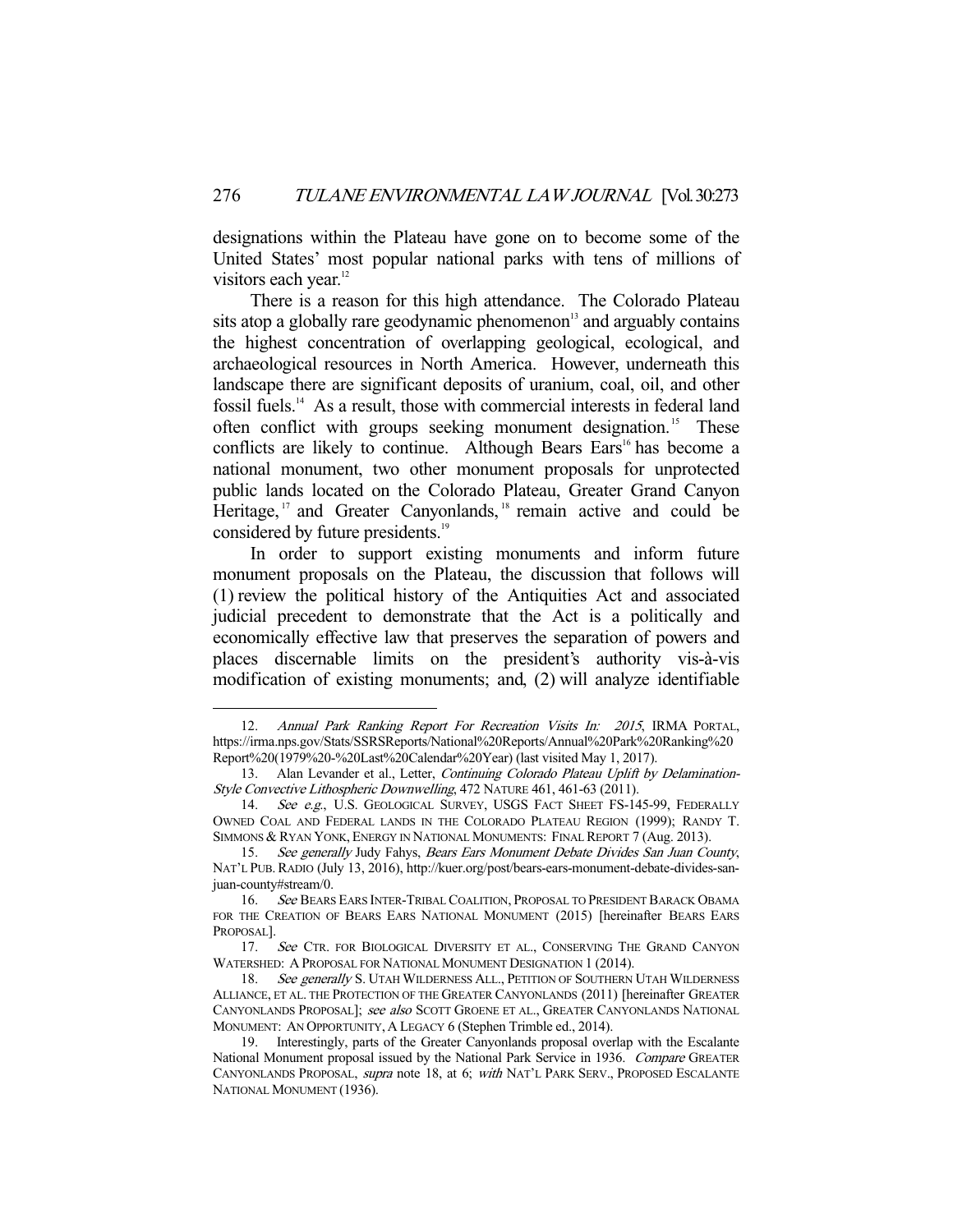scientific phenomenon found on the Colorado Plateau to demonstrate that national monuments designated to protect these phenomenon will satisfy the legal standard set by the Antiquities Act and Supreme Court precedent.

#### II. THE ANTIQUITIES ACT OF 1906

- A. Legislative History
- 1. The Impetus for Drafting: Mesa Verde & Chaco Canyon

 When Richard Wetherill and his brothers followed a lost cow into a remote area of southwest Colorado during the winter of 1888, they stumbled upon the hauntingly intact cliff dwellings of the Ancestral Pueblo People at Mesa Verde and other remnants of the vast ancient civilization that thrived there over a thousand years ago.<sup>20</sup> The effect on the brothers was profound. One described the experience "like treading 'holy ground'" and commented on the extraordinary level of preservation "[t]hings were arranged in the rooms [] as if people might just have been out visiting somewhere."<sup>21</sup> Little did they know this was only one of many remarkable sites in the vicinity.

Richard Wetherill immediately organized initial excavations.<sup>22</sup> As news of the structures spread, Baron Nordenskiöld, a Swedish nobleman with a passion for archaeology, appeared at the site. According to one of the Wetherill brothers, upon seeing the ruins, "his enthusiasm . . . increased almost beyond his control."23 Needing no one's permission, Nordenskiöld immediately began larger scale excavations.<sup>24</sup> Although he meticulously documented his findings, the Baron also packed up all the discovered artifacts for transportation to Sweden.<sup>25</sup> United States authorities attempted to arrest him before departure but the judge dismissed the case as he could find no law to uphold the arrest or seize any of the artifacts, and in 1891 Nordenskiöld was allowed to leave the

 <sup>20.</sup> RONALD F. LEE, NAT'L PARK SERV., THE ANTIQUITIES ACT OF 1906 ch. 4 (2000), http://npshistory.com/publications/antiquities-act-1906.pdf.

 <sup>21.</sup> DAYTON DUNCAN & KEN BURNS, THE NATIONAL PARKS: AMERICA'S BEST IDEA 74 (2009).

 <sup>22.</sup> LEE, supra note 20, at ch. 4 ("Neither the walls nor the contents of these ruins were to remain intact for long. Richard Wetherill . . . [was] soon digging in the rooms. Joined at various times by three other brothers . . . .").

<sup>23.</sup> DUNCAN & BURNS, *supra* note 21, at 76-77.

 <sup>24.</sup> See id.

<sup>25.</sup> Richard West Sellars, A Very Large Array: Early Federal Historic Preservation-The Antiquities Act, Mesa Verde, and the National Park Service Act, 47 NAT. RESOURCES J. 267, 278 (2007).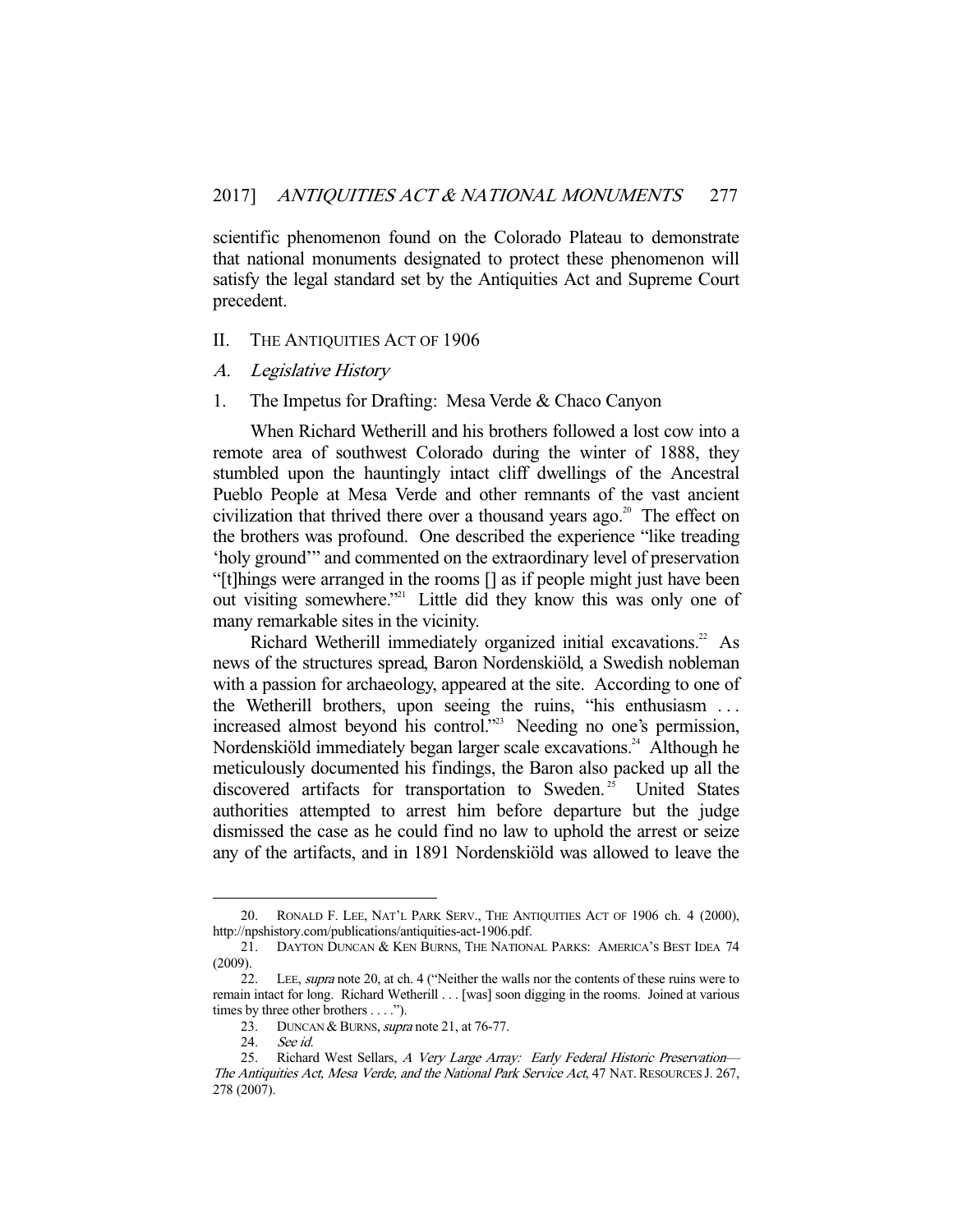country.26 He published an extensive account of his archaeological excavations at Mesa Verde shortly after his return.<sup>27</sup>

 Despite the government's defeat and failure to stop the export of artifacts, the controversy served as an important catalyst to raise awareness about the wealth of resources on federal lands that remained unprotected. 28 Meanwhile, Richard Wetherill began searching for undisturbed archaeological sites in the regions surrounding Mesa Verde and eventually filed a homestead claim amongst the monolithic constructions of Chaco Canyon.<sup>29</sup> But while Wetherill may have been using the most current and scientifically sound excavation techniques, professional archaeologists were outraged and called on the federal government to act.

 By 1890, Yellowstone, Yosemite, and Sequoia had all been created as national parks.<sup>30</sup> But Congress decided something different was needed and in 1899<sup>31</sup> a committee was formed to draft a bill that would serve to protect naturally occurring objects under a new conservation designation called a national monument.<sup>32</sup> Iowa Congressman John F. Lacey and others joined the drafting and, after seven years of negotiation, settled on the provisions of the Antiquities Act of 1906.<sup>33</sup>

2. Plain Language: More Than Just "Antiquities"

 The core provisions of the Antiquities Act of 1906 (Act) as enacted by Congress are surprisingly succinct:

The President of the United States is authorized in his discretion to declare by public proclamation historic landmarks, historic and prehistoric structures, and other objects of historic or scientific interest that are situated upon the lands owned or controlled by the Government of the United States to be national monuments and may reserve as a part thereof parcels of land, the limits of which in all cases shall be confined to the

<sup>26.</sup> DUNCAN & BURNS, *supra* note 21, at 77.

 <sup>27.</sup> GUSTAF NORDENSKIÖLD, THE CLIFF DWELLERS OF THE MESA VERDE OF SOUTHWESTERN COLORADO: THEIR POTTERY AND IMPLEMENTS (1893); see also Sellars, supra note 25, at 278 n.12.

<sup>28.</sup> LEE, *supra* note 20, at ch. 4; Sellars, *supra* note 25, at 278.

 <sup>29.</sup> Sellars, supra note 25, at 278.

 <sup>30.</sup> Yosemite Grant Act, Pub. L. No. 98-425 13 Stat. 325 (1864); Act Establishing Yellowstone National Park, Pub. L. No. 105-391, 17 Stat. 32 (1872); Sequoia Park Act, CH. 926, 26 Stat. 478 (1890).

<sup>31.</sup> Archaeological Inst. of Am., General Meeting of the Archaeological Institute of America, 4 AM. J. ARCHAEOLOGY 149, 149-50 (1900).

 <sup>32.</sup> Squillace, supra note 2, at 478.

<sup>33.</sup> Id at 480-86. For a discussion of John F. Lacey's pivotal role, see Sellars, supra note 25, at 280-98.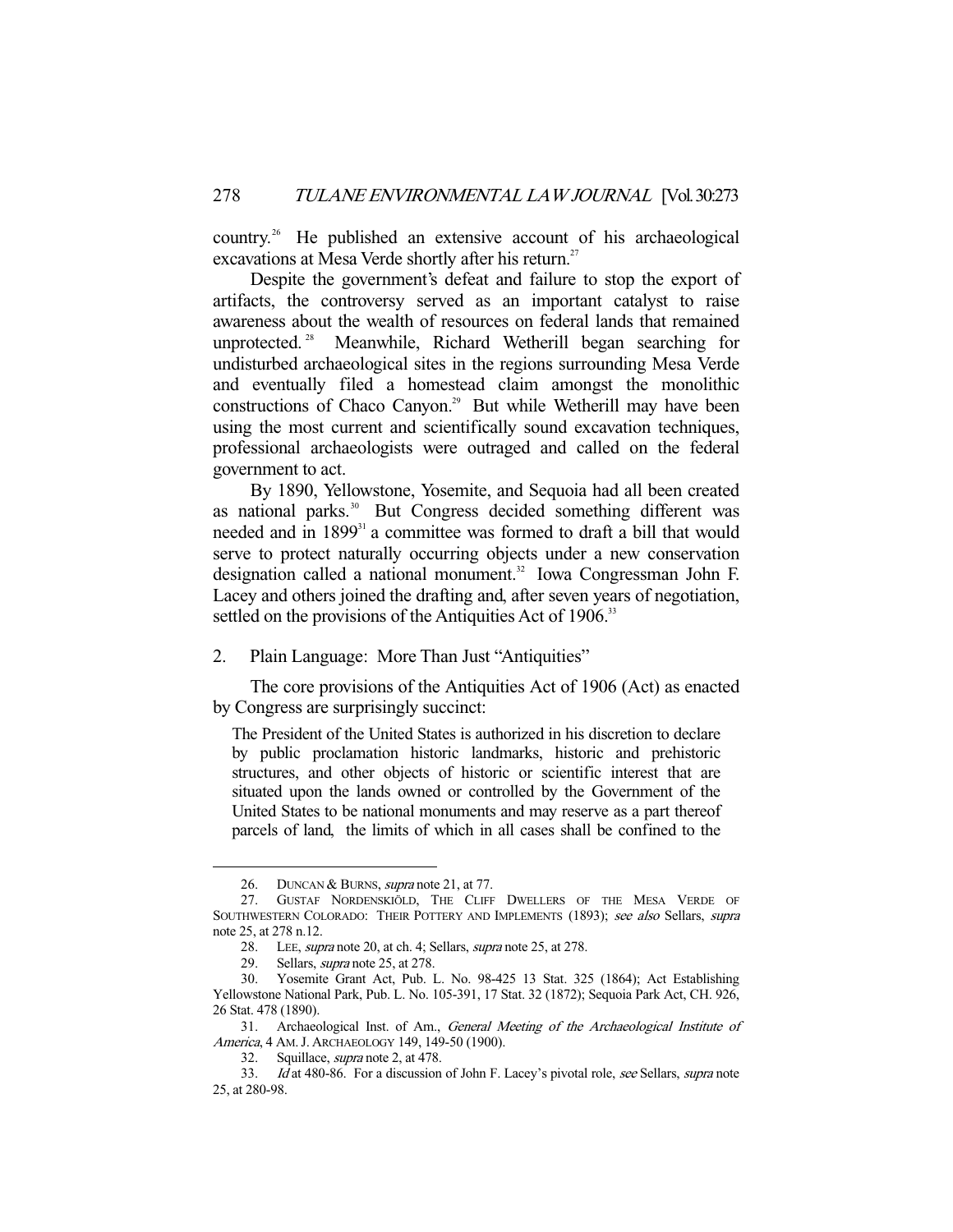smallest area compatible with the proper care and management of the objects to be protected.<sup>34</sup>

 Many commentators who have discussed the legislative history and provisions of the Antiquities Act have concluded it meant only to protect small parcels of land<sup>35</sup> in the vicinity of archaeological sites.<sup>36</sup> However, this conclusion confuses the initial motivations underlying the decision to begin drafting the bill with its actual intended purpose as enacted for several reasons.<sup>37</sup> First, while threats to archaeological sites like Mesa Verde and Chaco Canyon certainly provided the impetus for drafting, Congress took the opportunity to legislate more broadly and drafted plain language that granted the President discretionary authority to protect all "objects of historic or scientific interest" on federal land, which, for any number of reasons, are unlikely to receive congressional protection.<sup>38</sup> Second, the enacted language represents a legislative compromise between those who sought to limit presidential power to the honor protection of specific archaeological sites and those who favored a more expansive authority to reserve large tracts of land solely based on scenic beauty.<sup>39</sup> Third, as discussed below in Section II.C, the Supreme Court has rejected the claim that the Antiquities Act was meant only to protect archaeological sites.<sup>40</sup>

 The areas available for protection under the Antiquities Act are well defined<sup>41</sup> and federal precedent has established that national monument protections only apply to property already owned by the government or voluntarily relinquished by private landowners.<sup> $42$ </sup> The executive branch has echoed this view in congressional testimony offered by Department

-

39. Squillace, supra note 2, at 484-85.

41. See generally VINCENT, supra note 3.

 <sup>34. 16</sup> U.S.C. § 431 (2012).

 <sup>35.</sup> David H. Getches, Managing the Public Lands: The Authority of the Executive To Withdraw Lands, 22 NAT. RESOURCES J. 279, 301-02 (1982).

 <sup>36.</sup> James R. Rasband, Utah's Grand Staircase: The Right Path to Wilderness Preservation?, 70 U.COLO. L.REV. 483, 501 (1999).

 <sup>37.</sup> See Squillace, supra note 2, at 504.

 <sup>38. 16</sup> U.S.C. § 431 (2012). Theodore Roosevelt was a notorious preservationist and although preliminary drafting of the Antiquities Act began before his election, its passage during his presidency demonstrates that Congress, in allowing for protection of areas of "scientific interest," was well aware of the manner in which the Act would be used. Indeed, by the end of his presidency a few years after the Act's passage, Roosevelt had designated seventeen national monuments, many of which have become national parks. Squillace, *supra* note 2, at 490.

 <sup>40.</sup> Cappaert v. United States., 426 U.S. 128, 138 (1975).

 <sup>42.</sup> United States v. California, 436 U.S. 32, 40 (1978) (describing the Antiquities Act as only applying to land owned by the federal government); Buono v. Kempthorne, 527 F.3d 758, 766 (9th Cir. 2008) (stating the Antiquities Act "does not authorize government officials forcibly to take private property to provide such care or to enter private land.").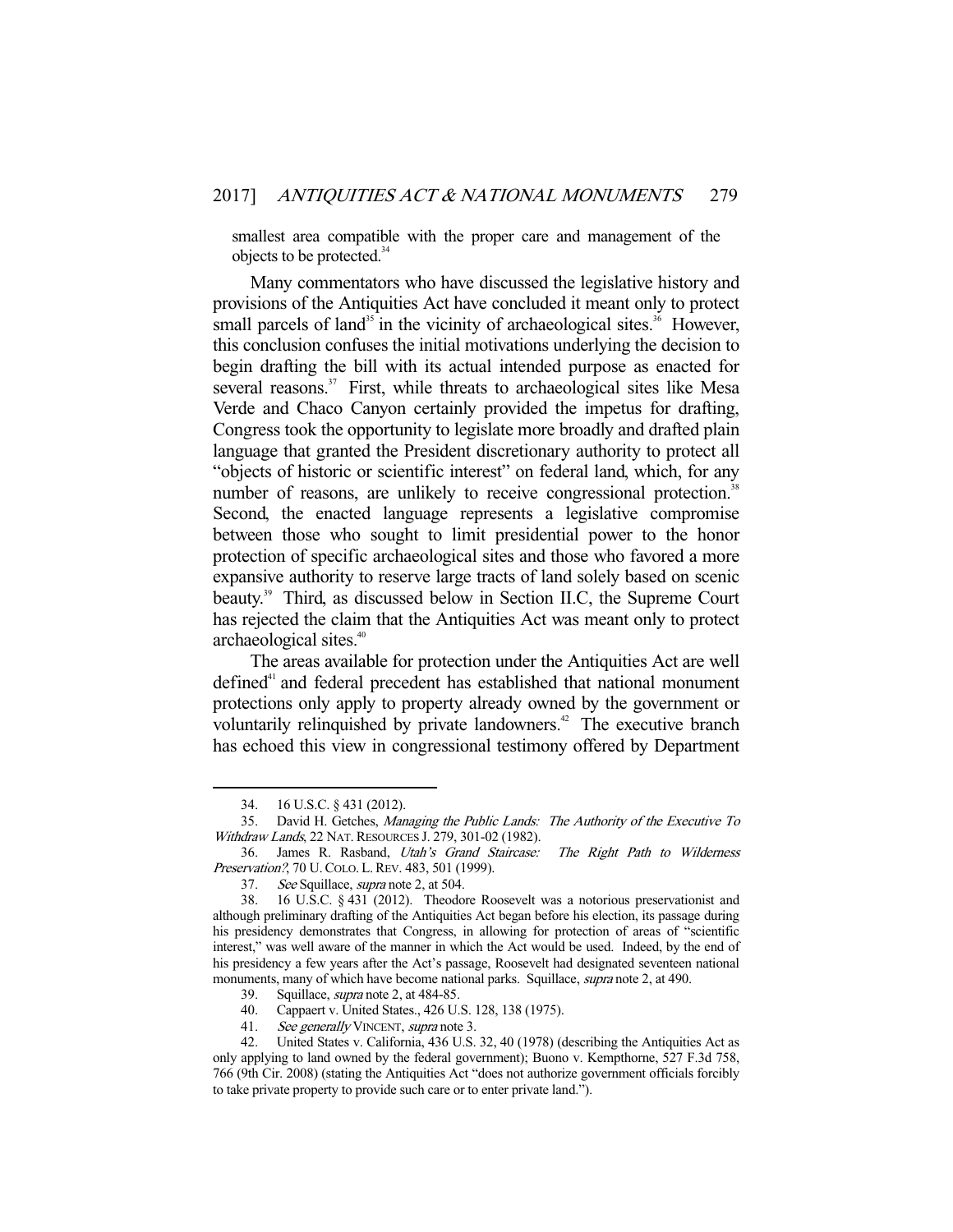of the Interior (DOI) officials.<sup>43</sup> Although private tracts of land are sometimes included within proposed boundaries to ensure adequate protection for targeted resources, "[t]o date, no presidential declaration of a monument has converted private property to federal property."<sup>44</sup> Though somewhat rare, private property donations have become subject to protection under the Antiquities Act and some Presidential proclamations have deliberately included provisions allowing for monument expansion should the government acquire title to adjacent or nearby land.<sup>45</sup>

# B. Judicial Review & Congressional Responses: Passing Controversy

 Although broad, executive authority under the Antiquities Act is subject to limitations familiar in a separation of powers analysis.<sup>46</sup> First, judicial review of presidential designations is always available to ensure compliance with the provisions of the Antiquities Act. Second, Congress can abolish or alter a national monument and could even amend or repeal the Antiquities Act.

 This Section will review existing caselaw that discusses the Antiquities Act and the congressional amendments to its provisions that have restricted presidential authority to designate monuments in certain states. Moreover, it is important to underline at the outset that Congress has passed a significant amount of legislation related to Antiquities Act designations but most of this has been to expand monuments or fold them into a higher conservation designation. $47$ 

# 1. Supreme Court Precedent: Challenges to Executive Authority

 When Theodore Roosevelt designated Grand Canyon National Monument in 1908, a miner named Ralph Cameron made invalid mineral claims within its boundaries in order to charge visitors for access to the Grand Canyon's most popular hiking trail.<sup>48</sup> Judicial resolution of these circumstances eventually reached the Supreme Court in Cameron v.

<sup>43.</sup> See The National Monument Compliance Act: Hearing Before the Subcommittee on National Parks & Public Lands of the Comm. on Res., 106th Cong. 46 (1989) (statement of John D. Leshy, Solicitor, Department of the Interior).

<sup>44.</sup> VINCENT, *supra* note 3, at 6.

 <sup>45.</sup> Id. at 7 n.40 ("[N]early all of President Clinton's monument proclamations had such a provision ...."); see, e.g., Proclamation No. 7317, 65 Fed. Reg. 37,243 (June 9, 2000); Proclamation No. 7263, 65 Fed. Reg. 2817 (Jan. 11, 2000).

<sup>46.</sup> See generally Kelly Fanizzo, Separation of Powers and Federal Land Management: Enforcing the Direction of the President Under the Antiquities Act, 40 ENVTL. L. 765 (2010).

<sup>47.</sup> See Squillace, supra note 2, at 585-610.

 <sup>48.</sup> See Cameron v. United States, 252 U.S. 450, 458 (1920).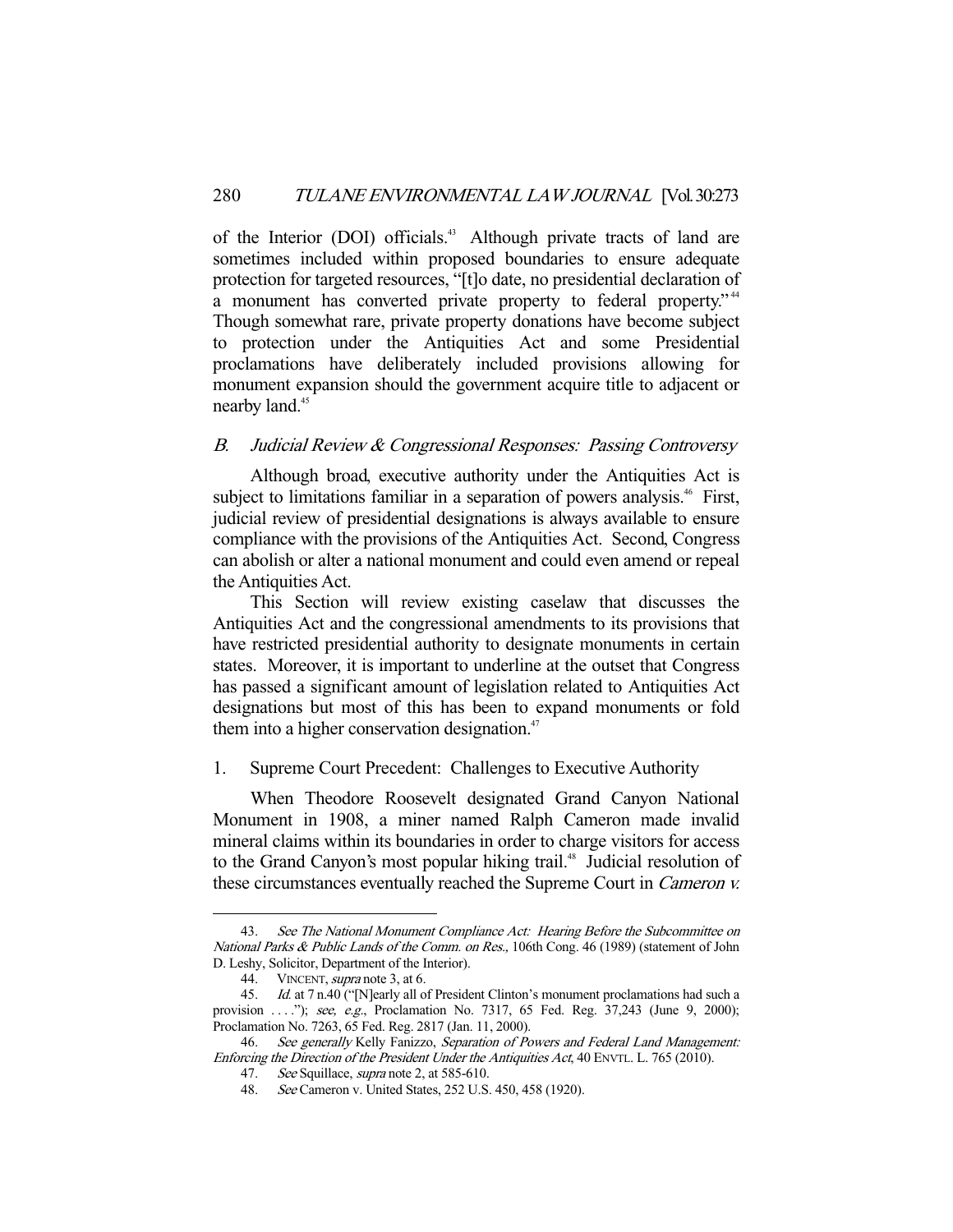United States, the first case to address the constitutionality of the Antiquities Act.<sup>49</sup> Cameron argued that President Roosevelt did not have the authority to protect the Grand Canyon. The Court's opinion focused on other issues but dealt with this challenge summarily holding that the Grand Canyon clearly met the "objects of historic or scientific interest" standard established by the Act.<sup>50</sup> Implicit in this holding was the Court's recognition that the size of a monument does not violate the Act's "smallest area compatible" requirement provided that the area protected by designation was otherwise of "scientific interest."<sup>51</sup>

The Supreme Court dealt with a similar issue in Cappaert v. United States, in which ranchers joined by the state of Nevada challenged federal water use restrictions meant to preserve endangered species within the adjacent Death Valley National Monument.<sup>52</sup> Petitioners argued that presidential designations under the Antiquities Act should be confined to the protection of archaeological sites.<sup>53</sup> The Court, however, found no such limitation and without need for much discussion held that the rare species protected by the monument qualified as "objects of historic or scientific interest." Twenty years later, Congress would use this national monument as the basis for creation of Death Valley National Park<sup>54</sup>

In *United States v. California*, the most recent Supreme Court case touching the Antiquities Act, the Court considered whether federal or state governments had jurisdiction over the islands and waters comprising Channel Islands National Monument.<sup>55</sup> The Court again upheld the president's authority to designate the monument, but concluded a subsequent statute conveyed control over its area to the state of California.<sup>56</sup> In 1980, Congress created Channel Islands National Park out of the existing monument.<sup>57</sup>

<sup>49.</sup> *See generally id.*<br>50. *Id.* at 455-56. T

Id. at 455-56. The Court reasoned: "The Grand Canyon . . . 'is an object of unusual scientific interest.' It is the greatest eroded canyon in the United States, if not the world, is over a mile in depth, has attracted wide attention among explorers and scientists, affords an unexampled field for geologic study, is regarded as one of the great natural wonders, and annually draws to its borders thousands of visitors." Id.

<sup>51.</sup> Squillace, *supra* note 2, at 492.

 <sup>52.</sup> Cappaert v. United States, 426 U.S. 128, 131 (1975).

<sup>53.</sup> *Id.* at 141-42.<br>54. 16 U.S.C. § 4

 <sup>54. 16</sup> U.S.C. § 410aaa (2012).

 <sup>55.</sup> United States v. California, 436 U.S. 32, 33 (1978).

<sup>56.</sup> Id. at 36-37. Importantly, the Court held that the president may designate national monuments for bodies of water situated on or over federal lands or otherwise in the territorial sea of the United States. Id. at 36 n.9 (citing Cappaert, 426 U.S. at 138-42).

 <sup>57.</sup> Act To Establish Channel Islands National Park, and for Other Purposes, Pub. L. No. 96-199, 94 Sta. 67 (1908).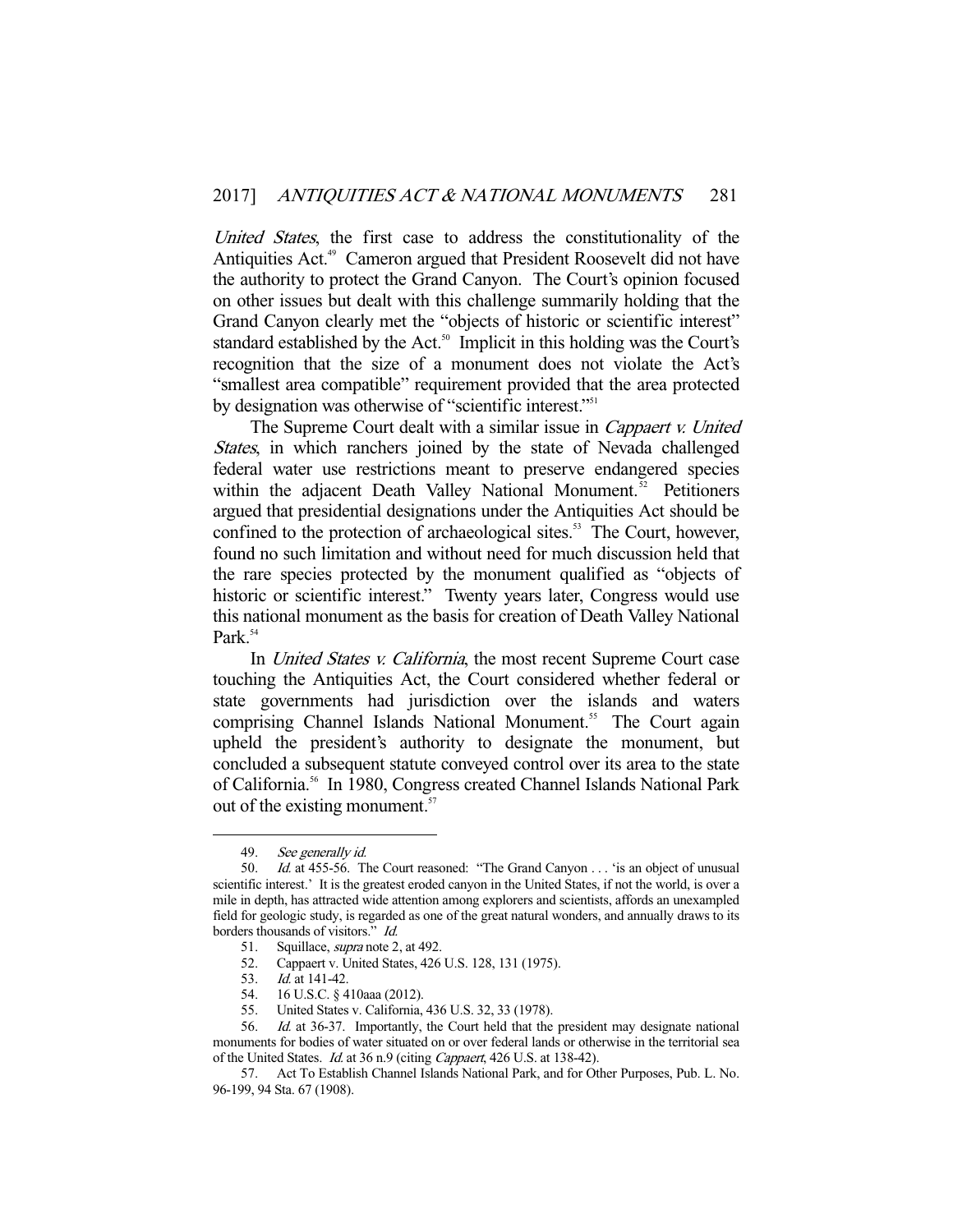#### 2. The Jackson Hole Controversy?

 In 1943 President Franklin Roosevelt, responding to nearly two decades of Congressional impasse in the expansion of Grand Teton National Park, designated Jackson Hole National Monument against fierce opposition to the land use restrictions.<sup>58</sup> In 1945, the state of Wyoming filed suit in federal court challenging the President's authority to designate Jackson Hole.<sup>59</sup>

 In Wyoming v. Franke the State claimed that Jackson Hole satisfied neither the "an historic or scientific interest" nor the "smallest area compatible" requirements of the Antiquities  $Act.^{60}$  After evaluating the substance of the designation, the district court rejected these claims.<sup>61</sup> In its discussion, the court identified that the controversy at hand was in essence a conflict between the legislative and executive branches that did not warrant judicial interference.<sup>62</sup> Importantly, the court explained that although "authority over disposition of government lands inherently rests in the Legislative branch," the Antiquities Act represented a valid delegation of this authority to the executive branch and the burden was on Congress to pass remedial legislation that altered or withdrew this delegation. $63$ 

 Tension between the legislative and executive branches continued after the case as Congress refused to appropriate any funds for Jackson Hole.<sup>64</sup> However, in 1950, Congress negotiated a compromise with President Roosevelt and agreed to fold monument lands into the existing Grand Teton National Park<sup>65</sup> but amended the Antiquities Act to prohibit future presidents from making national monument designations in Wyoming.<sup>66</sup> But this amendment did not apply to Congress who decades

 <sup>58.</sup> Getches, supra note 35, at 304; Proclamation No. 2578, 3 C.F.R. 327 (Mar. 13, 1943).

<sup>59.</sup> See generally Wyoming v. Franke, 58 F. Supp. 890 (D. Wyo. 1945).

 <sup>60.</sup> See id. at 892.

 <sup>61.</sup> Id. at 896.

 <sup>62.</sup> Id. at 896 ("In short, this seems to be a controversy between the Legislative and Executive Branches of the Government in which, under the evidence presented here, the Court cannot interfere.").<br>63. Id. ("I

Id. ("[I]f the Congress presumes to delegate its inherent authority to Executive Departments which exercise acquisitive proclivities not actually intended, the burden is on the Congress to pass such remedial legislation as may obviate any injustice brought about as the power and control over and disposition of government lands inherently rests in its Legislative branch."); see also id. at 895 ("[I]f a monument were to be created on a bare stretch of sage-brush prairie in regard to which there was no substantial evidence that it contained objects of historic or scientific interest, the action in attempting to establish it by proclamation as a monument, would undoubtedly be arbitrary and capricious and clearly outside the scope of the Monument Act.").

 <sup>64.</sup> Getches, supra note 35, at 304.

 <sup>65. 16</sup> U.S.C. § 406d-1 (2012).

 <sup>66. 16</sup> U.S.C. § 431a (2012); Squillace, supra note 2, at 498.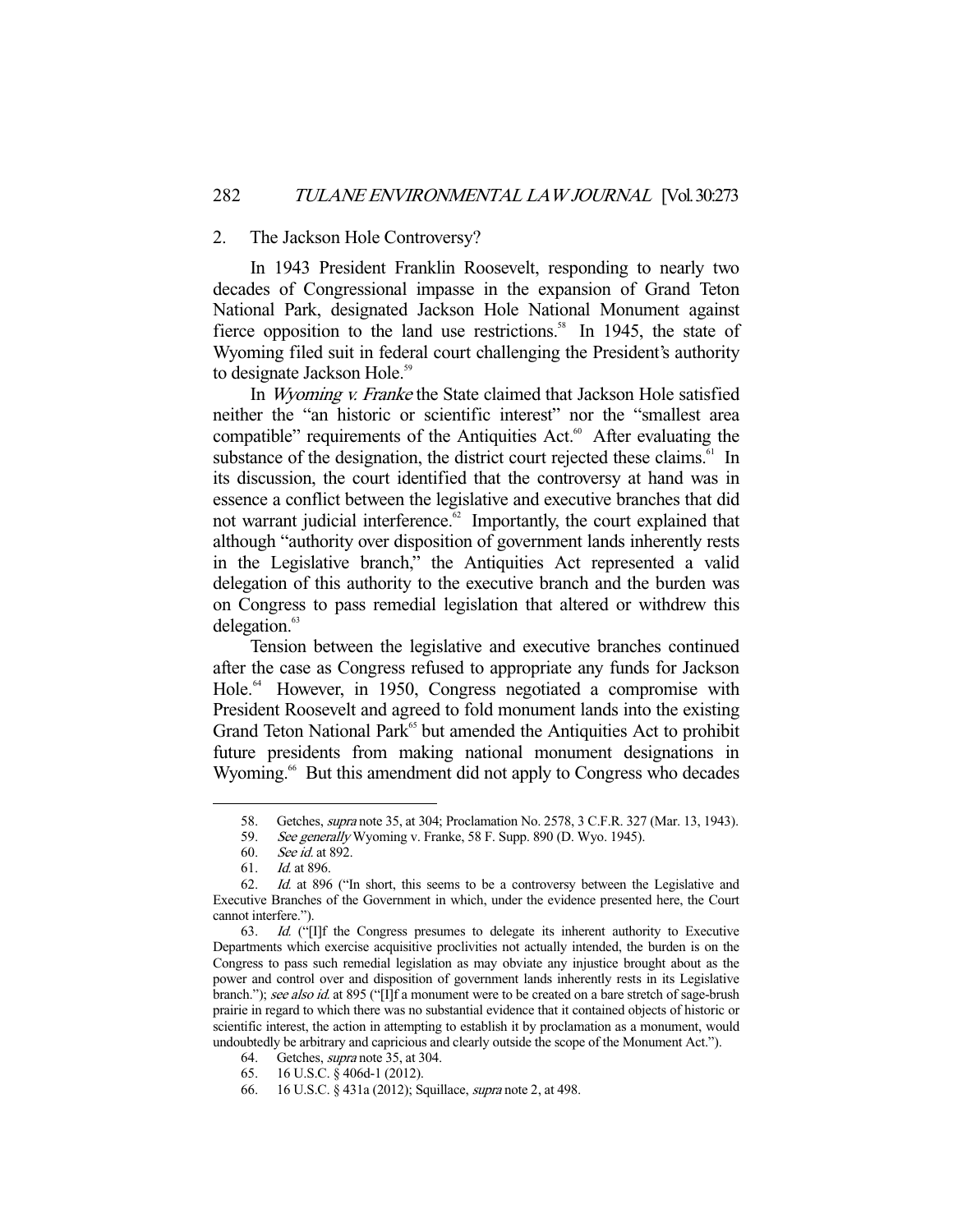later acted to create another national monument in Wyoming, Fossil Butte.<sup>67</sup>

 Importantly, in the 1960s, Wyoming's governor and the chief opponent of designation at the time of the controversy publicly stated, "I fought . . . as hard as I could and I lost and I want you all to know that I'm glad I lost, because I now know I was wrong. [The expanded] Grand Teton National Park is one of the greatest natural heritages of Wyoming and the nation and one of our great assets."68

#### 3. The Alaska Designations

 In 1971, Congress passed legislation giving the Secretary of the Interior two years to conduct studies related to protection of 80 million acres of Alaskan wilderness.<sup>69</sup> The Secretary completed studies by the 1973 deadline and proposed legislation that provided for an additional five years of protection while Congress debated possible designations and uses for these lands.<sup>70</sup> When the five-year deadline was set to run Congress still had not acted, which meant that these areas would reopen to mining and other commercial activities.<sup>71</sup> To reserve these federal lands for future study, President Carter exercised his power under the Antiquities Act and designated or expanded seventeen national monuments in Alaska totaling almost 56 million acres.<sup>72</sup>

 Strongly opposed to these designations, both the state of Alaska and Anaconda Copper, a mining company, filed suit.<sup>73</sup> In Alaska v. Carter the State argued that presidential designations under the Antiquities Act triggered the environmental impact statement requirement of the National Environmental Policy Act (NEPA).<sup>74</sup> The court rejected this argument and held that the President was not a government agency subject to NEPA.<sup>75</sup> Conversely, the mining litigation in *Anaconda* Copper Co. v. Andrus challenged President Carter's designation on substantive rather than procedural grounds arguing generally that this

 <sup>67.</sup> An Act To Establish the Fossil Butte National Monument in the State of Wyoming, and for Other Purposes, Pub. L. No. 92-537, 86 Stat. 1069 (1972).

 <sup>68.</sup> CONRAD WIRTH, PARKS POLITICS AND THE PEOPLE ch.11 (quoting former Wyoming Governor, Cliff Hansen).

 <sup>69. 43</sup> U.S.C. § 1616(d)(2)(a)-(d)(C) (1971).

 <sup>70. 43</sup> U.S.C. § 1616(d)(2)(D) (2012); Squillace, supra note 2, at 503.

 <sup>71.</sup> Squillace, supra note 2, at 503-504.

 <sup>72.</sup> See Proclamation Nos. 4611-27, 3 C.F.R 69 (Dec. 1, 1978) (designating National Monuments in Alaska).

 <sup>73.</sup> Alaska v. Carter, 462 F. Supp. 1155, 1156 (D. Alaska 1978); Anaconda Copper Co. v. Andrus, 14 Env't Rep. Cas. 1853, 1853-54 (D. Alaska 1980).

<sup>74.</sup> See generally Carter, 462 F. Supp. 1155.

 <sup>75.</sup> Id. at 1166.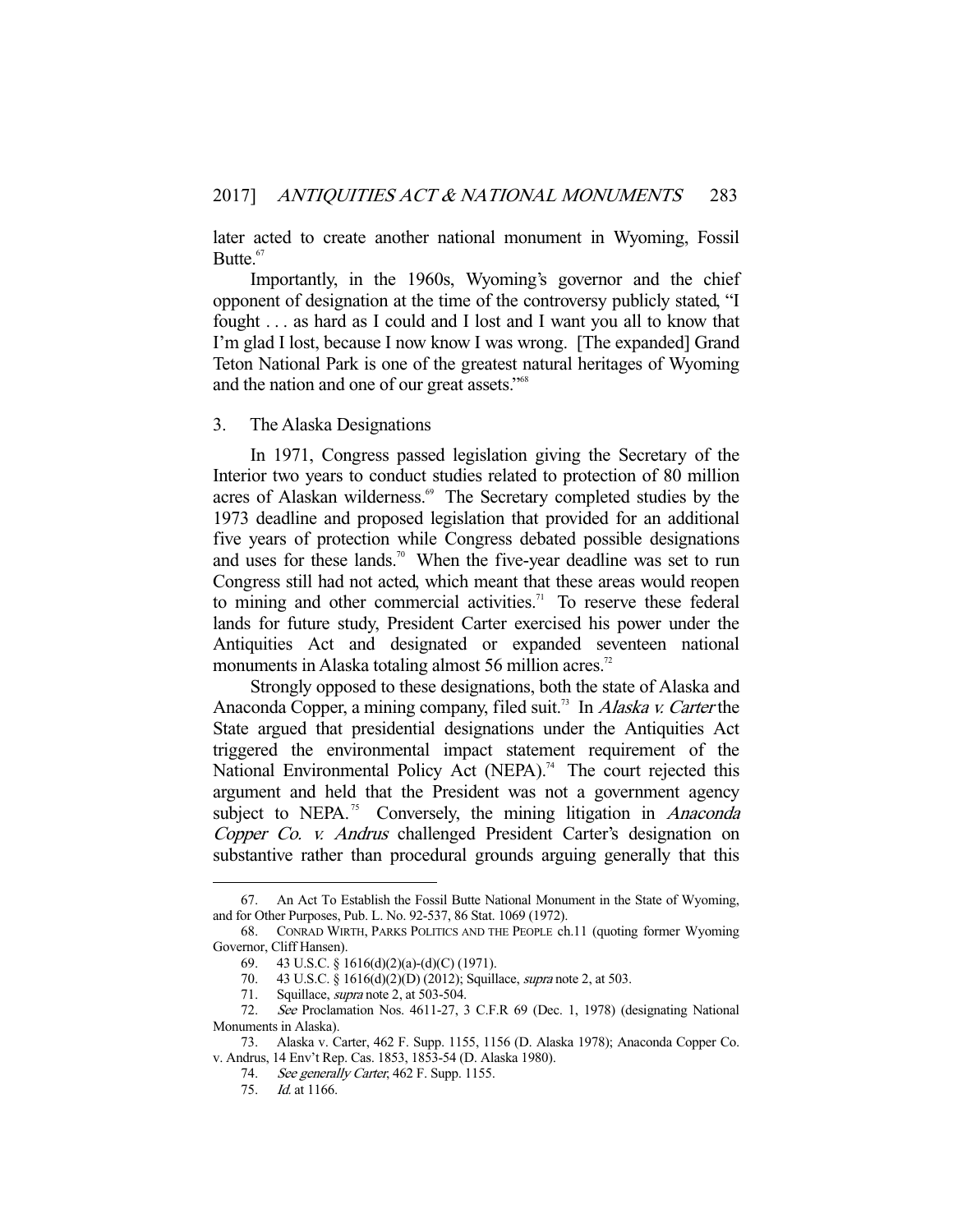was beyond the scope of the Antiquities Act.<sup>76</sup> The court found ample justification for designation of these lands as objects of scientific interest.<sup>77</sup>

 The almost complete cessation of resource extraction in parts of Alaska outraged those in the mining and related industries.<sup>78</sup> Their legal challenges were unsuccessful but Congress did not ignore the protests of the mining industry and in 1980 passed the Alaska National Interest Lands Conservation Act (ANILCA).<sup>79</sup> Similar to Wyoming, Congress restricted the use of the Antiquities Act in Alaska by future presidents and required congressional approval for withdrawal of lands over 5000 acres.<sup>80</sup> However, despite this limitation, Congress ratified, as well as expanded, the millions of acres protected by President Carter and designated or redesignated roughly 700 million acres of public land as new conservation zones, including 50 million acres of national parks.<sup>81</sup>

#### 4. The Clinton and Bush Designations

 Reminiscent of Theodore Roosevelt, President Clinton created and expanded several National Monuments including Grand Staircase Escalante, located on the Colorado Plateau.<sup>82</sup> These designations sparked two legal challenges both of which ended up in the D.C Circuit.<sup>83</sup>

The petitioners in Mountain States Legal Foundation v. Bush challenged six monuments in four states and claimed that the President had acted in violation of the Property Clause of the Constitution.<sup>84</sup> Relying on Supreme Court precedent, the D.C. Circuit found no violation of the Property Clause that would support a claim and upheld dismissal of the case.<sup>85</sup> Similarly, in *Tulare County v. Bush*, the petitioners challenged Giant Sequoia National Monument<sup>86</sup> as violating both the "objects of historic or scientific interest" and "smallest area"

 <sup>76.</sup> See Anaconda Copper, 14 Env't Rep. Cas, at 1853-54.

 <sup>77.</sup> Id.

<sup>78.</sup> Squillace, *supra* note 2, at 503-504.

 <sup>79.</sup> Alaska National Interest Lands Conservation Act, 16 U.S.C. §§ 3101-3233 (2012).

 <sup>80.</sup> Id.

<sup>81.</sup> *Id.; see* Squillace, *supra* note 2, at 581 n.604.<br>82. *See e.g.*, Proclamation No. 7397, 3 C.F.R. 73 See e.g., Proclamation No. 7397, 3 C.F.R. 7354 (Jan. 17, 2001).

<sup>83.</sup> See e.g., Mountain States Legal Found. v. Bush, 306 F.3d 1132 (D.C. Cir. 2002);

Tulare C ty v. Bush, 306 F.3d 1138 (D.C. Cir. 2002).

<sup>84.</sup> See Mountain States Legal Found., 306 F.3d, at 1133-34.

<sup>85.</sup> See Tulare Cty., 306 F.3d, at 1143.

 <sup>86.</sup> Proclamation No. 7295, 3 C.F.R. 24095 (Apr. 15, 2000).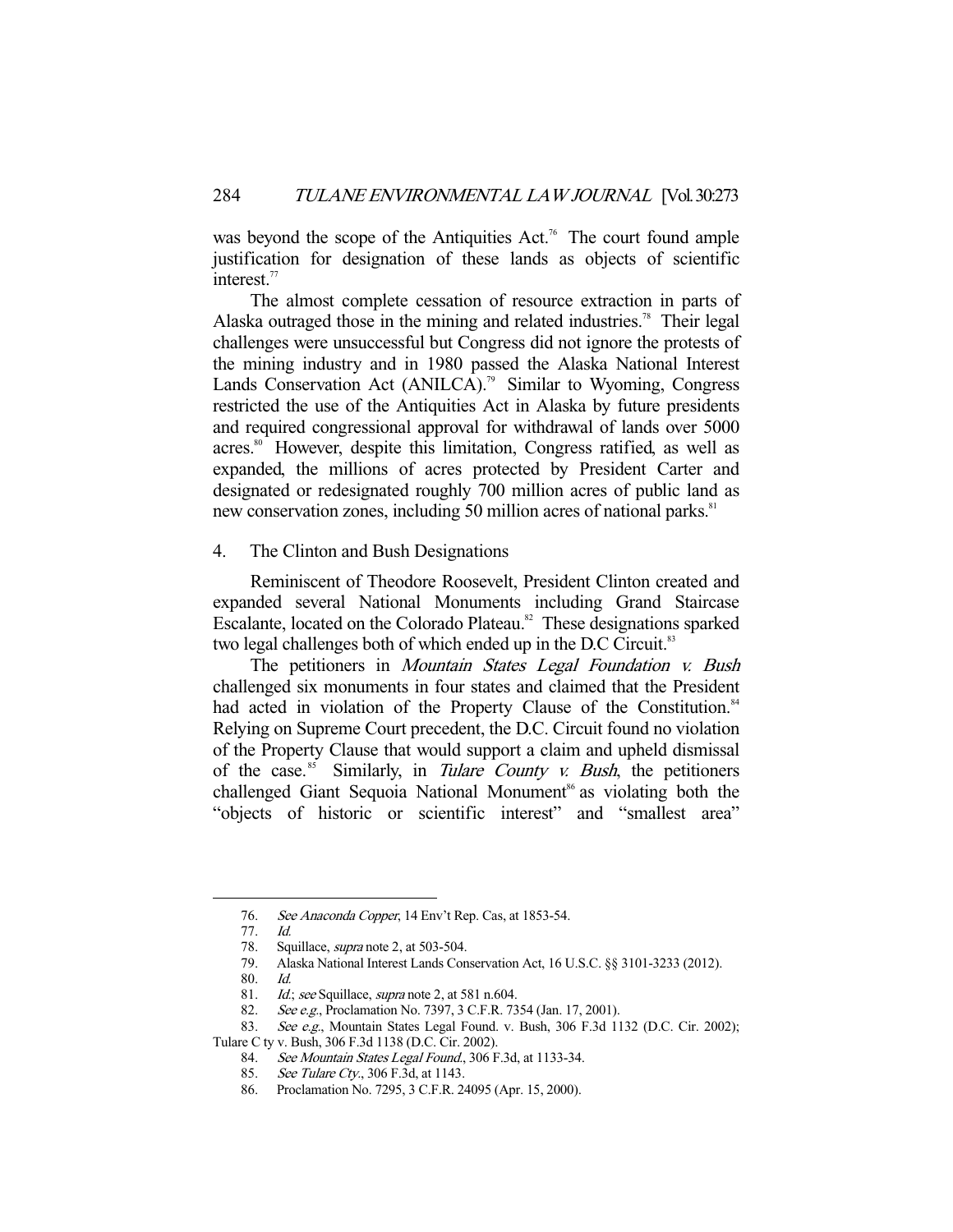requirements, but again the court dismissed the case.<sup>87</sup> Plaintiffs in both cases appealed to the Supreme Court, but certiorari was denied.<sup>88</sup>

 The most recent case to discuss the Antiquities Act considered a challenge to the 140,000-square-mile Papahanaumokuakea Marine National Monument designated by President George W. Bush in 2006.<sup>89</sup> The Proclamation restricted the commercial harvest of several important marine species but allowed those with existing permits to continue their fishing operations within the monument for an additional five years.<sup>90</sup> In 2011, the two fisherman filed a lawsuit in Hawaii District Court asserting that their fishing rights had been lost as a result of the proclamation.<sup>91</sup> But the court in *Dettling v. United States* found the plaintiffs' arguments deficient and dismissed their complaint.<sup>92</sup>

 Since designation, every community adjacent to one of these challenged monuments experienced a decrease in unemployment and an increase in per capita income.<sup>93</sup> But these economic benefits are not automatic and the town of Escalante and other municipalities in Utah, were vocal, but unsuccessful, in their initial opposition of the Grand-Staircase Escalante National Monument.<sup>94</sup> However, these views may have changed, the masthead on the Escalante Chamber of Commerce website reads "Heart of Grand Staircase-Escalante National Monument" and has links to recreational opportunities.<sup>95</sup>

 Nevertheless, despite evidence of economic improvement for communities adjacent to new national monuments, the Utah state legislature has called on President Donald Trump to abolish the Bears Ears National Monument.<sup>96</sup> But no president has attempted to abolish an

<sup>87.</sup> Tulare Cty., 306 F.2d at 1140-41, 44.

<sup>88.</sup> Mountain States Legal Found., 306 F.3d at 1132, cert. denied, 540 U.S. 812 (2003); Tulare Cty., 306 F.3d 1138, cert. denied, 540 U.S. 813 (2003).

 <sup>89.</sup> Proclamation No. 8031, 71 Fed. Reg. 36,443 (June 26, 2006). The name was changed to Papahanaumokuakea Marine National Monument in 2007. Proclamation No. 8112, 72 Fed. Reg. 10,031 (March 2, 2007).

 <sup>90.</sup> Proclamation No. 8031, 71 Fed. Reg. 36,443 at 36,447 (June 26, 2006).

<sup>91.</sup> See generally Dettling v. United States, 983 F.Supp.2d 1184 (2013).

 <sup>92.</sup> Id.

 <sup>93.</sup> Preserve Land Freedom for Americans Act of 2011, Hearing on H.R. 302, 758, 817, 845-46 and 2147 Before H. Subcomm. on Nat'l Parks, Forests and Pub. Land, 112th Cong. 25-29 (2011) (statement of Ray Rasker, Executive Director, Headwaters Economics).

<sup>94.</sup> Amy O'Donoghue, Ruling Rejects Local Opposition to Grand Staircase Plan, DESERT NEWS (Apr. 14, 2009, 12:00 AM), http://www.deseretnews.com/article/705297252/ Ruling-rejects-local-opposition-to-Grand-Staircase-plan.html.

 <sup>95.</sup> ESCALANTE CHAMBER OF COMMERCE, www.escalanteut.com (last visited Apr. 13, 2017).

<sup>96.</sup> See generally H.C.R. 011, 2017 Leg., Gen. Sess.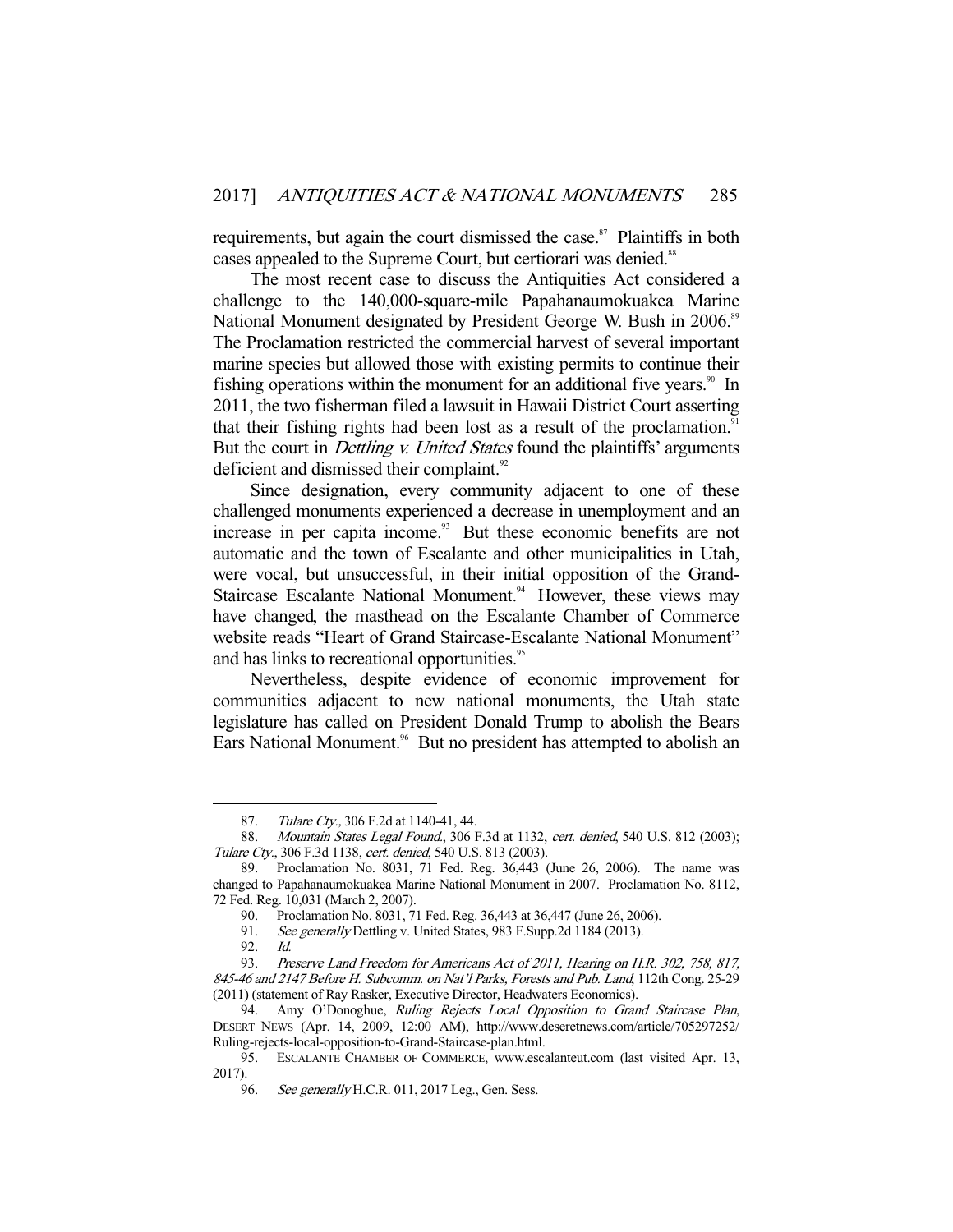existing designation and there are many who contend that such a power does not exist.<sup>97</sup>

## C. Modification & Abolishment of Existing National Monuments

 Under Article IV of the Constitution, Congress maintains total power over the United States' federal lands and can take any number of actions with respect to national monuments.<sup>98</sup> Pursuant to this power, Congress has passed legislation to designate dozens of national monuments, abolish several existing monuments, and alter the boundaries or land use rules for countless others.<sup>99</sup> The Antiquities Act represents a partial delegation of this land management authority to the president and provides the constitutional basis for a sitting president to designate national monuments. However, neither its provisions, nor judicial precedent, address whether subsequent presidents have the implied power to alter or abolish national monuments designated by their predecessors.<sup>100</sup>

- 1. Presidential Abolishment of a Monument: Unconstitutional
	- a. Separation of Powers and Other Issues

 A national monument is a legal designation that can be created by Congress or by the president. $^{101}$  Monument designations can be abolished by Congress through legislation, but it is unclear whether monument designations can be abolished by the president through proclamation.<sup>102</sup> Although this issue is not addressed in the Antiquities Act or its associated caselaw, the evidence presented in this analysis suggests that an implied power to abolish monuments does not exist.

 First, a 1938 Attorney General's Opinion produced for President Franklin Roosevelt concluded that the president did not have this implied power.103 The Opinion explained that since the president has no inherent power over public lands and the authority to create national monuments was delegated by Congress, any monument designation is equivalent to

<sup>97.</sup> See generally ALEXANDRA WYATT, CONG. RES. SERV., R44689, ANTIQUITIES ACT: SCOPE OF AUTHORITY FOR MODIFICATION OF NATIONAL MONUMENTS (2016).

 <sup>98.</sup> U.S.CONST., art. IV.

<sup>99.</sup> WYATT, *supra* note 97, at 6-7.

<sup>100.</sup> *See* 16 U.S.C. § 431 (2012); Squillace, *supra* note 2, at 551-52.

<sup>101.</sup> VINCENT, supra note 3, at 1. ("Both the President and Congress can create 'national monuments,' a type of conservation unit created from federal lands.").

 <sup>102.</sup> Id.

 <sup>103.</sup> Proposed Abolishment of Castle Pickney Nat'l Monument, 39 Op. Att'y Gen. 185-89 (1938).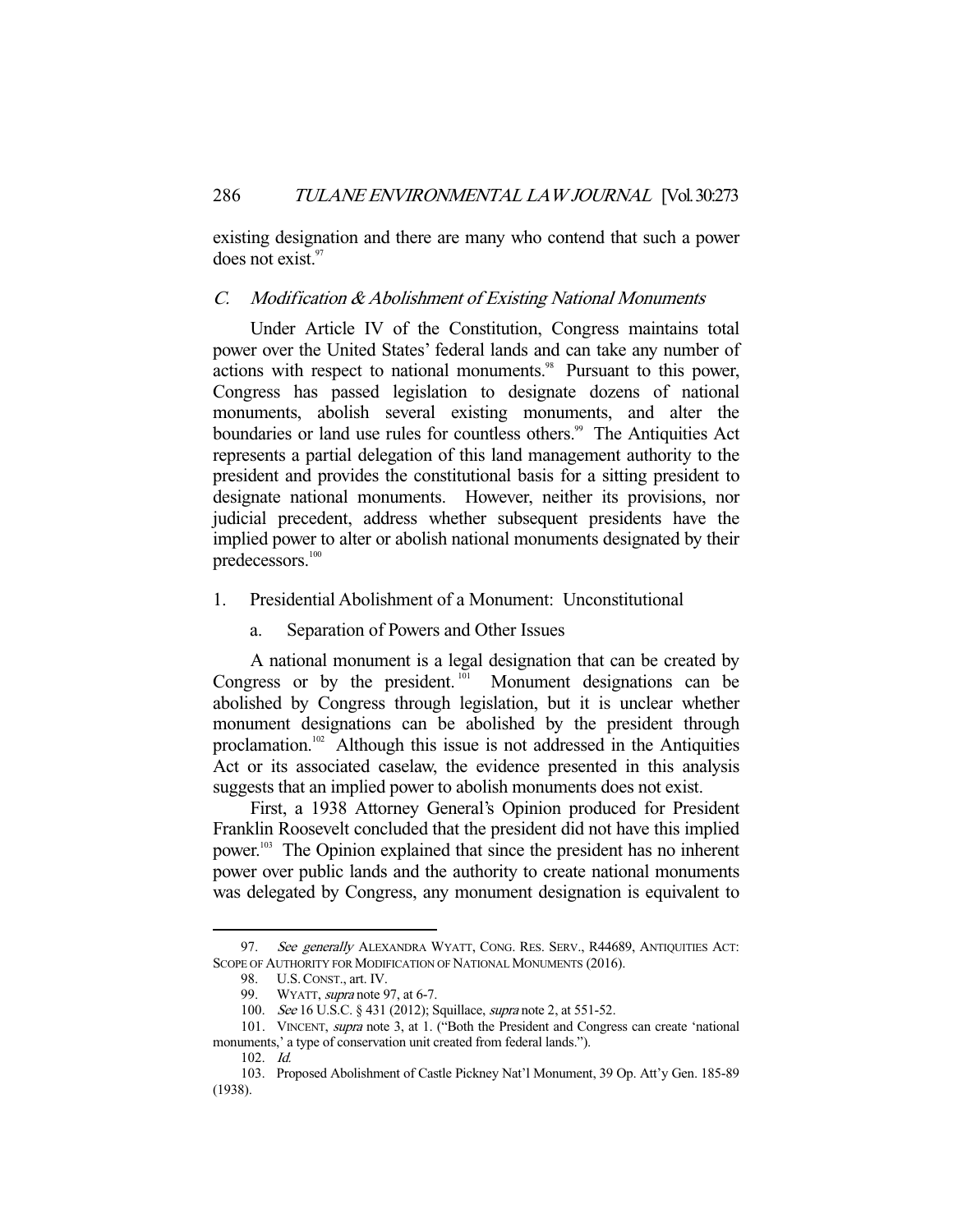an act of Congress that cannot be undone by the executive branch.<sup>104</sup> Opinions from past attorney generals were cited to bolster this reasoning.<sup>105</sup>

 Second, modern analysts contend that "Congress granted the President 'one way' authority to create, but not to revoke" existing national monuments because an implied power to abolish would be inconsistent with the "impetus to pass the law ... [specifically the] concern that spectacular public land resources might be harmed before Congress could act to protect them."106 The legislative record supports this argument because Congress consistently upgrades national monuments into more protective conservation units like national parks but this process can occur many years after the initial designation.<sup>107</sup> For example, Pinnacles National Monument was designated in 1908 and upgraded more than a century later when Congress folded it into Pinnacles National Park in 2013.<sup>108</sup> In these type of examples, Congress could have acted sooner to upgrade the monument, but, for whatever reason, did have the opportunity to do so until decades after the initial designation.

 An implied power to abolish monuments, if exercised, would arguably foreclose a future legislature's opportunity to review a designation and Congress has sometimes waited over a century to take advantage of this opportunity. Based on the evidence cited above, this analysis contends that the exclusive power to review monuments is reserved for future legislatures and cannot be exercised by the current president. Thus, an implied power to abolish monuments would arguably serve undermine the core purpose of the Antiquities Act.

 Third, when Congress was drafting FLMPA in the 1970s to overhaul existing land management laws one of its committee reports stated "[the bill] would specifically reserve to Congress the authority to modify or revoke withdrawals for national monuments created under the Antiquities Act."<sup>109</sup> Although this language did not become part of FLMPA and was directed toward the Secretary of the Interior as opposed

 <sup>104.</sup> Id.

 <sup>105.</sup> Id. at 187 (quoting 10 Op. Att'y Gen. 359 (1862)). Almost all commentators analyzing this opinion have concluded that the President may not unilaterally revoke an already established monument. See e.g., Squillace, supra note 2, at 554.

<sup>106.</sup> Squillace, *supra* note 2, at 553-54.

<sup>107.</sup> See generally id.

<sup>108.</sup> See 16 U.S.C. § 410000-1 (2013).

 <sup>109.</sup> H.R. Rep. 94-1163, at 9 (1976).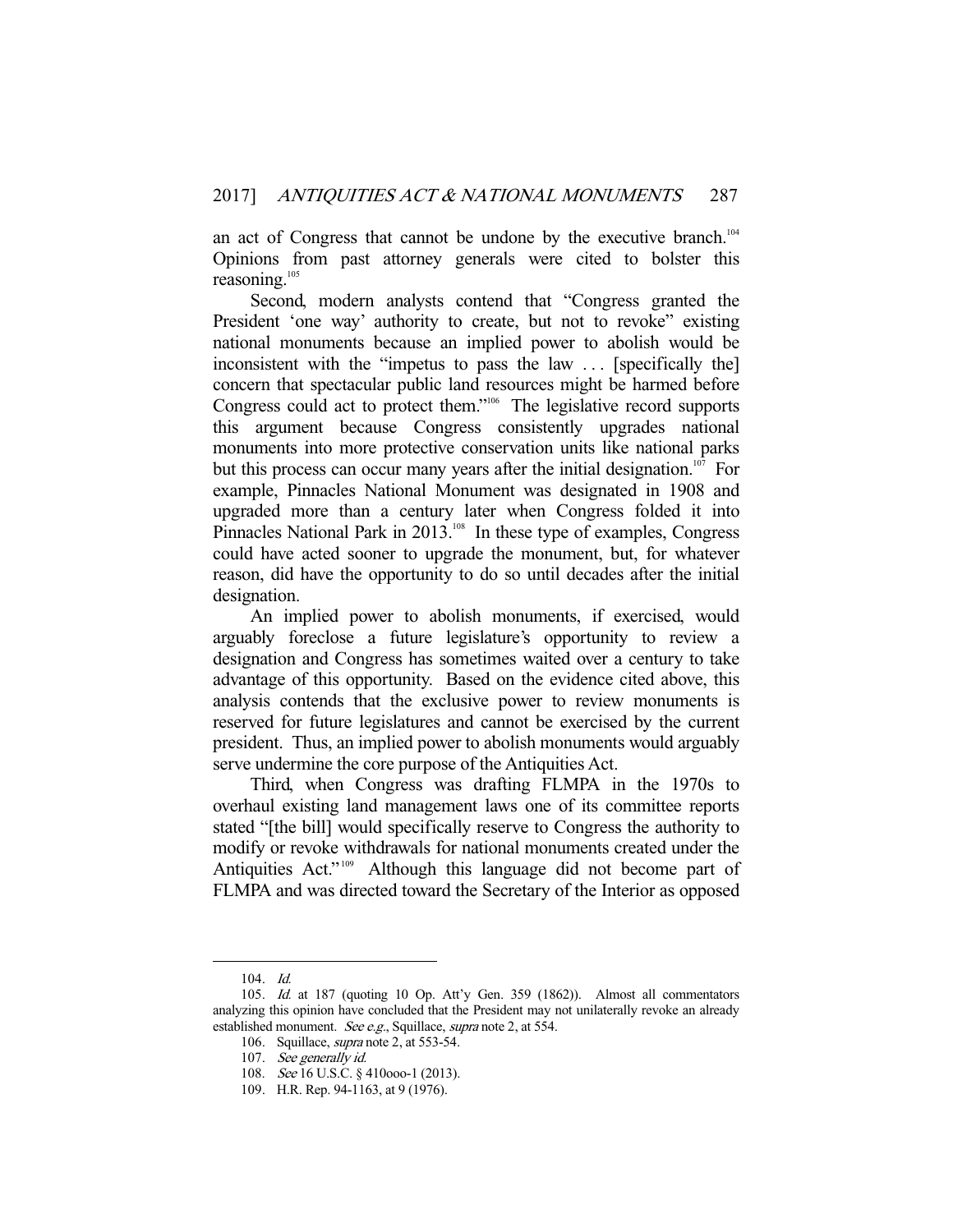to the president,<sup>110</sup> it indicates that Congress intended to retain and not implicitly delegate, their power to abolish monuments.

 Finally, if the president has the implied power to abolish a monument, questions related to the existence of other implied powers, which are discussed fully in the next section, may become moot. This is because the implied power to change the size of a monument or modify its management could arguably be exercised under the umbrella of an implied power to abolish monuments. However, it is unclear whether there are these other implied powers under the Antiquities Act and if the president attempted to change the size or management of a monument, the legality of this action might be challenged in court. But the president might be able to avoid adjudication of the dispute simply by exercising the implied power to abolish the initial designation and then the express power to designate a new monument of the desired size or management. If the president has both powers, this type of outcome would be entirely consistent with the exercise of those powers.

 The above analysis means to suggest that if the president has both the express power to designate monuments and the implied power to abolish them, the combination of these two powers would provide the president with the ability to avoid judicial review of their actions and, as a result, make an end run around the provisions of the Antiquities Act. In addition, while it is uncertain whether the president has other implied powers to change the size or management of a monument, those other implied powers could arguably be exercised by the president under the umbrella of an implied power to abolish. Thus, this analysis suggests that recognition of the other implied powers is a prerequisite to recognition of an implied power to abolish. To this end, if a court were to find that one of the other implied powers did not exist, that finding would foreclose an implied power to abolish monuments.

In practice, no president has ever abolished a National Monument.<sup>111</sup> Other Executive Actions can sometimes be repealed when a new administration takes office,<sup>112</sup> but monument designation does not involve the exercise of an executive branch power and the president's constitutional authority to designate national monuments depends on a delegation of congressional power pursuant to a specific piece of legislation, the Antiquities Act.113 Thus, an implied power to abolish

<sup>110.</sup> WYATT, *supra* note 97, at 6.

<sup>111.</sup> WYATT, *supra* note 97, at 3.

 <sup>112.</sup> Id.

 <sup>113.</sup> See Squillace, supra note 2, at 566 ("[Future] Presidents may disagree with the judgment made by their predecessors, either to establish monuments or to include particular lands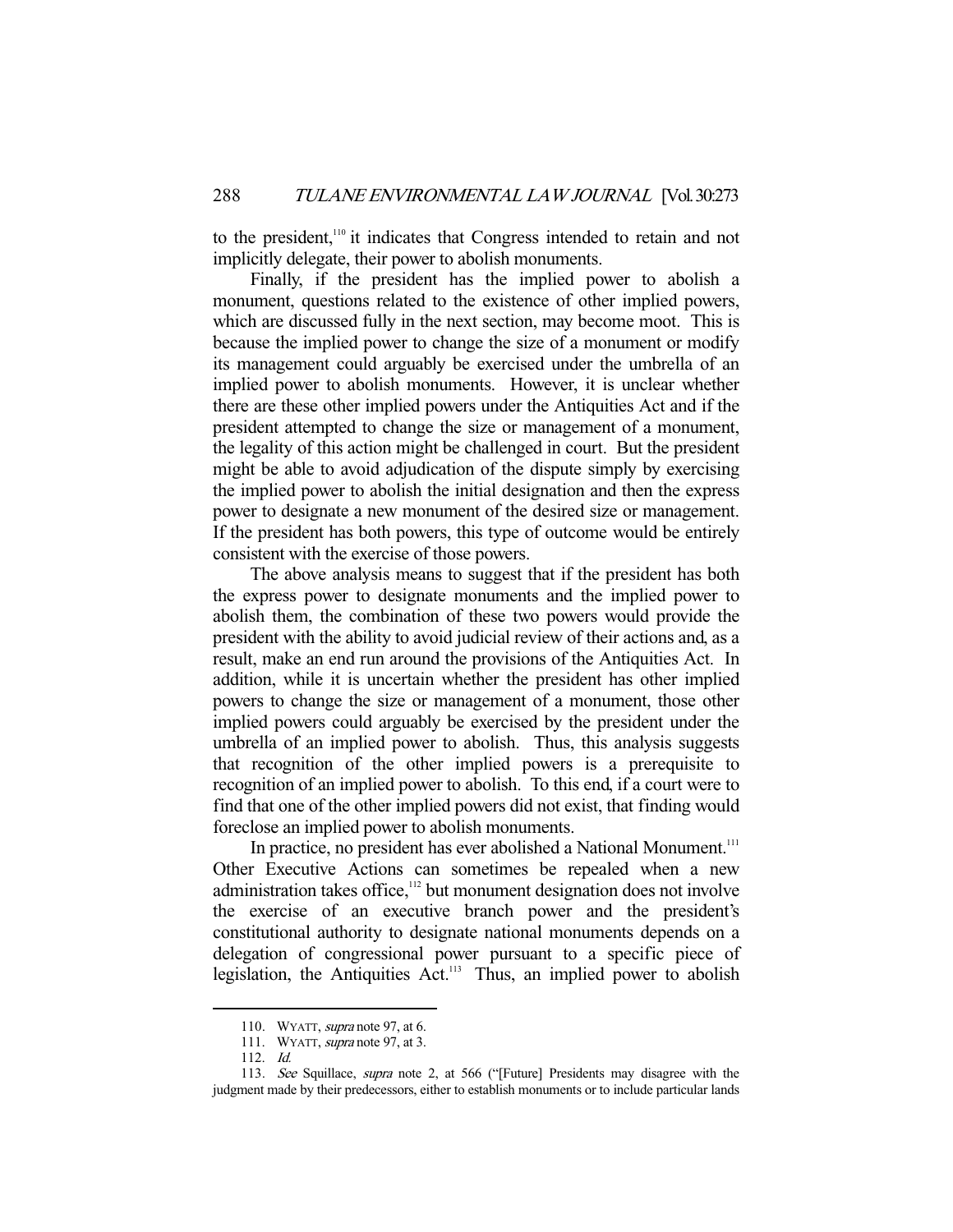existing monuments would allow the president to undo legislative acts, which is not only inconsistent with the purpose of the Antiquities Act but also an unconstitutional violation of the separation of powers.

#### b. Responses to Possible Counter Arguments

 Notwithstanding the analysis above, those claiming the existence of an implied power to abolish monuments might argue that a designation by the president is an exercise of executive power that does not equal an act of Congress and that when Congress delegated the authority to create national monuments it implicitly delegated the authority to abolish them. However, this analysis argues that even if these arguments were accepted and an implied power to abolish monuments read into the Antiquities Act, the scope of this implied power would render it unconstitutional.

 Assuming the president has this implied power, its source would arguably have been a delegation by Congress of their own power to abolish national monuments. But Congress has the power to abolish any national monument, not just those designated by the president, and national monuments are indistinguishable as legal designations regardless of whether they were designated by the legislative branch or executive branch.<sup>114</sup> A delegation of this congressional power to the president, if implied, would arguably grant the executive branch the authority to abolish national monuments designated by the legislative branch. Thus, even if it is assumed that presidential designations are not equivalent to acts of congress and that an implied power to abolish monuments exists, the scope of that power, as implied, could extend to monuments designated by Congress and violate the Constitution.

 Those seeking to abolish monuments might then claim that an implied restriction is attached the proposed implied power and argue that Congress did not delegate all of its power to abolish monuments only the power to abolish monuments created by the president. However, to speculate on what restrictions might be attached to a congressional delegation of power that must be implied into the Antiquities Act is an impossible exercise absent evidence of legislative intent.

 Furthermore, if it is claimed that there is one implied restriction on the proposed implied power, it is equally likely that there are other implied restrictions. Perhaps there would be implied time restrictions on

within their boundaries. But their recourse, and the recourse of other citizens unhappy with such decisions, is in the Congress, or perhaps in the courts on the grounds that the President abused his discretion. It is not in the executive branch.").

 <sup>114.</sup> VINCENT, supra note 3, at 1 ("Both the President and Congress can create 'national monuments,' a type of conservation unit created from federal lands.").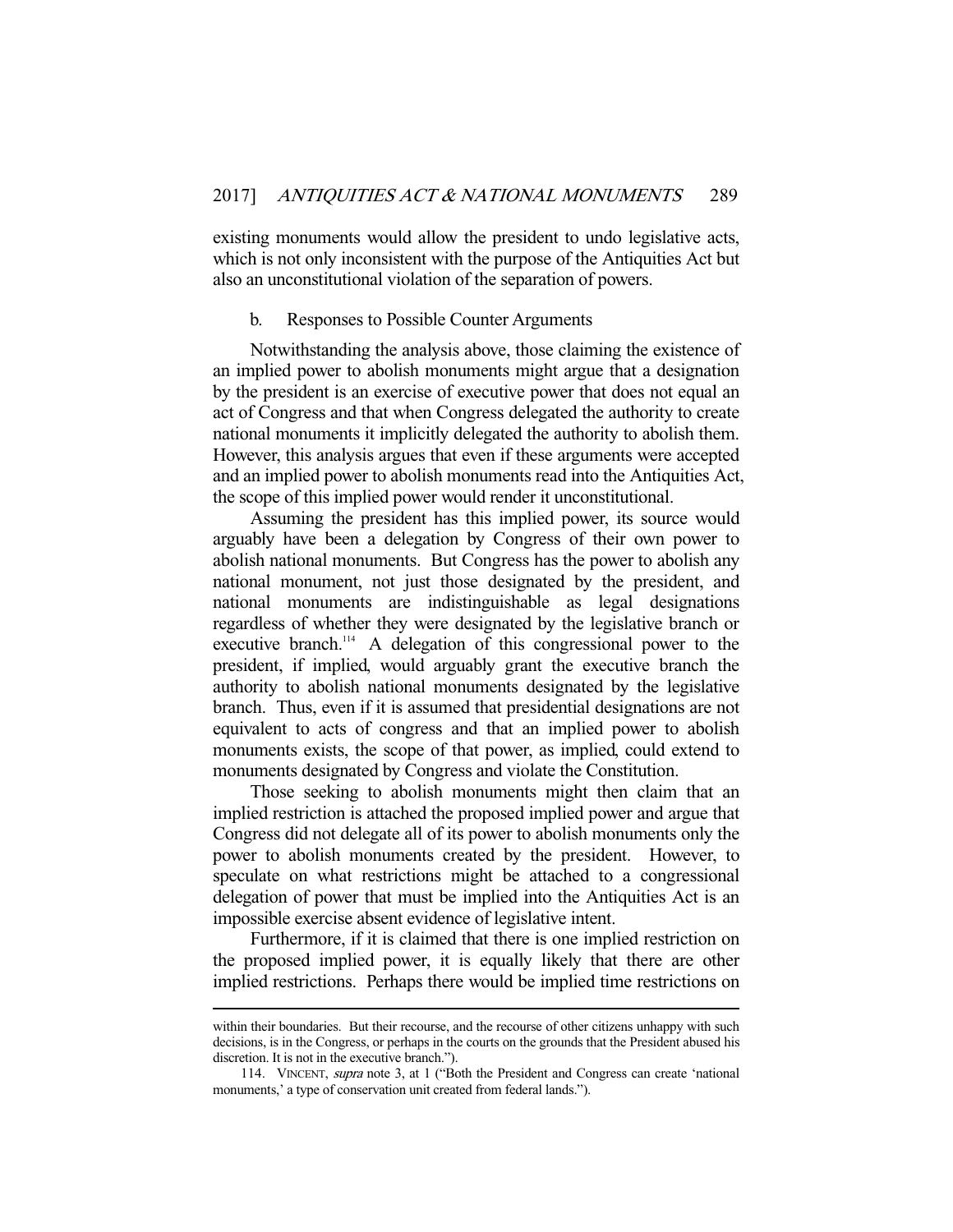the abolishment of a monument. These implied restrictions could set a lower limit such that presidents cannot abolish any monument created within the past five years because Congress reserved the right to review those monuments for possible redesignation should they become popular Implied time restrictions could also set an upper limit because Congress implicitly intended that a president's implied power would lapse after the monument had been in existence for fifty years or some other threshold period of time. It is important note that if there was not an implied upper limit time restriction on the exercise of an implied power to abolish, every future president would be vested with the power to abolish any existing designation regardless of age. Therefore, in the absence of an implied time restriction, an implied power to abolish would provide all future presidents with the authority to revoke any existing designation, including more than a dozen existing national monuments that have been in existence for over a century.

 Thus, even if it were assumed that there was an implied power to abolish monuments and further assumed that were restrictions on that power, there is no evidence in the legislative history of the Antiquities Act or elsewhere to determine the number and nature of those restrictions.

 As a result, claims that the Antiquities Act grants the president an implied power to abolish monuments must fail even if the premises of those claims are accepted on their terms. Their argument requires that Congress implicitly delegated its power to abolish monuments to the president, but included in this implicit delegation one, but only one, unspoken restriction. For the reasons set forth above, this argument is unsustainable.

- 2. Presidential Modification of a Monument: Constitutionality Uncertain
	- a. Monument Expansion

-

 Unlike the implied powers discussed above, the provisions of the Antiquities Act and century of executive practice provide strong evidence to support the existence of an implied power for the president to expand monuments. This power can be derived from the provisions of the Act because it is analogous to the power to designate monuments.<sup>115</sup> The president could always designate a new adjacent monument under the Act, but since the objects to be protected are the same as the initial designation, presidents have interpreted the Antiquities Act as granting

<sup>115.</sup> Wyatt, supra note 97, at 4 ("Antiquities Act authority to add new acres to national monuments appears analogous to the authority to create monuments in the first place.").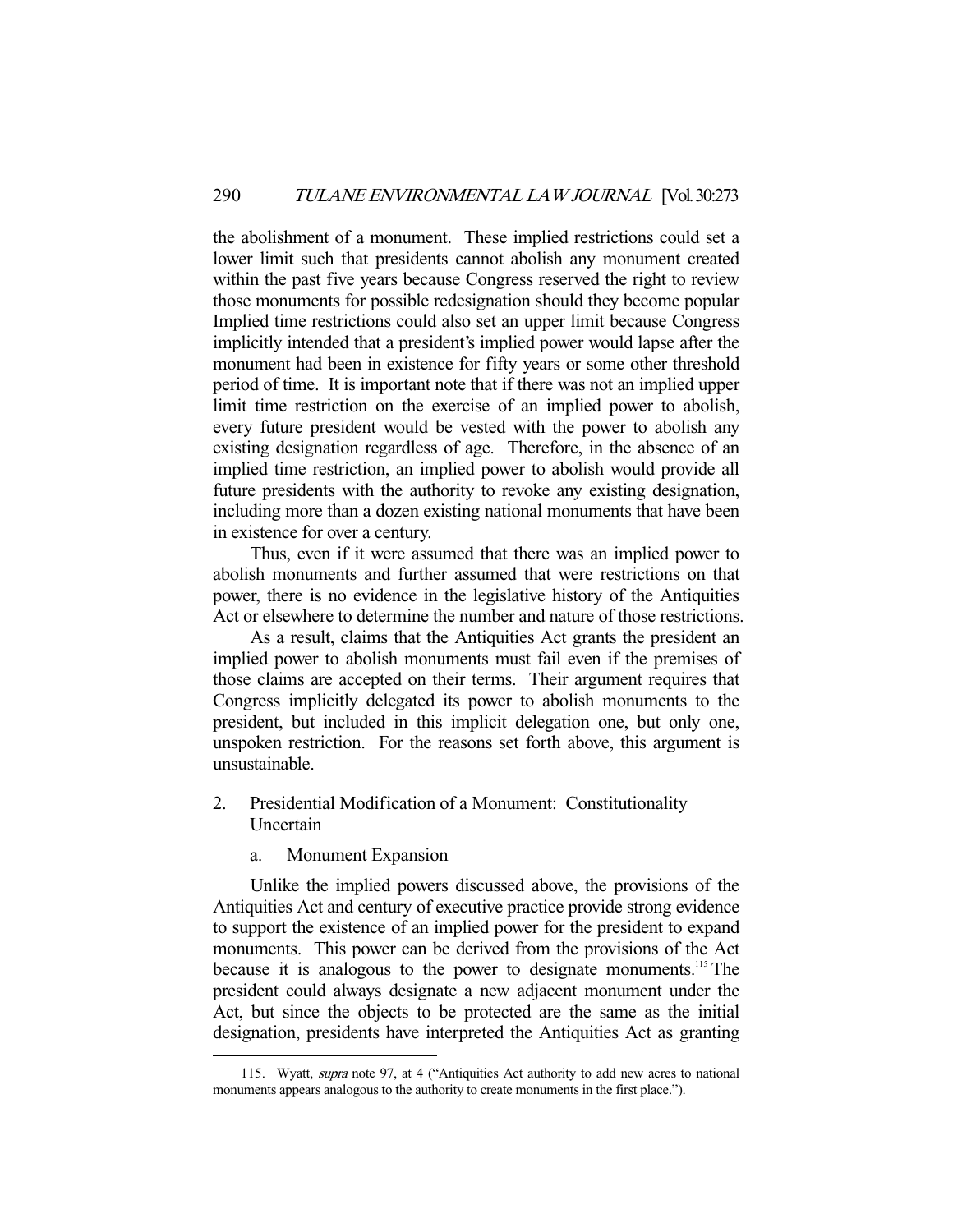the implied power to instead expand the original monument so that it is the "smallest area compatible" with protection of those objects.<sup>116</sup>

 Since this power arguably must originate from an implicit delegation of the congressional power to expand monuments, it would extend to monuments designated by congress. However, since a president cannot amend legislation creating the monument, this power would have to be indirectly exercised. Although expansion of a congressionally-created monument has never been attempted, this analysis suggests that the president could exercise this implied power by designating an adjacent monument and then requesting that Congress enact legislation to fold it into the original. While this would not technically result in expansion of the initial monument, designation of an adjacent monument so that it can be added to the original achieves the same result. Furthermore, the political history of Antiquities Act contains several analogous examples of presidents who have used this same process to designate new monuments that were eventually added to an adjacent national park.<sup>117</sup> For instance, in 1937 President Franklin Roosevelt designated a national monument in Southern Utah that Congress later folded into Zion National Park.<sup>118</sup>

 As a matter of precedent, the implied power to expand national monuments has never been addressed in court.<sup>119</sup> However, in the past century, presidents have expanded dozens of their predecessors' national monuments and the power to do so has never been directly challenged in federal court.

b. Monument Reduction

 It is unclear whether the Antiquities Act grants the president the implied power to diminish an existing national monument.<sup>120</sup> While the implied power to expand monuments can be compared to the express power to create them, "diminishment of national monuments may raise distinct issues."<sup>121</sup> Some analysts contend that the same logic cited against an implied power to abolish monuments should also proscribe an implied power to diminish them; if monument designations are

<sup>116.</sup> Id. ("After their establishment by a President, national monuments have often been expanded [] over time by subsequent Presidents.").

 <sup>117.</sup> See e.g., Proc. 2221, 50 Stat. 1809 (Jan. 22, 1937).

<sup>118.</sup> See id.; Zion National Park, 84th Cong., 70 Stat. 527 (July 11, 1956).

<sup>119.</sup> See generally Wyatt, supra note 97.

 <sup>120.</sup> Id. at 4-5.

 <sup>121.</sup> Id. at 4.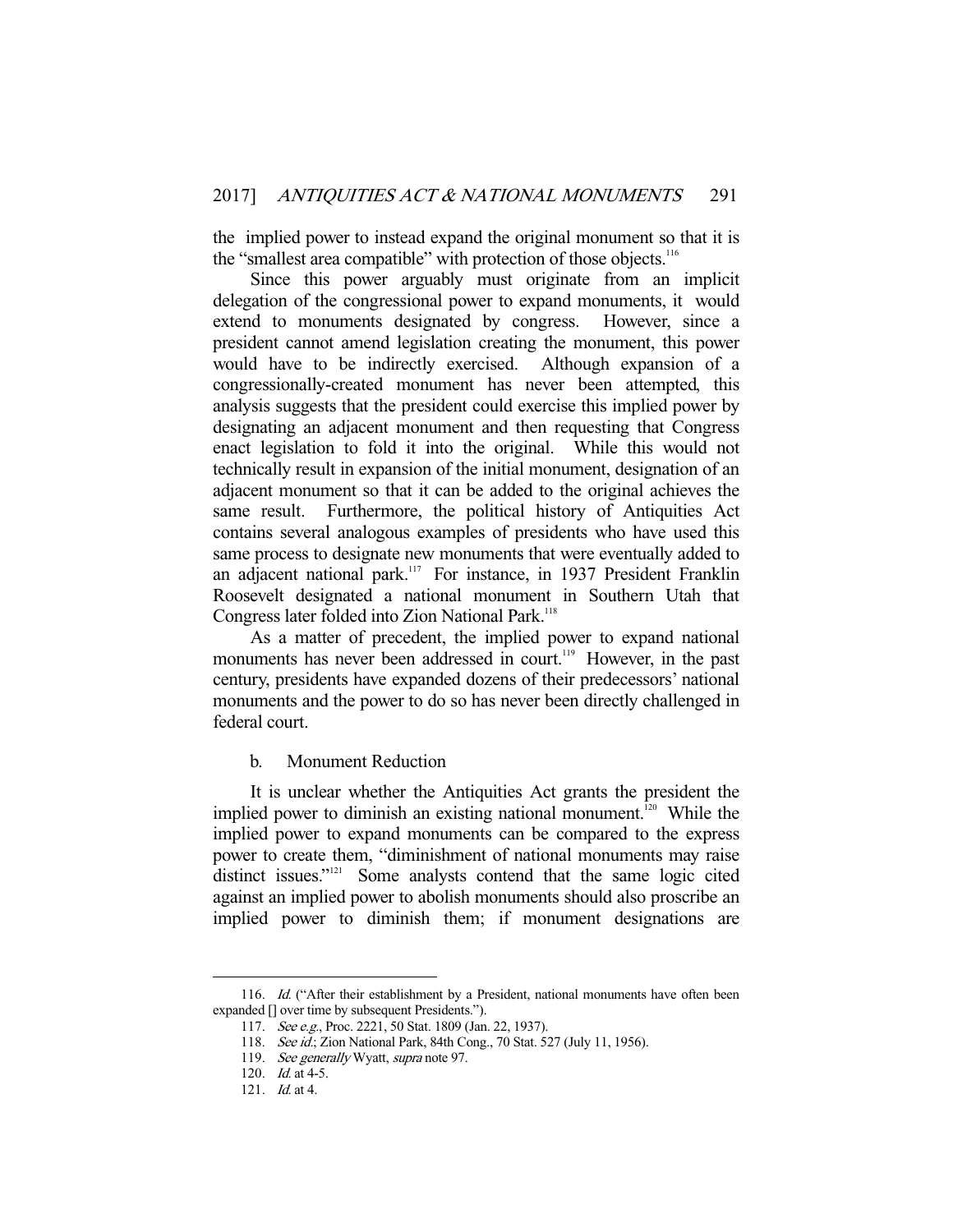equivalent to acts of Congress the power to diminish, abolish, or otherwise undo that designation is reserved to the legislative branch.<sup>12</sup>

 But there appears to be an important difference between an implied power to abolish a monument and an implied power to reduce its boundaries. Whereas there is no evidence to support the existence or determine the scope of an implied power to abolish, there is at least a modicum of precedent for presidents to reduce the size of existing monuments and some evidence of discernable restrictions on the exercise of that power.<sup>123</sup>

 Until the 1960s presidents occasionally diminished national monuments. <sup>124</sup> These reductions were presumably based on the president's determination that certain areas should be excluded from a monument so that it is the "smallest area compatible" with the objects to be protected.<sup>125</sup> Similarly, the 1938 Attorney General Opinion discussed above contemplates the existence of an implied power to reduce monuments pursuant to the "smallest area compatible" provision of the Antiquities Act.<sup>126</sup>

 Executive practice and the 1938 Attorney General Opinion indicate that there is at least some precedent for presidents to reduce national monuments.<sup>127</sup> But no president has reduced the size of a national monument in the past sixty years, and without relevant caselaw, it is unclear whether the existence of such an implied power could be established in federal court.

 However, if such a power exists, the 1938 Attorney General Opinion and other evidence cited above suggest that the size of a diminished monument must nonetheless be "compatible with the proper care and management of the objects to be protected" by the original designation in order to satisfy the provisions of the Antiquities Act.<sup>128</sup>

c. Modification of Monument Management

 It is unclear whether the Antiquities Act grants the president implied powers to modify the management of a national monument by

<sup>122.</sup> See Squillace, supra note 2, at 566-68.

 <sup>123.</sup> Wyatt, supra note 97, at 5 ("[D]espite some potential ambiguity in the phrasing of the Antiquities Act, there is precedent for Presidents to reduce the size of national monuments by procalamation.").

 <sup>124.</sup> Id. at 4.

 <sup>125.</sup> Id. at 5.

 <sup>126.</sup> See 39 Op. Att'y Gen. 185, 188 (1938).

<sup>127.</sup> See Wyatt, supra note 97, at 4-5.

 <sup>128.</sup> Id. at 5.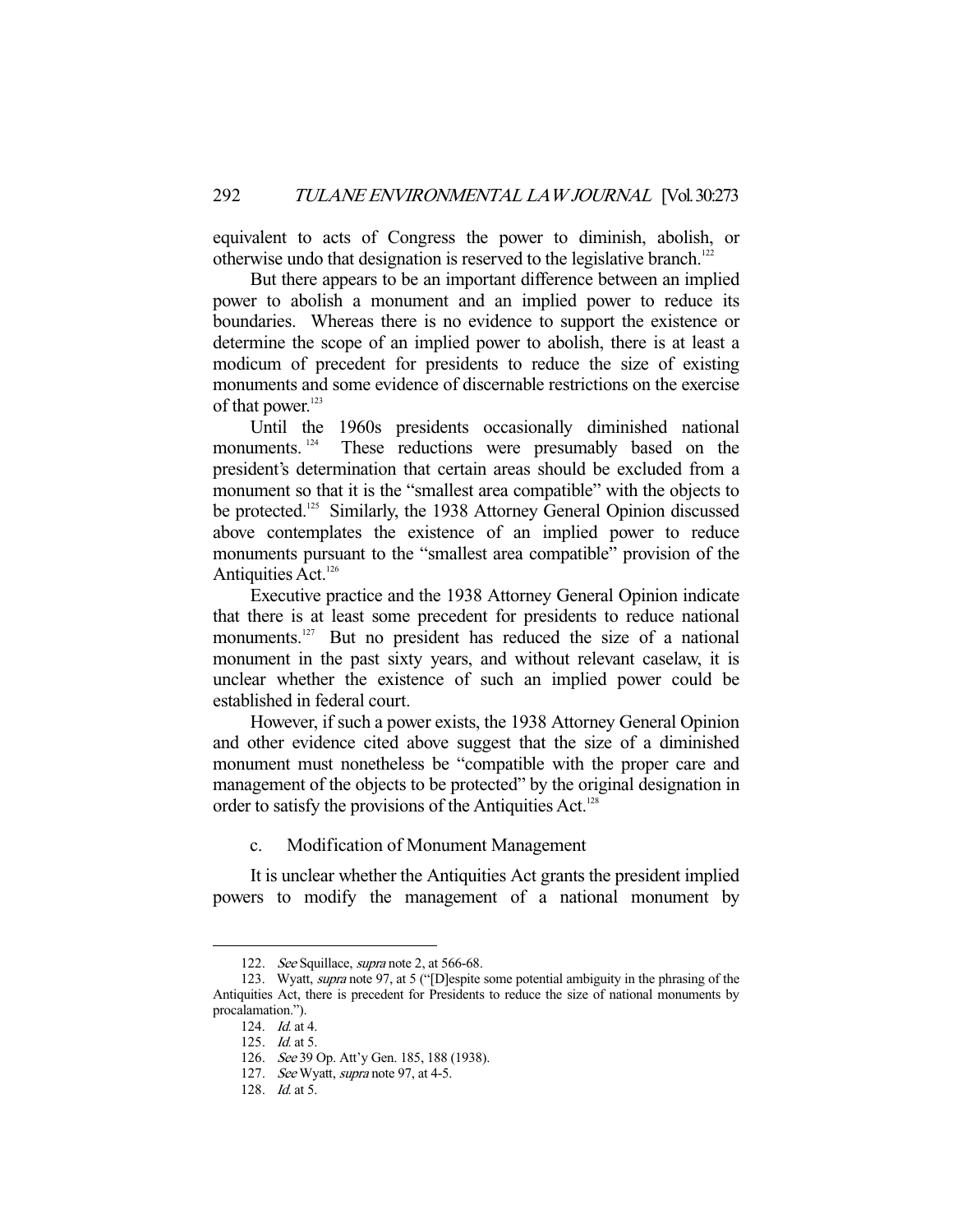proclamation.<sup>129</sup> It is also unclear what those powers might be with respect to the millions of acres of federal land designated as national monuments.<sup>130</sup> There is a particularly high level of uncertainty in this respect because, as explained by the Congressional Research Service, national monuments "conceivably could be modified in a variety of ways other than in size [and a] President could, for example, attempt to transfer management of a monument from one agency to another; expand, authorize or prohibit uses such as mining or grazing; or allow for new rights of way  $\dots$ <sup>"131</sup> However, if the president has other implied powers to modify monument management, these powers have almost never been exercised.<sup>132</sup>

 There is only one example where presidential modification of a monument did not involve a boundary adjustment.<sup>133</sup> In 1936, President Franklin Roosevelt modified the restrictions on Katmai National Monument so that "valid claims under the public-land laws . . . existing when the proclamations were issued and since maintained" were no longer extinguished by the designation and could now be pursued.<sup>134</sup>

 No president has attempted a management modification since 1936 but the "question of monument management modifications has become more pronounced over time as national monument proclamations have grown more detailed and specific."<sup>135</sup> When the president includes management provisions in a monument's proclamation, "diversion from such provisions could face greater legal opposition."<sup>136</sup>

 Even the most recent proclamations, however, do not address every management detail and older proclamations may not address management at all.<sup>137</sup> Thus, if it is assumed that there are implied powers to modify monument management, there would be uncertainty as to the scope of the president's authority to exercise those powers vis-à-vis matters not addressed in the proclamation.

 Some analysts contend that courts can address issues of scope by analogizing management modification to monument abolishment if there is a sufficient reduction in a monument's restrictions or expansion of its

 <sup>129.</sup> See id. at 5-6.

 <sup>130.</sup> Id.

 <sup>131.</sup> Id. at 5.

<sup>132.</sup> See Squillace, supra note 2, at 585-610.

 <sup>133.</sup> Id.; Proclamation No. 2177, 35 Stat. 3523 (1936).

 <sup>134.</sup> Proclamation No. 2177, 35 Stat. 3523 (1936).

<sup>135.</sup> Wyatt, *supra* note 97, at 5.

 <sup>136.</sup> Id. at 6.

 <sup>137.</sup> Id.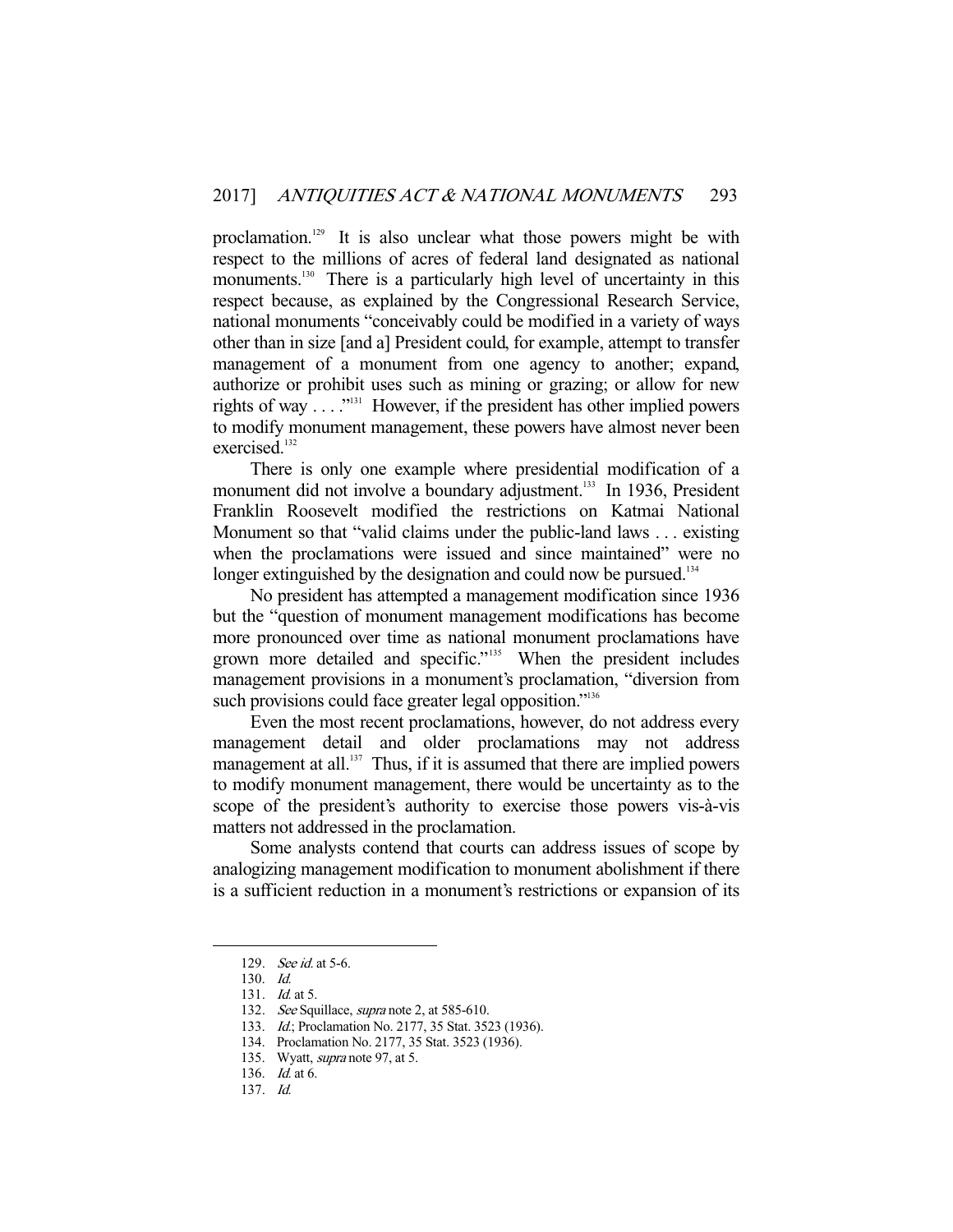uses.<sup>138</sup> However, as discussed in the next Section, this analysis suggests that a court could also find that a management modification violates the provisions of the Antiquities Act because the monument, as modified, is no longer "compatible with the proper care and management of the objects to be protected."139

# d. Monument Modification: Judicial Review & Threshold **Requirements**

 A president's implied power to expand, reduce, or modify the management of an existing monument has been neither foreclosed nor established in federal court.<sup>140</sup> If the president's attempted exercise of an implied power were challenged in court, the extent to which a given monument could be modified would likely require a fact-specific inquiry in light of the nature of those objects. The analysis that follows will discuss factors relevant to the judicial resolution of such disputes.

 If the expansion of national monuments were challenged the court's review would be fairly straightforward. Assuming the court recognizes the president's implied power to expand monuments as analogous to the power to create them, the only issue left to be resolved is whether the monument, as expanded, is the "smallest area compatible" with protection of the designated objects.<sup>141</sup> Since the provision containing this language has been interpreted by the Supreme Court in other Antiquities Act cases, the court's decision would likely be based on precedent.<sup>142</sup>

 While presidents have often expanded monuments, they have rarely reduced and almost never modified the management of existing designations. As a result, it is uncertain whether a court would find sufficient evidence to establish the existence of an implied power to reduce or modify the management of a national monument.

 Assuming that one or both of these implied powers exists, this analysis means to suggest that the same standard of judicial review is applicable when the attempted exercise of either implied power is challenged in court.

 In order to ensure that all relevant factors are considered in these cases, the court should engage in a quantitative as well as qualitative analysis to determine not only the amount of federal land that would be

 <sup>138.</sup> Id.

<sup>139.</sup> See generally 16 U.S.C. 431 (2012).

<sup>140.</sup> See generally Wyatt, supra note 97.

 <sup>141.</sup> See generally 16 U.S.C. 431 (2012).

<sup>142.</sup> See e.g., Cameron v. United States, 252 U.S. 450 (1920).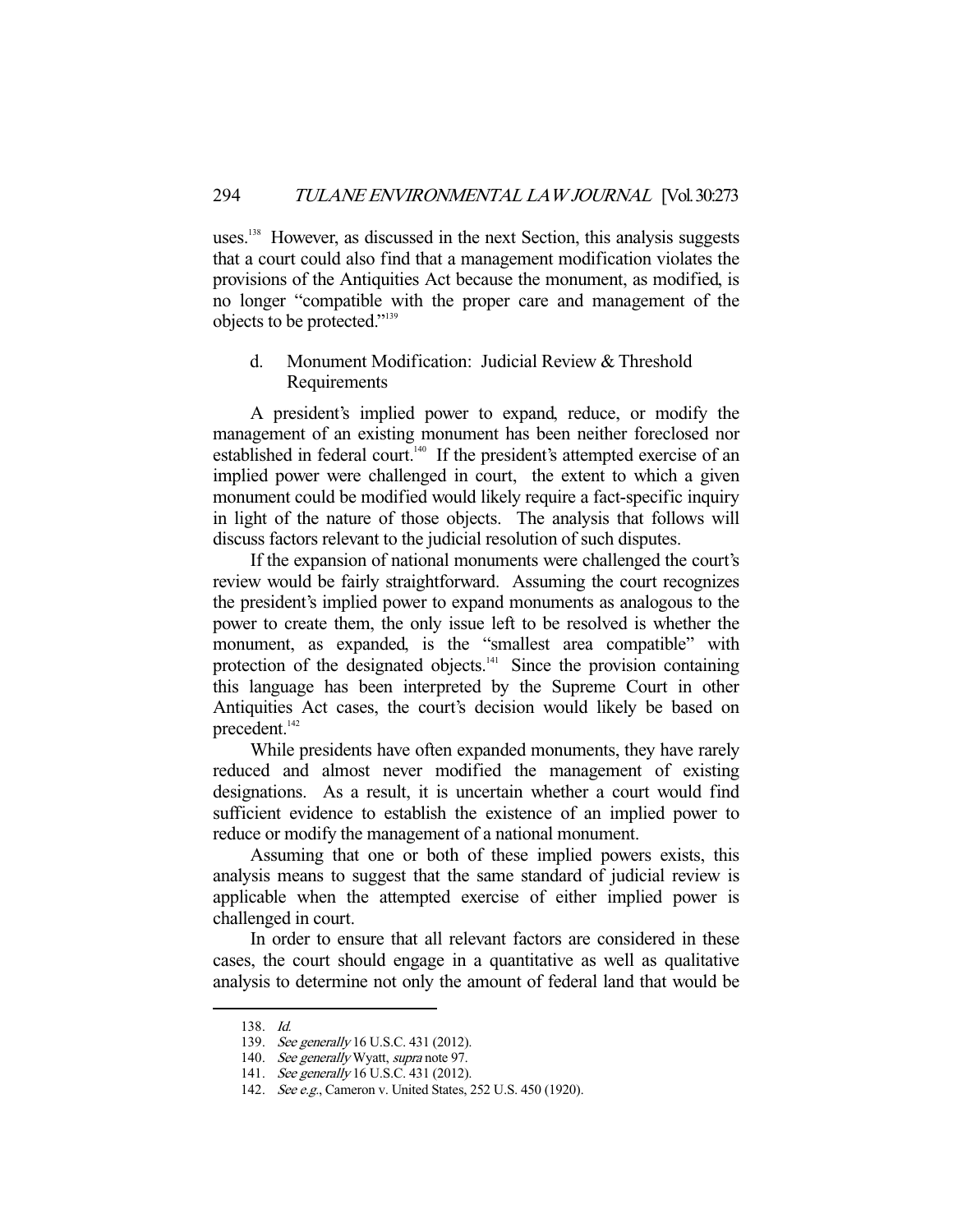impacted by the management modification or removed from the monument, but also the direct or indirect effects of that removal or modification on the objects to be protected. While the number of acres modified or removed from the original designation would arguably be relevant to the court's analysis, this would not be outcome-determinative. Thus, even if the area modified or removed from the monument is small, it should nonetheless be deemed unlawful if that reduction or modification has the direct or indirect effect of threatening the protected objects or otherwise undermines the purpose of the original designation.

 For purposes of illustration, consider the hypothetical reduction or management modification of a monument designated to protect an area containing archaeological sites and a unique species of bird that can only be found within the monument's assumed boundaries. If a forested area within the imagined monument contained the rare bird's primary food source and the president attempted to modify the management of this area or remove it from the monument in order to allow the harvest of timber, this action would be unlawful because the bird is an object to be protected by the original designation and reduction of the monument would have the direct effect of threatening the species. Similarly, if the bird seasonally migrates from one section of the imagined monument to another and must stop at the shores of a specific lake to rest in order to complete the journey, removal of that lake from the monument or modification of its management by the president, for purposes of allowing commercial development along its beaches, would be unlawful due to the indirect effect of threatening the species.

 The hypothetical examples above serve to illustrate another important point with respect to the reduction or management modification of monuments. If the modification or reduction at issue directly or indirectly threatens the bird it is irrelevant whether it threatens the archaeological sites. The Antiquities Act requires that all national monuments be compatible with the proper care of the objects, plural, to be protected.<sup>143</sup> Thus, if a reduced or modified monument is incompatible with respect to one of the protected objects, it is arguably incompatible as a whole for purposes of the Antiquities Act.

 In conclusion, courts reviewing monument reductions or management modifications should focus their analysis on the direct or indirect effects this action would have on the historic or scientific objects to be protected by the original designation. As the Congressional Research Service has stated, "[t]he overriding management goal for all

 <sup>143.</sup> See 16 U.S.C. 431 (2012).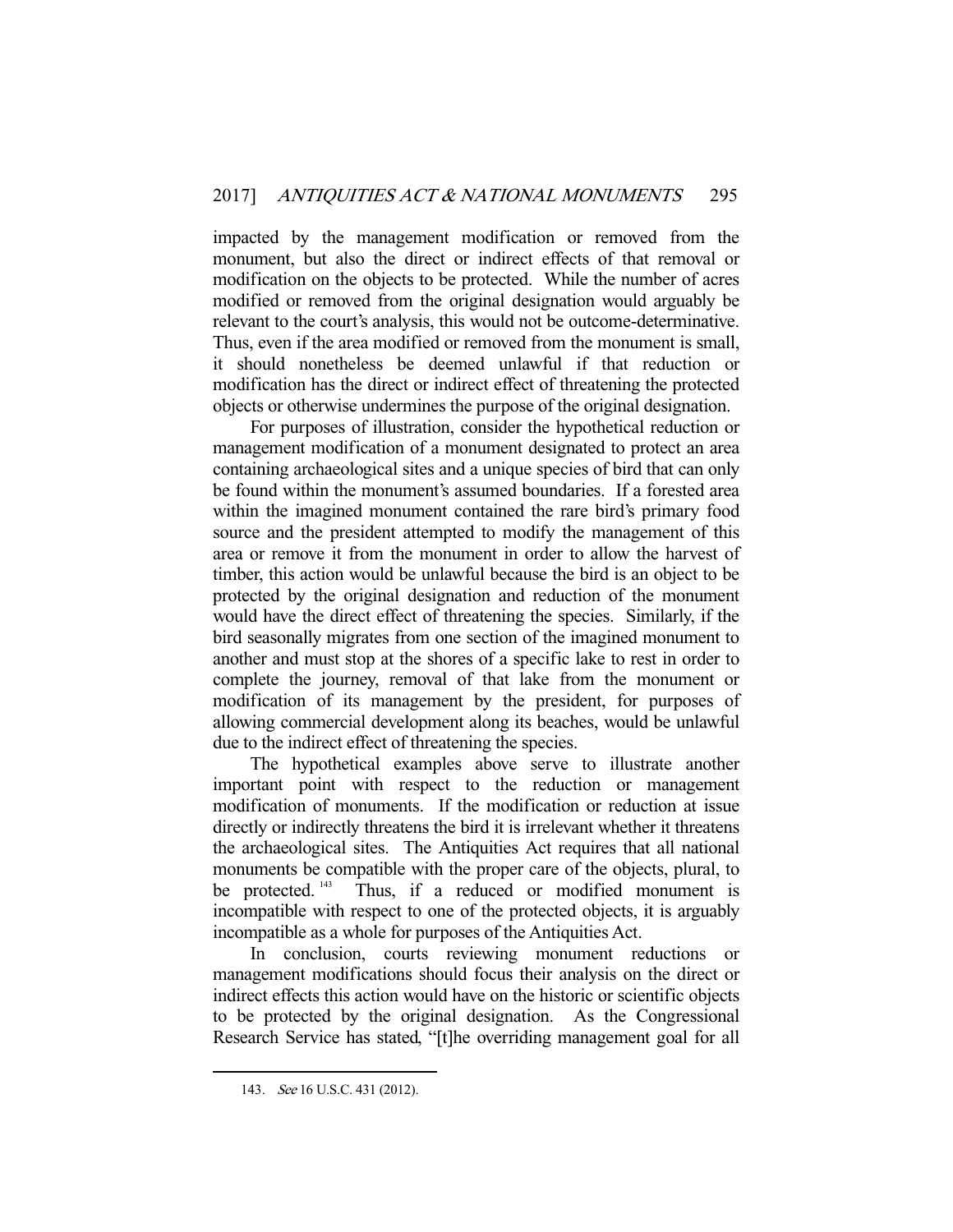national monuments is protection of the objects described in the proclamations."<sup>144</sup>

 If a court finds that reduction or modification of the monument would endanger any of those objects it should be set aside as violating the provisions of the Antiquities Act. Alternatively, the court could view the scope of the modification or the size of the reduction at issue, "as effectively amounting to an abolishment of the monument" and strike it down on those grounds.<sup>145</sup>

# D. Preservation of Separation of Powers & Evidence of Statutory **Effectiveness**

 It is important to keep in mind the Supreme Court's description of what occurs when the president designates a national monument: "A reservation under the Antiquities Act thus means no more than that the land is shifted from one federal use, and perhaps from one federal managing agency, to another."<sup>146</sup> Based on the evidence presented above, there are several mechanisms that demonstrate how the Antiquities Act preserves the separation of powers and why it is so effective: (1) judicial review of monument designations remains available; (2) Congressional oversight exists; (3) the Antiquities Act remained conspicuously intact despite the broad reforms in FLMPA; and finally, (4) Congress has consistently ratified monument designations by folding them into national parks or other more protective conservation units. Moreover, since 1982, every community adjacent to a newly designated monument has reported a decrease in unemployment and an increase in per capita income.<sup>147</sup>

<sup>144.</sup> Wyatt, *supra* note 97, at 2.

<sup>145.</sup> *Id.* at 5.

 <sup>146.</sup> United States v. California, 436 U.S. 32, 40 (1978).

 <sup>147.</sup> Preserve Land Freedom for Americans Act of 2011, Hearing on H.R. 302, 758, 817, 845-46 and 2147 Before H. Subcomm. on Nat'l Parks, Forests and Pub. Land, 112th Cong. 25-29 (2011) (statement of Ray Rasker, Executive Director, Headwaters Economocis). The outdoor recreation economy is particularly prevalent in Utah and according to the Outdoor Research Foundation "research also demonstrates that the outdoor recreation economy contributes approximately \$5.8 billion annually to Utah's economy, supporting 65,000 jobs across the state." OUTDOOR INDUSTRY FOUNDATION,Billion Annual Contribution to the U.S. Economy (2012); The Outdoor Recreation Economy, Outdoor Industry Association (2012) (economic analysis conducted by Southwick Associates, Inc.). Intensive economic analysis has proven the positive impacts nearby national monuments could have on communities.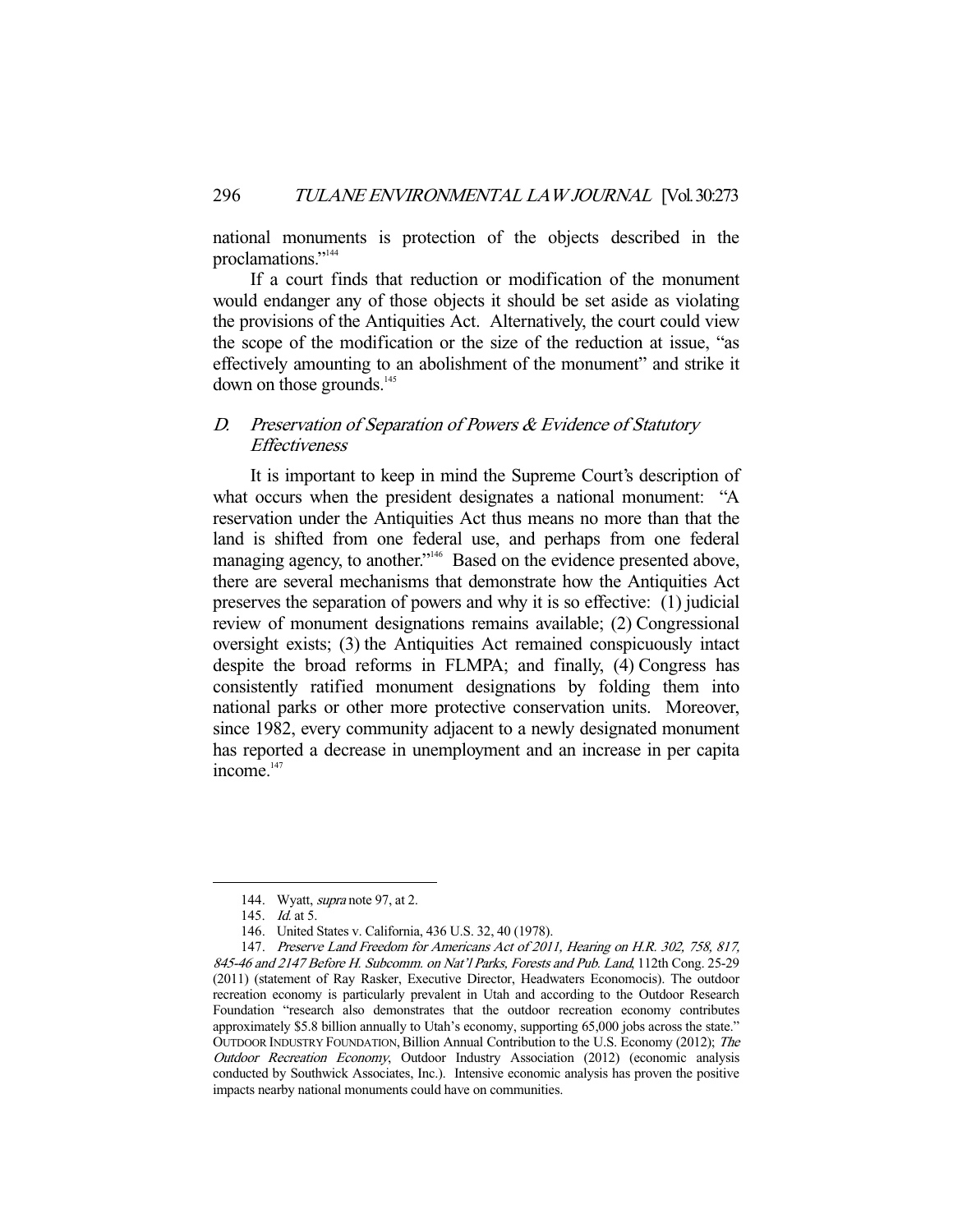#### 1. Judicial Review

The courts can review any national monument designation.<sup>148</sup> Since the Act establishes discernible limits on the exercise of presidential power, federal courts have reiterated that judicial "review is available to ensure that [national monument designations] are consistent with constitutional principles and that the President has not exceeded his statutory authority."149 When addressing these issues, the Supreme Court has consistently upheld the president's well-defined authority to reserve sections of federally owned land that contain identifiable objects of scientific or historic interest.<sup>150</sup> In any event, the plain language of the Act has withstood a century of sporadic legal as well as political challenges and created a line of federal and Supreme Court precedent that has upheld a consistent standard of review in Antiquities Act cases<sup>151</sup> in light of relevant separation of powers principles.<sup>152</sup> Under this predictable standard, judicial review of presidential action under the Antiquities Act remains available, but since presidents rarely exceed their authority, congressional action remains the most effective means of abolishing or altering national monuments.

## 2. Congressional Oversight

 Congress retains absolute authority to alter, abolish, or create any national monument and has done so periodically based on various factors.<sup>153</sup> Thirty-eight national monuments have been congressionally created.154 Congress has abolished fewer than ten monuments—some of which were simply redesignated as state parks.<sup>155</sup>

 <sup>148.</sup> Mountain States Legal Found. v. Bush, 306 F.3d 1132, 1136 (D.C. Cir. 2002).

<sup>149.</sup> *Id.* at 1136.

 <sup>150.</sup> See, e.g., Cameron v. United States, 252 U.S. 450 (1920); Cappaert v. United States 426 U.S. 128 (1976); United States v. California, 436 U.S. 32 (1978).

<sup>151.</sup> See, e.g., Cameron, 252 U.S. at 450; Cappaert, 426 U.S. at 128; California, 436 U.S. at 32; Mountain States Legal Found. v. Bush, 306 F.3d 1132 (D.C. Cir. 2002); Utah Ass'n of Ctys. v. Bush, 316 F. Supp. 2d 1172, 1185 (D. Utah 2004); Alaska v. Carter, 462 F. Supp. 1155, 1159 (D. Alaska 1978); Wyoming v. Franke, 58 F. Supp. 890, 896 (D. Wyo. 1945).

 <sup>152.</sup> See Fanizzo, supra note 46.

<sup>153.</sup> See generally Squillace, supra note 2.

 <sup>154.</sup> Heidi M. Biasi, The Antiquities Act of 1906 and Presidential Proclamations: A Retrospective and Prospective Analysis of President William J. Clinton's Quest To 'Win the West,' 9 BUFF. ENVTL. L.J. 189, 189-90 n.4 (2002) ("[Congressionally created] Monuments include: ... Canyon de Chelly (AZ)(1931); ... Pecos (NM)(1965); ... Hohokam Pima (AZ)(1972); Fossil Butte (WY)(1972); John Day Fossil Butte (WY)(1974); Congaree Swamp (SC)(1976); EL Malpais (NM)(1987); Poverty Point (LA)(1988) . . . Petroglyph (NM)(1990).").

 <sup>155.</sup> See Squillace, supra note 2, at 550 n.453.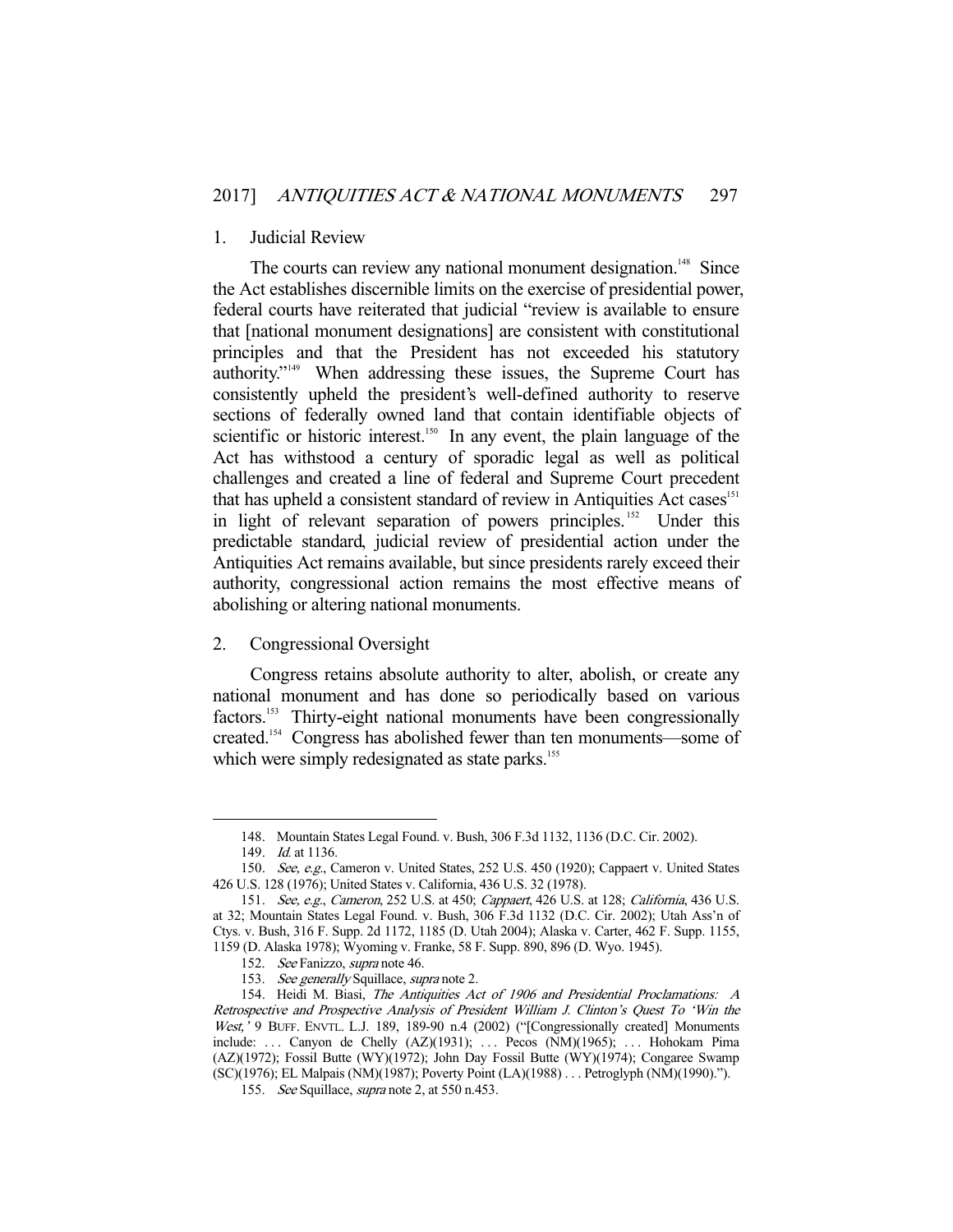Congress could pass legislation to amend the Antiquities Act, which they have done twice; or even repeal it, as many have argued for them to do.156 But despite two opportunities to overhaul the Antiquities Act after the Wyoming and Alaska controversies, Congress instead enacted narrow amendments that restricted executive authority in those states.<sup>157</sup> This legislation passed after the Jackson Hole and Alaska designations suggests a healthy separation of powers relationship and demonstrates that Congress is capable of acting when the legislature feels the provisions of the Act are not being followed. In practice, Congressional action vis-à-vis national monuments has overwhelmingly resulted in expanded boundaries or conservation redesignation.<sup>158</sup>

3. Designated Survivor: Federal Land Management Policy Act of 1976

 When Congress passed the Federal Land Management Policy Act (FLMPA) in 1976, it repealed almost all legislation related to executive branch authority over federal lands and also made certain land management decisions subject to congressional approval.<sup>159</sup> As a result, FLMPA limited the actions available to the Secretary of the Interior and the president with respect to public land use. $160$ 

 Importantly, in addition to repealing the president's formal authority under most land management statutes, FLMPA also repealed any authority of the president to make land use decisions implied by congressional acquiescence in the actions of prior presidents.<sup>161</sup> However, despite its otherwise sweeping reform and without explanation, FLMPA left the Antiquities Act conspicuously intact. <sup>162</sup> This omission is particularly conspicuous because critics of the Antiquities Act often charge that successive presidents have expanded their authority beyond

<sup>156.</sup> See e.g., Richard M. Johansen, Public Land Withdrawal Policy and the Antiquities Act, 56 WASH. L. REV. 439, 440 (1981) (arguing for repeal of the Antiquities Act).

 <sup>157.</sup> See 16 U.S.C. § 431 (2000).

<sup>158.</sup> See id.; Fanizzo, supra note 46.

 <sup>159. 43</sup> U.S.C. § 1701 (4) (1976).

<sup>160.</sup> See generally id.

<sup>161.</sup> See generally id.

<sup>162.</sup> Sanjay Ranchod, Note, The Clinton National Monuments: Protecting Ecosystems with the Antiquities Act, 25 HARV. ENVTL. L. REV. 535, 548 (2001) ("New statutory withdrawal authority [under FLPMA] was delegated not to the president, but directly to the Department of the Interior for an enumerated list of purposes under a specific set of procedural requirements. However, the [] Act was mysteriously left intact, and is the most important statute authorizing executive withdrawals to survive the FLPMA's sweeping repeal of executive authority.").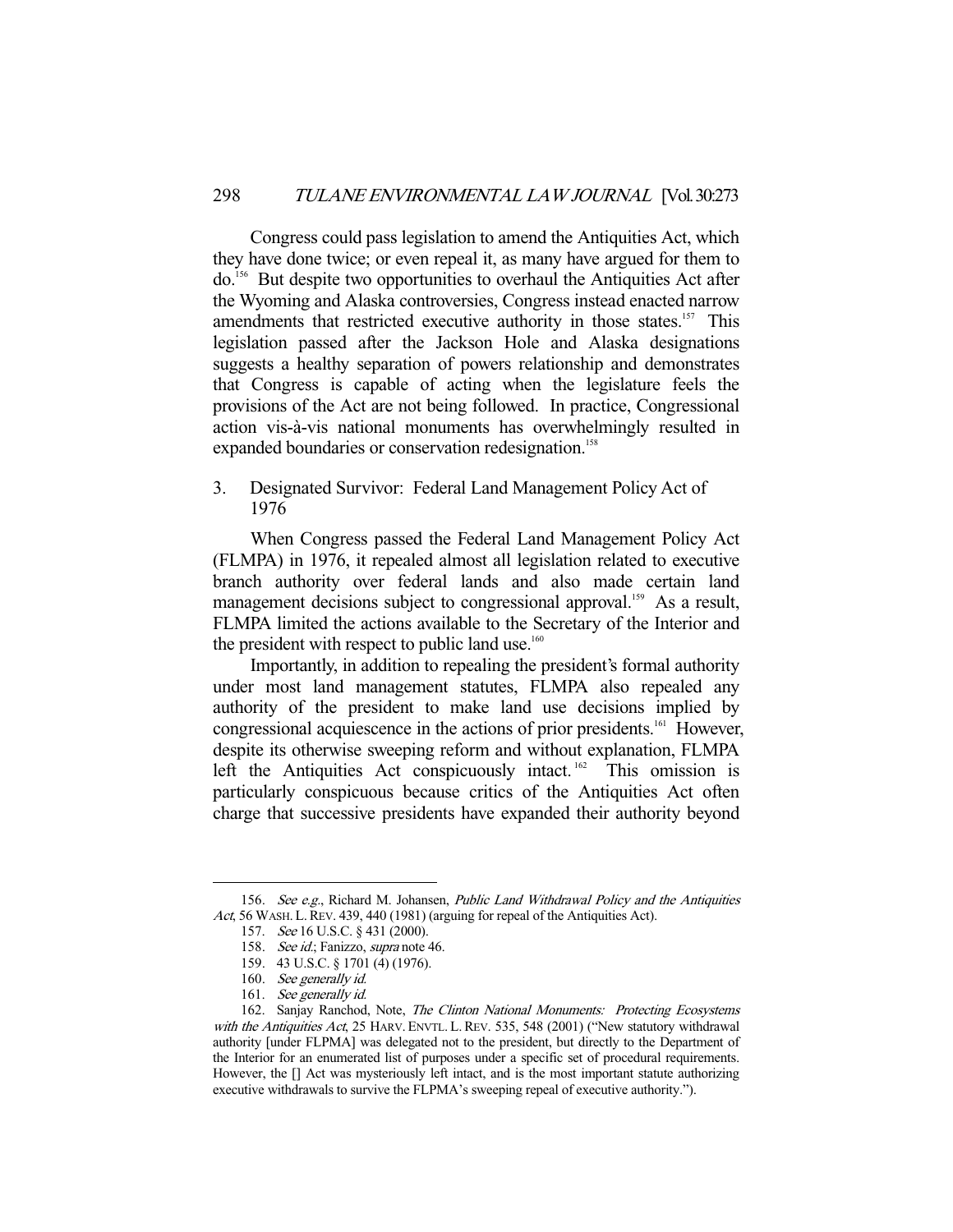its provisions and made designations that, while not formally rejected by Congress, nonetheless exceeded the delegated powers.<sup>163</sup>

 The singular mention of the Antiquities Act in the FLMPA is in § 204(j), which specifies that the Secretary of the Interior may not designate, modify or revoke any public land withdrawal created by an Act of Congress, and may not take any action to "modify or revoke any withdrawal creating national monuments under the [Antiquities] Act of June 8, 1906."<sup>164</sup> This FLMPA provision originated in House bill, H.R. 13777, which, according to the relevant committee report "would also specifically reserve to Congress the authority to modify and revoke withdrawals for national monuments created under the Antiquities Act . . . [which] will insure that the integrity of the great national resource management systems will remain under the control of Congress."<sup>165</sup>

 Some commentators argue that the language of the committee report indicates that in prohibiting modification or revocation of national monuments by the secretary, Congress also intended to control the actions of the President and thus intended to implicitly repeal the Antiquities Act and control monument designations under the land use requirements imposed by FLMPA.<sup>166</sup> This argument is inconsistent with FLMPA for several reasons.

 First, the FLMPA language only addresses limitations on actions that may be taken by the secretary, which should be characterized as mere record-keeping changes when implementing a national monument legally created by the president under the Antiquities Act, which FLMPA neither amended nor repealed.<sup>167</sup>

Second, that argument assumes that the purpose of the  $\S 204(i)$ provision prohibiting the secretary from revoking national monuments was meant to, through some transient principle, control the actions of the president. However, this transient principle is untenable because, as explained in Section II.D, the president lacks the constitutional authority to abolish existing national monuments.<sup>168</sup> Third, and most importantly, the Supreme Court is reluctant to find a statute repealed by implication, particularly a statute like FLMPA, which meticulously dismantled or modified the majority of land management statutes but did not amend

 <sup>163.</sup> PAMELA BALDWIN, CONG. RES. SERV., RS20647, AUTHORITY OF A PRESIDENT TO MODIFY OR ELIMINATE A NATIONAL MONUMENT, 2 (2000).

 <sup>164. 43</sup> U.S.C. § 204(j) (1976).

 <sup>165.</sup> H.R. Rep. 94-1163, at 9 (1976).

<sup>166.</sup> See Mark C. Ruznik, Modern Remedies for Antiquated Laws: Challenging National

Monument Designation Under the 1906 Antiquities Act, 11 ENGAGE 29, 33-34 (2010).

 <sup>167.</sup> BALDWIN, supra note 163, at 4-5.

 <sup>168.</sup> See infra Section II.D.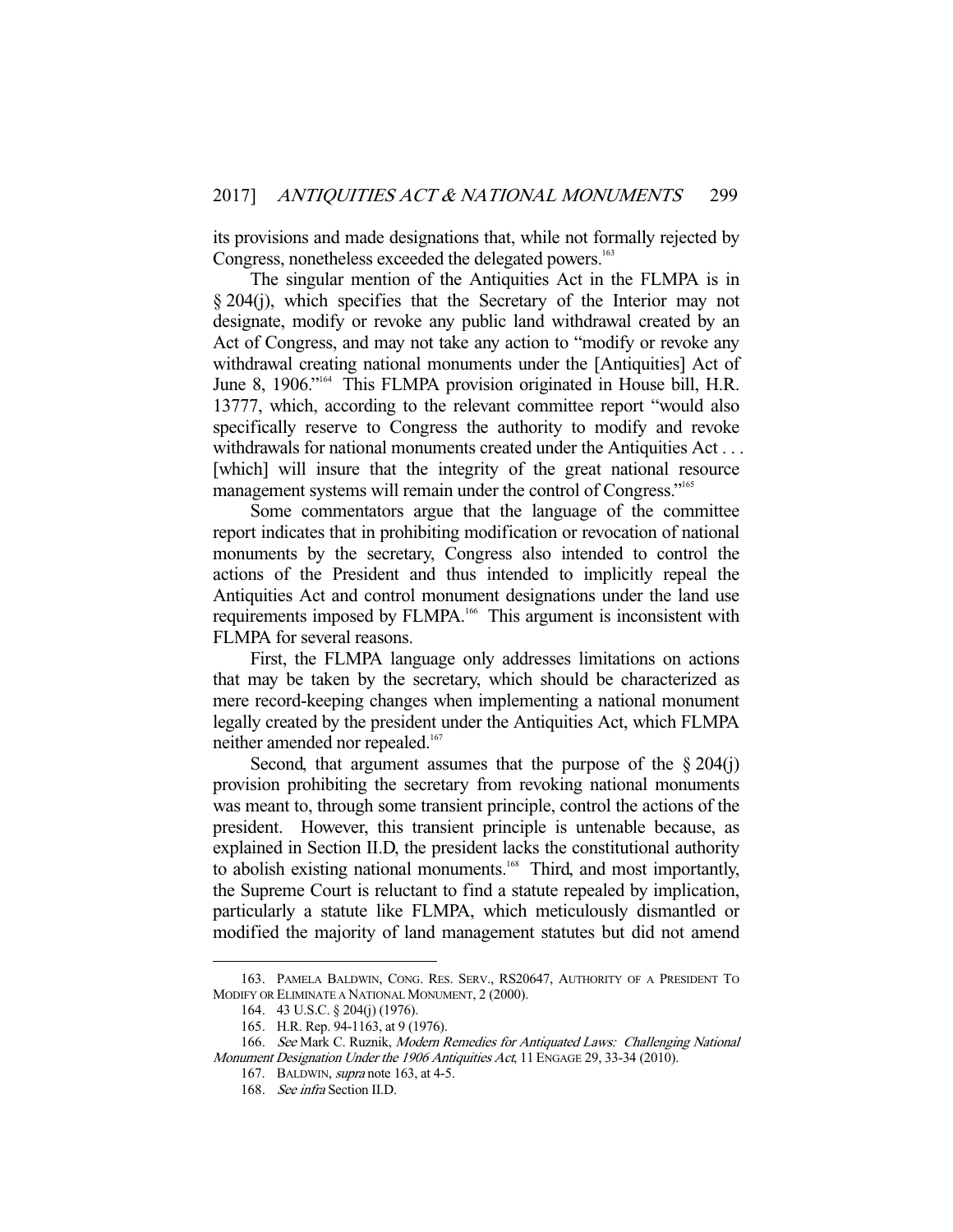the Antiquities Act.<sup>169</sup> In addition, the uncodified section 701(a) of FLMPA states that its provisions should not be interpreted to repeal any existing law by implication.<sup>170</sup> Thus it is not surprising that, since 1976, Presidents have continued to use the Antiquities Act in much the same way as their predecessors.

# 4. Political Effectiveness: Initial Protection Ahead of Higher Redesignation

 More than half of the United States' national parks were first designated as national monuments even though "initial designation by Congress may have been inconceivable."171 In many cases, congressional action was so slow that later presidents expanded a monument's boundaries, often multiple times, before it was eventually redesignated as a national park or other conservation unit. An extreme but illustrative example of this process is Pinnacles National Monument, which became a national park in 2013.172 Pinnacles National Monument was one of the first national monuments ever created, and it was enlarged five times under the Antiquities Act before it received national park protections more than 100 years after its initial designation. $173$ 

 But while creation of a national park may not have been possible at the time of designation, monument status provided for crucial protections often decades ahead of redesignation. For example, when President Theodore Roosevelt learned the giant crystallized logs of Arizona would be pulverized for use as industrial abrasive or otherwise destroyed, $174$  he designated Petrified Forest National Monument in 1906, more than fifty years before it would receive national park status.<sup>175</sup> Furthermore, monument designation may also be a significant cost saving measure in the long run if government expends money remediating earlier damage. Had the Grand Canyon mining interests prevailed in Cameron v. United States and further impaired the landscape, the federal government would have paid for remediation projects at the entrance to the park's most popular trail—an expenditure few would dispute today.

 <sup>169.</sup> See TVA v. Hill, 437 U.S. 153, 189 (1977) (quoting Morton v. Mancari, 417 U.S. 535, 549 (1974)).

<sup>170.</sup> BALDWIN, *supra* note 163, at 4-5.

 <sup>171.</sup> Squillace, supra note 2, at 550.

 <sup>172. 16</sup> U.S.C. § 410ooo-1 (2013).

<sup>173.</sup> Squillace, *supra* note 2, at 588.

<sup>174.</sup> DUNCAN & BURNS, supra note 21, at 114.

 <sup>175.</sup> See Proclamation No. 697, 34. Stat. 3266 (1906) (Petrified Forest National Monument). Petrified Forest was not declared a National Park until 1958. Petrified Forest Park Act, 72 Stat. 69 (85th Cong. 1958).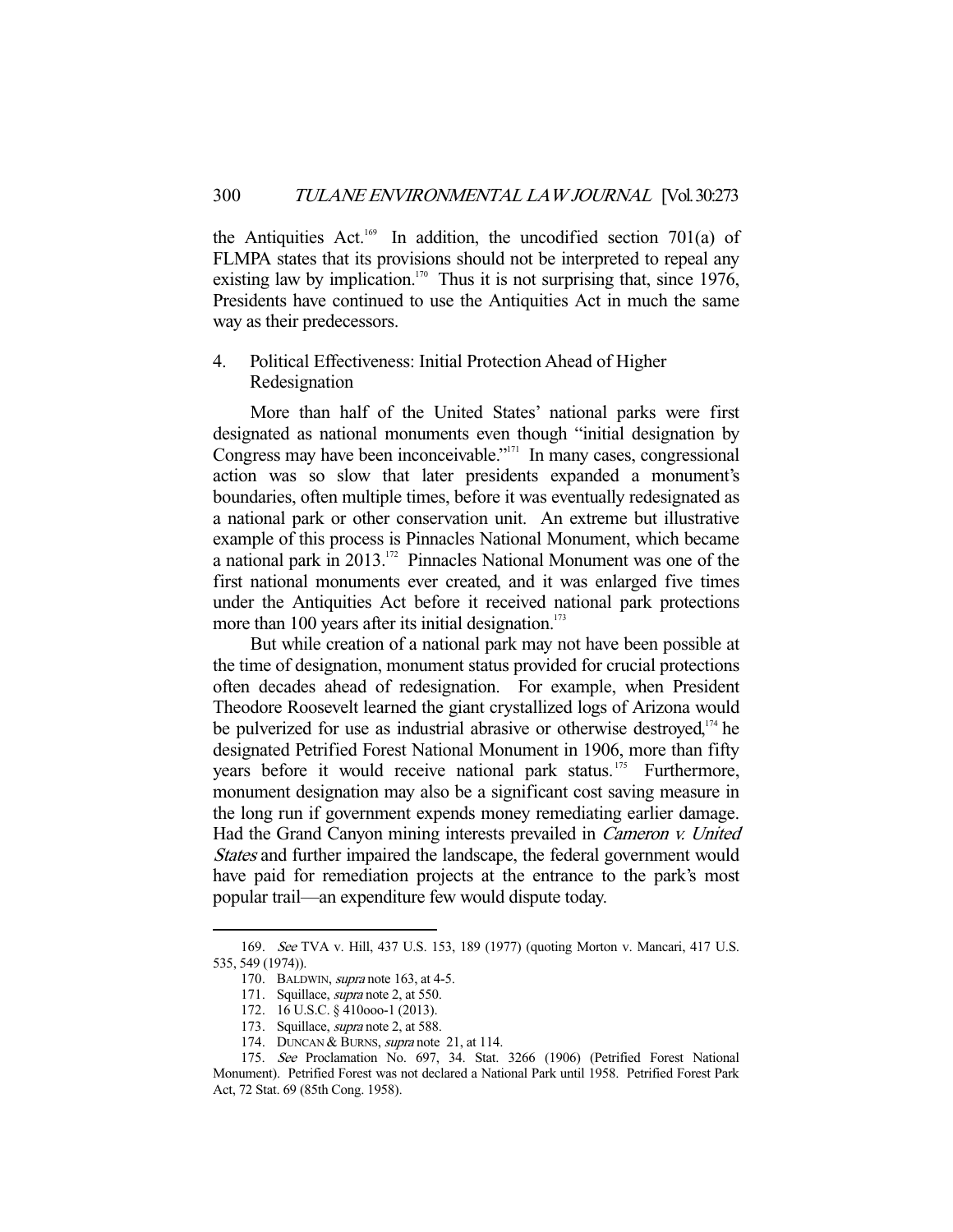Since its passage in 1906, presidents from all political parties have created a more than 150 national monuments; only three administrations have declined.<sup>176</sup> Congress has ratified more than half of these national monuments through expansion or redesignation for higher protection.<sup>177</sup> It appears that Presidents can better weather the condemnations of those with interests in protected lands, many of whom rescinded criticism.<sup>178</sup>

 The Antiquities Act preserves the separation of powers and more than a century of empirical evidence demonstrates its effectiveness. Judicial review of designations remains available, Congressional oversight exists, and Congress has consistently ratified Monuments into national parks or other more protective categories. Future Presidents should thoughtfully consider all national monument proposals from the perspective of their predecessors.

# III. THE COLORADO PLATEAU

 In an almost unbroken executive practice, fifteen of the sixteen presidents to designate a national monument have created or expanded a monument on the Colorado Plateau.<sup>179</sup> These monuments have gone on to become national parks, as well as some of the most visited sites in the country and represent different manifestations of natural phenomenon identified in this region.

#### A. Geological Phenomenon

## 1. Lithospheric Downwelling & Elevation Gain

 Almost all of the world's physiographic provinces gain elevation as a result of geomorphic processes that are both easily identifiable and relatively well understood by scientists. When two tectonic plates meet and one collides with or slides beneath the other, the region contiguous with the contested fault line is thrust into the air. This creates mountains and other regions of high elevation. The Colorado Plateau's high elevation is not due to tectonic activity but something altogether different and extremely rare, a geomorphic process known as lithospheric downwelling.

<sup>176.</sup> VINCENT, *supra* note 3, at 1.

<sup>177.</sup> See Squillace, supra note 2, at 585-610.

<sup>178.</sup> WIRTH, *supra* note 68, at ch. 11.

<sup>179.</sup> Id.; see also Press Release, The White House, Presidential Proclamation-Establishment of the Chimney Rock National Monument (Sept. 21, 2012), https://obamawhite house.archives.gov/the-press-office/2012/09/21/presidential-proclamation-establishment-chimneyrock-national-monument.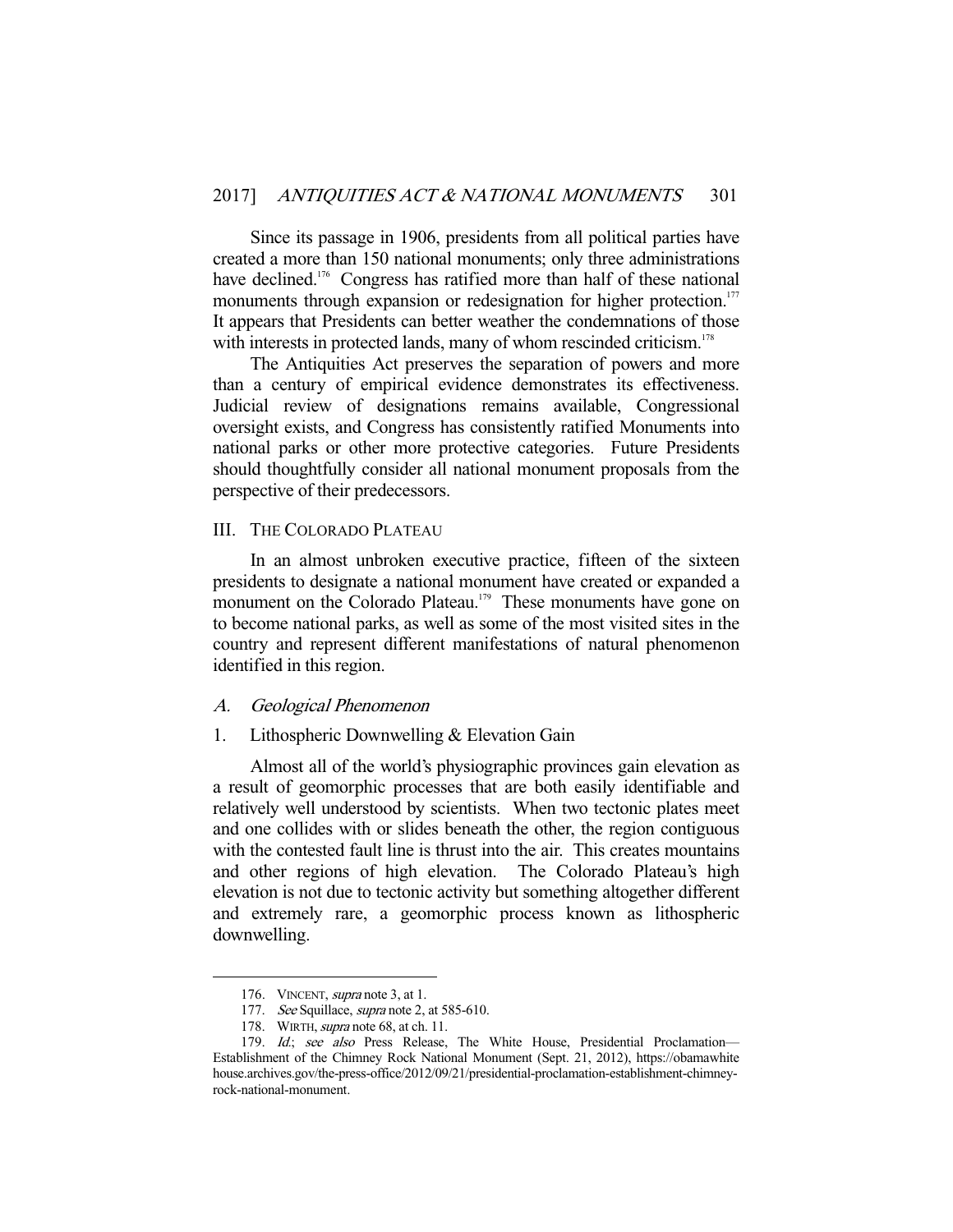Beneath the Earth's crust is the mantle followed by the core. The upper part of the mantle, called the lithosphere, is solid rock while the lower part, called the asthenosphere, is molten rock. The density of the lithosphere almost always causes this layer of the earth to be buoyant and effectively float on the viscous asthenosphere. But, sometimes, part of the lithosphere breaks off and begins to sink. When the liquid asthenosphere fills the resulting gap, a corresponding area of the earth's surface begins to rapidly gain elevation.<sup>180</sup> But while scientists have proven the existence of this phenomenon and identified steps in the geologic process, the origin of lithospheric downwelling remains unknown.

About 5 million years ago, $181$  the Colorado Plateau experienced this rare geomorphic process—lithospheric downwelling—which is comparable to an invisible hand lifting a plate without disturbing its contents.182 The region gained more than 300 meters of elevation in a short time but remained relatively flat. As a result, when the Colorado Plateau gained elevation, gravitational forces significantly increased the flow rate of the Colorado River and its tributaries. This resulted in rapid erosion and carved a maze-like landscape, which exposed geologic structures that are billions of years old.<sup>183</sup>

 Due to advances in highly sophisticated seismic velocity technology, three dimensional scans can produce accurate representations depicting the geologic makeup of the Earth's mantle, hundreds of miles beneath its crust. Geologists have recently proven the existence of this geomorphic process, lithospheric downwelling, beneath the Colorado Plateau.<sup>184</sup> By all measures, this is conclusive evidence that indicates lithospheric downwelling is responsible for the Colorado Plateau's elevation gain.<sup>185</sup> As a result, the Colorado Plateau joins a growing set of prominent physiographic provinces found throughout the world that display

 <sup>180.</sup> Levander et. al., supra note 13, at 461-63.

 <sup>181.</sup> ANNABELLE FOOS, GEOLOGY OF THE COLORADO PLATEAU 4, 6 (1999), https://www. nature.nps.gov/geology/education/foos/plateau.pdf.

<sup>182.</sup> Michael Gurnis, Long-Term Controls on Eustatic and Epeirogenic Motions by Mantle Convection, 2 GEOLOGICAL SOC. AM. TODAY 141, 141 (1992) ("No [] concept[] [is] probably as important for continental geology but so misunderstood as . . . epeirogeny.").

<sup>183.</sup> See generally Lijun Liu & Michael Gurnis, Dynamic Subsidence and Uplift of the Colorado Plateau, 38 GEOLOGY 663 (2010).

<sup>184.</sup> Oguz H. Gögüs & Russell Pysklwec, Near Surface Diagnostics of Dripping or Delaminating Lithosphere, 113 J. GEOPHYSICAL RES. 1, 2 (2008), onlinelibrary.wiley.com/doi/ co.1029/2007JB005123/pdf ("[T]his process causes "the replacement of the dense mantle lithosphere by more buoyant mantle [which] can cause isostatic surface uplift.").

 <sup>185.</sup> Levander et. al., supra note 13, at 461-63.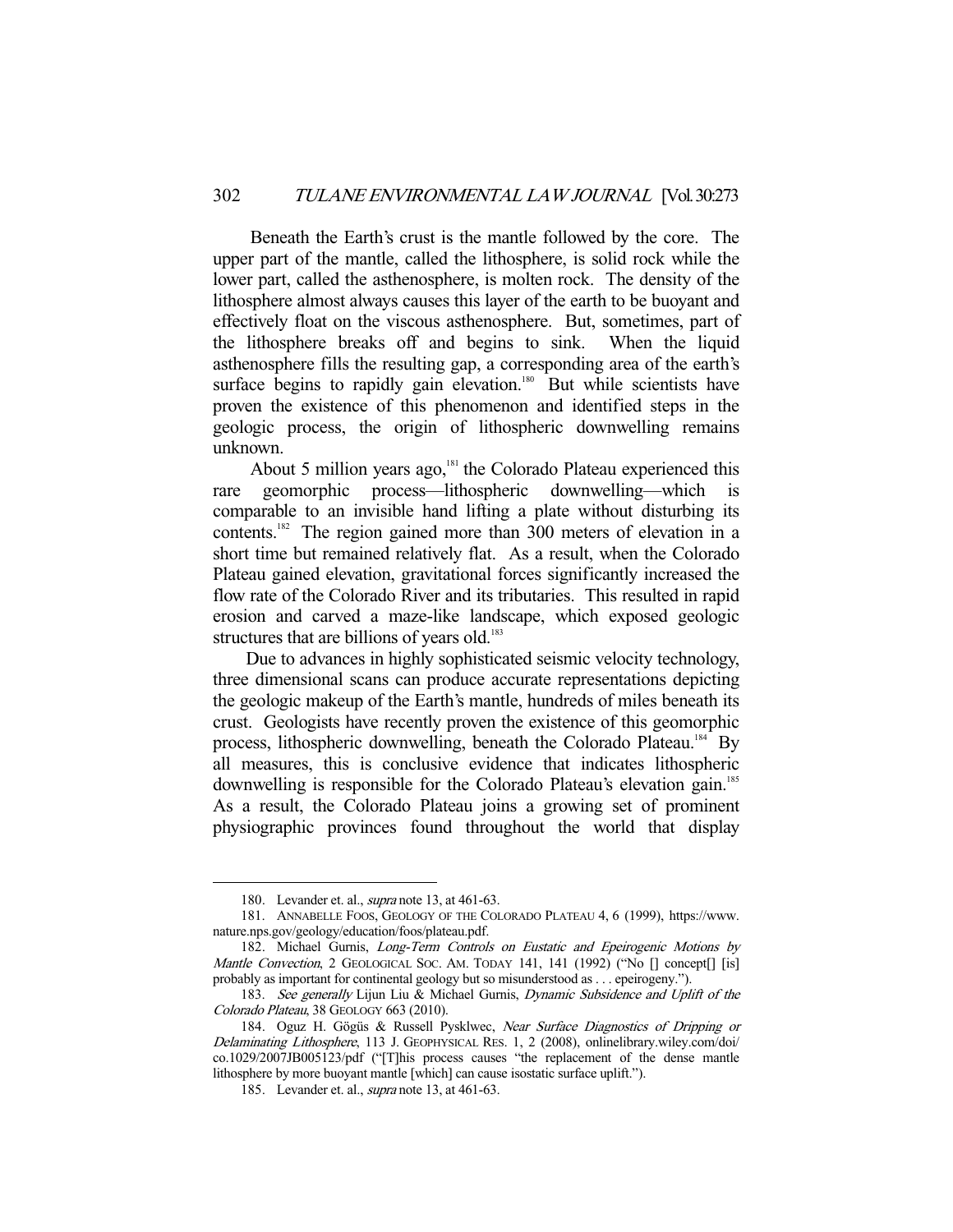scientifically compelling surface features associated with this particular geomorphic process.

 There is an interesting connection between these distinct geodynamic occurrences and some of the most studied ancient civilizations. For example, parts of the Atiplano Plateau<sup>186</sup> in South America were inhabited by the Inca, $187$  parts of the Central American Plateau<sup>188</sup> were inhabited by the Maya,<sup>189</sup> and significant portions of the Tibetan Plateau<sup>190</sup> were inhabited by the Tibetan Empire. Each of these prehistoric civilizations had at least some of their cities and territories within the boundaries of a physiographic province that gained elevation due to lithospheric downwelling. However, this analysis is confined to the United States and will focus on the Colorado Plateau as home to the Chacoan civilization, which will be discussed at length in Section III.C.<sup>191</sup>

2. Volcanic Margins

-

 Just as the case in other global occurrences of lithospheric downwelling, major volcanic accumulations can be found in the margins of the Colorado Plateau. This metamorphic frame provides a geologic contrast to sedimentary rocks predominantly found on the Plateau. Although the geological time period differs among formations and some are more visible than others, this type of volcanic framing is geologically associated with lithospheric downwelling across the world, particularly in the transition zones to adjacent physiographic regions.<sup>192</sup> Therefore, these expanded areas should be considered part of the unified scientific event of downwelling and similarly eligible for monument designation.

<sup>186.</sup> See generally M.N. Ducea et al.,, Mantle-Drip Magmatism Beneath the Altiplano-Puna Plateau, Central Andes, 41 GEOLOGY 915 (2013).

<sup>187.</sup> Compare id. at 916-17, with Mark S. Aldenderfer, Moving Up in the World: Archeologists Seek To Understand How and When People Came To Occupy the Andean and Tibetan Plateaus, 91 AM. SCI. 542, 542-43 (2003).

<sup>188.</sup> See generally Robert D Rogers et al., Epeirogenic Uplift Above a Detached Slab in Northern Central America, 30 GEOLOGY 1031 (2002).

 <sup>189.</sup> Compare id. at 1032, with Robert J. Sharer et al., The Copán Corte: A Window on the Architectural History of a Maya City, 33 EXPEDITION 46, 46-47 (1991).

<sup>190.</sup> See generally Karen Paczkowski et al., Drip Instabilities of Continental Lithosphere: Acceleration and Entrainment by Damage, 189 GEOPHYSICAL J. INT'L 717 (2012).

 <sup>191.</sup> Mark Aldenderfer & Zhang Yinong, The Prehistory of the Tibetan Plateau to the Seventh Century A.D.: Perspectives and Research from China and the West Since 1950, 18 J. WORLD HIST. 1, 2 (2004).

<sup>192.</sup> See e.g., Mihai N. Ducea, Fingerprinting Orogenic Delamination, 39 GEOLOGY 191, 191 (2011); Alexander Sanchez, Mafic Volcanism on the Colorado Plateau: Basin and Range Transition Zone, Hurricane, Utah (1995) (unpublished MS thesis, University of Nevada Las Vegas Paper 1410), http://digitalscholarship.unlv.edu/cgi/viewcontent.cgi?article=2411&context =thesesdissertations.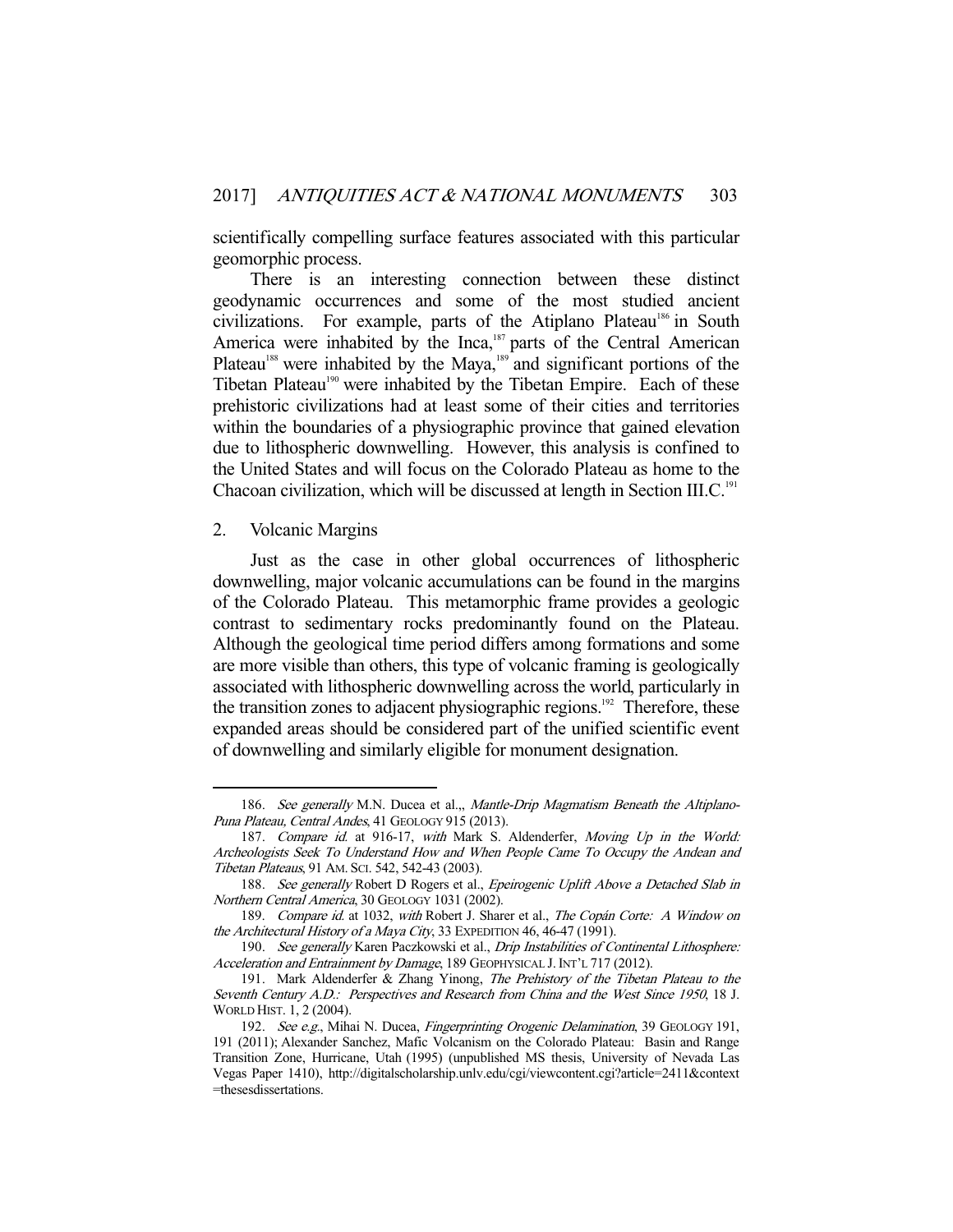#### 3. Paleontological Resources

 Framed by volcanic margins, the heart of the Colorado Plateau consists of sedimentary rock and contains a wide variety of fossils and other paleontological resources. For example, a geologic formation on the border of Utah and Arizona known as the Navajo Sandstone has yielded fossils of dinosaurs and other animals from the Early Jurassic period about 200 million years ago. Fossil evidence from this time period is quite rare; according to paleontologists, "this is the only record of a late Early Jurassic vertebrate fauna in North America and one of the only records of this time worldwide."193 Paleontologists also point out that of the few areas containing these rare fossils, the "lower Jurassic sediments of the Colorado Plateau represent one of the best terrestrial sediment records of this time anywhere within the world."<sup>194</sup> In this region lie two slightly older fossil bearing formations, the Kayenta Formation and the Moenave Formation, which sometimes overlap with the Navajo Sandstone.<sup>195</sup> The Kayenta Formation in particular has yielded a wide variety of dinosaur skeletons and other fossilized remains. $196$ 

 The paleontological resources in the Navajo Sandstone region are one of many examples of fossil beds on the Colorado Plateau. Notably, the Cedar Mountain Formation,<sup>197</sup> Green River Formation,<sup>198</sup> and White River Formation<sup>199</sup> in the northern part of the Plateau have yielded a wide range of important fossils from different geologic time periods.

 Because lithospheric downwelling caused the region to gain elevation without crustal deformation, the fossils contained on the Colorado Plateau remained well-preserved. As a result, dinosaur

<sup>193.</sup> Randall B. Irmis, A Review of the Vertebrate Fauna of the Lower Jurassic Navajo Sandstone in Arizona, in VERTEBRATE PALEONTOLOGY OF ARIZONA, MESA SW. MUSEUM BULL. NO. 11 55 (Robert McCord ed., 2005).

 <sup>194.</sup> Id.

<sup>195.</sup> See Spencer Lucas et al., Arizona's Jurassic Fossil Vertebrates and the Age of the Glen Canyon Group, in VERTEBRATE PALEONTOLOGY IN ARIZONA, N.M. MUSEUM OF NAT. HIST. AND SCI. BULL. NO. 29 98 (Andrew Heckert & Spencer Lucas eds., 2005) ("the Moenave Formation, the Kayenta Formation, and the Navajo Sandstone. All of these units yield both trace [] and body fossils of tetrapods."). *Id.* at 95.

 <sup>196.</sup> Id. at 98.

<sup>197.</sup> See, e.g., James I. Kirkland et al., Depositional Constraints on the Lower Cretaceous Strikes Quarry Dinosaur Site: Upper Yellow Cat Member, Cedar Mountain Formation, Utah, 31 PALAIOS 421 (2016).

<sup>198.</sup> See, e.g., Roy E. Plotnick & Dena M. Smith, Exceptionally Preserved Fossil Insect Ears from the Eocene Green River Formation of Colorado, 86 J. PALEONTOLOGY 19 (2012).

<sup>199.</sup> See e.g., Daniel I. Hembree & Stephen T. Hasiotis, *Palesols and Ichnofossils of the* White River Formation of Colorado: Insight into Soil Ecosystems of the North American Midcontinent During the Eocene-Oligocene Transition, 22 PALAIOS 123 (2007).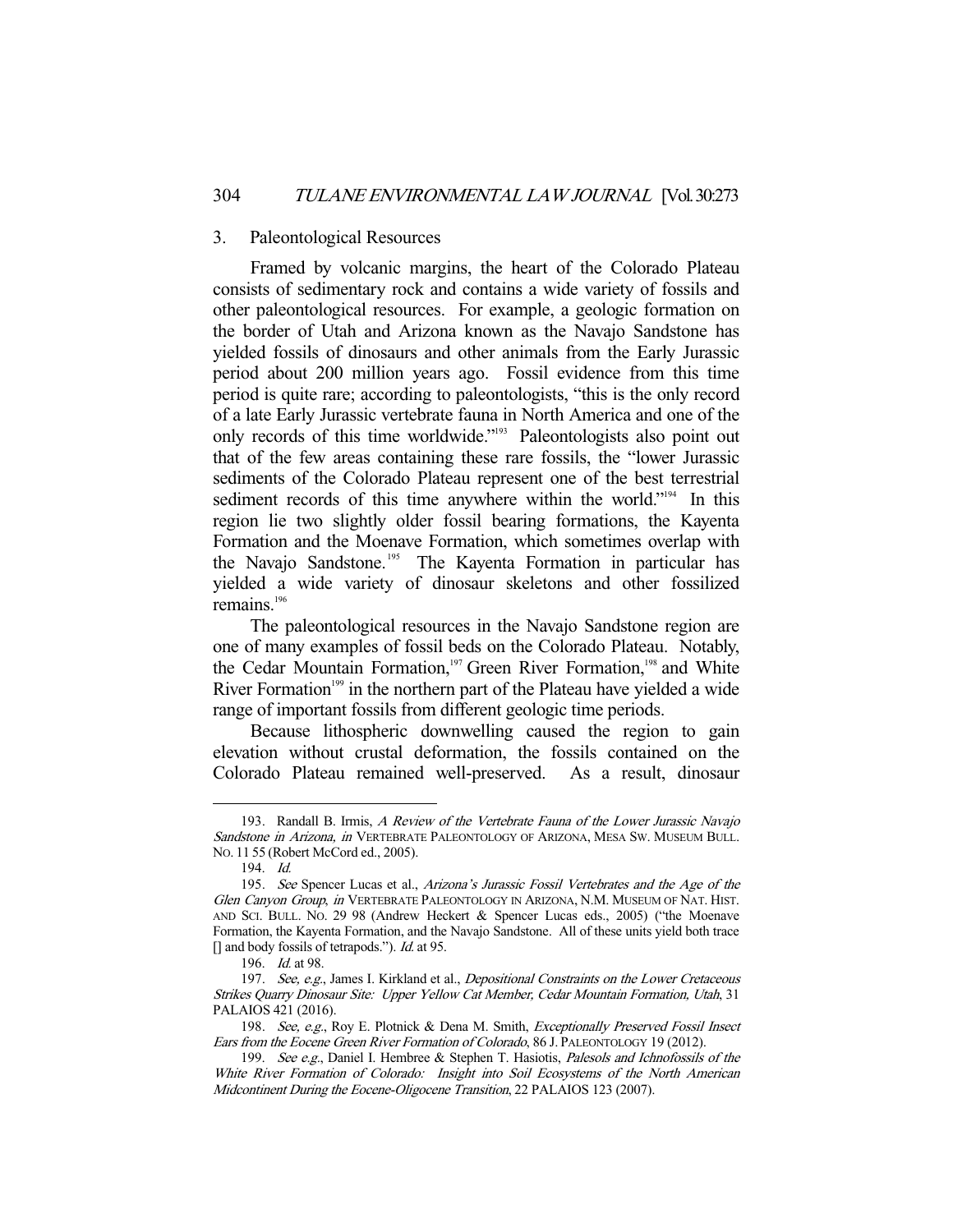skeletons excavated from the Colorado Plateau are among the most complete specimens ever recovered and are displayed across the world.<sup>200</sup> Not only are these fossils well-preserved, the erosive forces at work on the Colorado Plateau created canyons up to 600 meters in depth, which revealed fossils that would have been otherwise unreachable by humans. $201$ 

 For example, the Kayenta Formation would be more than 300 meters beneath the surface and recovery of its large dinosaur fossils it contains would require an unreasonable expenditure.<sup>202</sup> However, due to the erosive forces on the Plateau, fossils that would have otherwise been hidden deep beneath the surface are now exposed and can be excavated in a cost-effective manner.<sup>203</sup> The speed of this erosion is noteworthy; in 5 million years, these forces exposed fossils more than 200 million years old.

 National monuments have often been designated to reserve federal land containing fossils and other paleontological resources.<sup>204</sup> The dense concentrations of these resources on the Colorado Plateau provide another basis for monument designation and dimension of scientific importance.<sup>205</sup>

## 4. Dramatic Geologic History

 The Colorado Plateau offers endless portals into the dramatic geological history of the region. For example, during a geologically intense period between 700 and 75 thousand years ago, $206$  several small

<sup>200.</sup> Lucas et al., *supra* note 195, at 95-98.

 <sup>201.</sup> Depth of the Grand Canyon is 6093 feet, over two miles.

<sup>202.</sup> Lucas et al., *supra* note 195, at 96.

<sup>203.</sup> Donald Deblieux et al., An Overview of the Paleontology of Upper Triassic and Lower Jurassic Rocks in Zion National Park Utah, in THE TRIASSIC-JURASSIC TERRESTRIAL TRANSITION, N.M. MUSEUM OF NAT. HIST. BULL. NO. 37 490 (Jerry D. Harris et al. eds., 2006) ("[The] long history of [geodynamic] activity, means that much of the [Plateau's] rock is exposed, allowing paleontologists to find the fossils preserved in these rocks.").

<sup>204.</sup> See, e.g., Dinosaur National Monument, 39 Stat. 1752 (Oct. 4, 1915).

<sup>205.</sup> Id.; see also Deblieux, supra note 203, at 490.

 <sup>206.</sup> Ryan Crow et al., History of Quaternary Volcanism and Lava Dams in Western Grand Canyon Based on Lidar Analysis, 40Ar/39Ar Dating, and Field Studies: Implications for Flow Stratigraphy, Timing of Volcanic Events, and Lava Dams, 4 GEOSPHERE 1, 22-23 (2008) ("Because the 40Ar/39Ar method provides a way of detecting excess argon while not being affected by burial or surface degradation, [professional geologists] consider these ages to be the most reliable age determinations and use them to assess the reliability of other dates  $\dots$ ."). Id. at 22.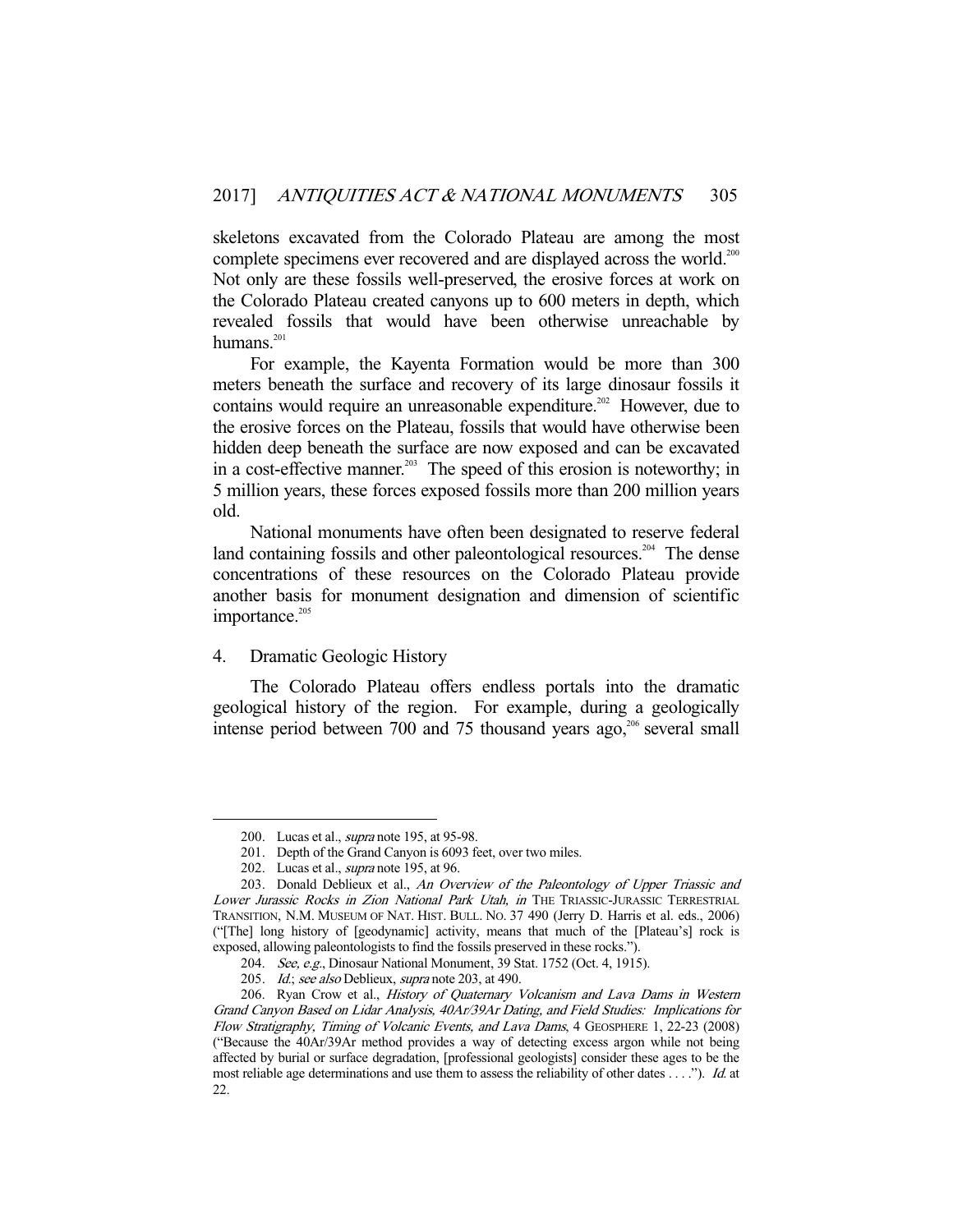volcanoes on the rim of the Grand Canyon periodically erupted $207$  and created a series of thirteen lava dams on the Colorado River.<sup>208</sup>

 Some of the lava dams formed within a matter of days, others formed more slowly but reached almost 300 meters in height and created vast inland lakes that may have extended across the Colorado Plateau.<sup>209</sup> However, these lakes were temporary, and within a geologically brief 20 thousand years, sometimes less, each dam eventually failed.<sup>210</sup> Several were severely breached<sup>211</sup> and unleashed some of the largest floods in terrestrial history.<sup>212</sup>

 As the lava dams failed, the lakes drained and deposited nutrient rich sediment that "still remain as isolated exposures" and serve as oases for plants and wildlife.<sup>213</sup> The largest silt deposit occurred in Havasu Canyon, which for tens of thousands of years has supported an explosion of foliage in an otherwise harsh arid environment and is now part of Havasupai tribal lands.<sup>214</sup> From 1947 until the 1980s, the Bureau of Reclamation had multiple active proposals to dam the Grand Canyon.<sup>215</sup>

<sup>207.</sup> See generally Karl Karlstrom et al., 40Ar/39Ar and Field Studies of Quaternary Basalts in Grand Canyon and Model for Carving Grand Canyon: Quantifying the Interaction of River Incision and Normal Faulting Across the Western Edge of the Colorado Plateau, 119 GEOLOGICAL SOC'Y AM.BULL. 1283 (2007).

<sup>208.</sup> Crow et al., *supra* note 206, at 3 (citing *id.*) ("New 40Ar/39Ar results indicate that Quaternary basalts flowed into western Grand Canyon between ca. 725 and 100 [thousand years ago] and profoundly affected the erosional and geomorphic processes within Grand Canyon by forming lava dams . . . .").

 <sup>209.</sup> Geologists differ as to size of the lakes. Compare G. B. Dalrymple & W. K. Hamblin, K-Ar Ages of Pleistocene Lava Dams in the Grand Canyon in Arizona, 95 PROC. NAT'L ACAD. SCI. USA 9744, 9744 (1998) ("[S]horelines of the deeper lakes . . . extended far upstream into Utah beyond the present shores of Lake Powell. These lakes were larger in areal extent and impounded more water than Lake Mead and Lake Powell combined."), with Crow et al., supra note 206, at 3 ("[Some geologists] suggested that lakes in Grand Canyon may have been less extensive . . . than previously thought.").

<sup>210.</sup> See Dalrymple & Hamblin, supra note 209, at 9749; Crow et al., supra note 206, at 3.

 <sup>211.</sup> See Cassandra R. Fenton et al., Geochemical Discrimination of Five Pleistocene Lava-Dam Outburst Flood Deposits, Western Grand Canyon, Arizona, 112 J. GEOLOGY 91, 93 (2004).

<sup>212.</sup> Cassandra R. Fenton, Robert H. Webb & Thure E. Cerling, Peak Discharge of a Pleistocene Lava-Dam Outburst Flood in Grand Canyon, Arizona, USA, 65 QUATERNARY RES. 324, 334 (2006) ("The outburst flood resulting from failure of the Hyaloclastite Dam likely ranks within the top 10 floods documented in the United States and within the top 30 floods [] recorded worldwide.").

<sup>213.</sup> Dalrymple & Hamblin, *supra* note 209, at 9744.

<sup>214.</sup> Id. Around 600 A.D. ancestors of the Havasupai began to take agricultural advantage of the fertile soil. See ERNEST ATENCIO, HAVASUPAI TRADITIONAL AND HISTORICAL USE OF THE GRAND CANYON VILLAGE AREA: LITERATURE REVIEW AND ANNOTATED BIBLIOGRAPHY 3 (1996).

 <sup>215.</sup> TIM PALMER, ENDANGERED RIVERS AND THE CONSERVATION MOVEMENT 84-87 (2004).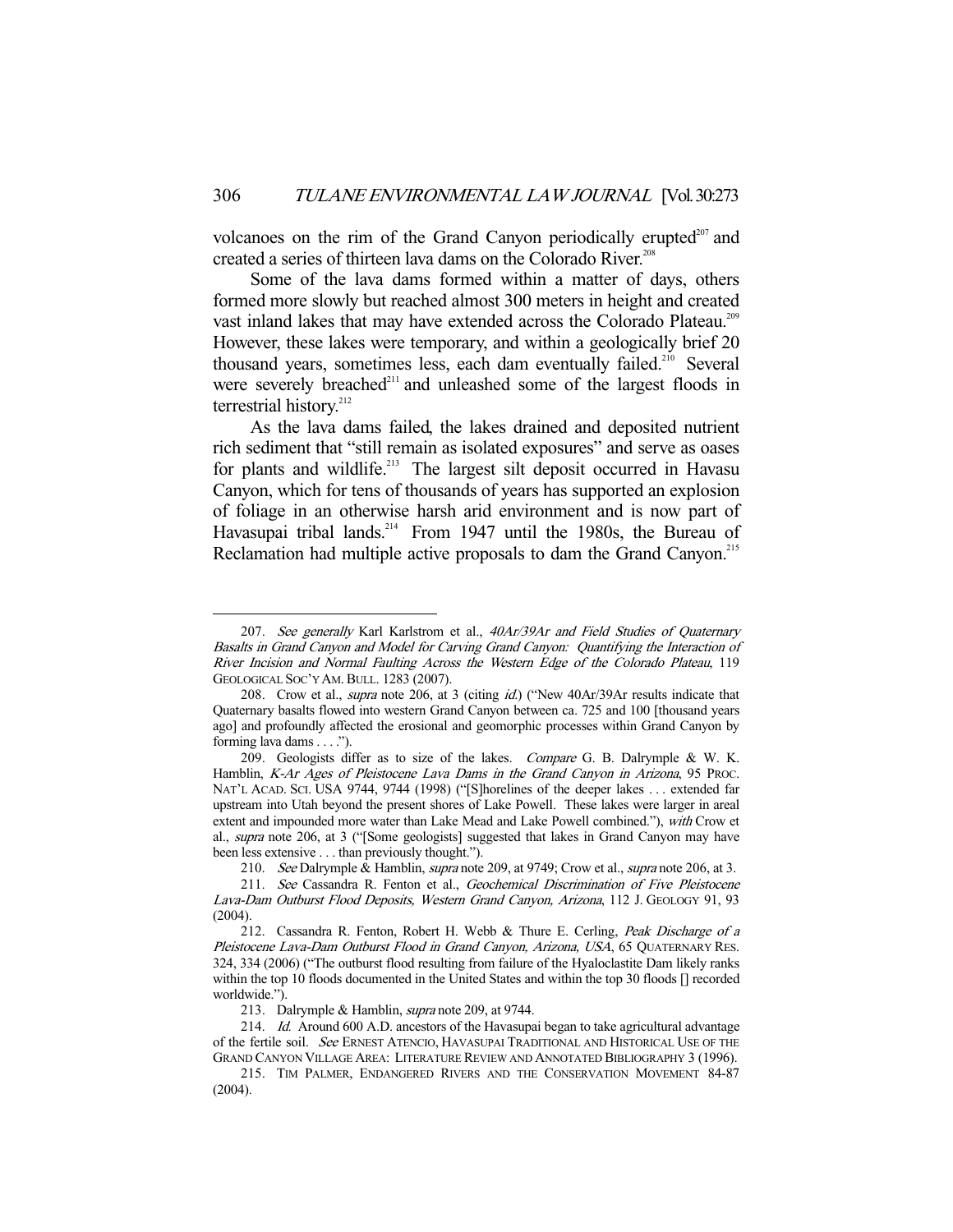These dams would have submerged and erased the ecosystem of Havasu Canyon.<sup>216</sup>

 On the Plateau, the Grand Canyon lava dams are only one very recent example of a compelling geologic history. According to geologists, the geologic "[h]istory suggests either that the Colorado Plateau to the east is unusually and persistently strong, or that it somehow has escaped the deformational forces which have so perturbed its surroundings."217 In any event, it seems undisputable among the scientific community that "[n]owhere else in the world are the rocks and geologic features so well exposed, so brilliantly colored, and so excitingly displayed" as found within these landscapes.<sup>218</sup> These geologic conditions have also greatly influenced the evolution of flora and fauna on the Colorado Plateau.

#### B. Ecological Phenomenon

# 1. Flora

-

 While the geological processes at work on the Colorado Plateau have produced unusual topographical features, the consequential variety of soil types and elevations "rang[ing] from 3,790 ft. to 10,360 ft. have resulted in a high diversity of ecotypes ranging from salt desert shrub, to lush grasslands, to alpine conifer forests."<sup>219</sup>

 Such widely varying environmental conditions have required species to adapt and provided for the development of unique ecosystems.<sup>220</sup> These natural conditions and the region's distinct geologic

 <sup>216.</sup> Id. at 84 ("A Bridge Canyon [dam] site would impound ninety-three miles of the [Colorado] [R]iver . . . and Havasu Creek—a paradise to many—would be eighty five feet under [water].").

<sup>217.</sup> Philip E. Wannamaker et al., Abstract, Great Basin-Colorado Plateau Transition in Central Utah: An Interface Between Active Extension and Stable Interior, 30 UTAH GEOLOGICAL ASS'N 1, 1 (2002).

<sup>218.</sup> Hellmut H. Doelling et al., Geology of Grand Staircase-Escalante National Monument, Utah, 2000 UTAH GEOLOGICAL PUBLICATION ASS'N 28, 4-5 (2000).

 <sup>219.</sup> Allison Jones et al., The Ecological Importance and Biological Uniqueness of the Greater Canyonlands Ecoregion (submitted to S. Utah Wilderness All. 2011).

<sup>220.</sup> See David E. Brown, Thomas C. Brennan & Peter J. Unmack, A Digitized Biotic Community Map for Plotting and Comparing North American Plant and Animal Distributions, 3 CANOTIA 1, 1 (2007). Many of these ecosystems depend on organic material living on the surface of the soil called biotic soil crusts, which serve a range of important ecological purposes such as water filtration, protection against erosion, and storage of nutrients vital to plant growth. See generally Jayne Belnap, Surface Disturbances: Their Role in Accelerating Desertification, 37 ENVTL. MONITORING & ASSESSMENT 39 (1995). Virtually all semi-arid ecosystem processes rely on biotic soil crusts and repeated surface disturbances can cause irreversible damage to soil crusts. GROENE ET AL., supra note 18, at 19-20 (quoting Jayne Belnap of the U.S. Geological Survey) ("No matter what thread we pulled—soil fertility or soil stability or biodiversity—there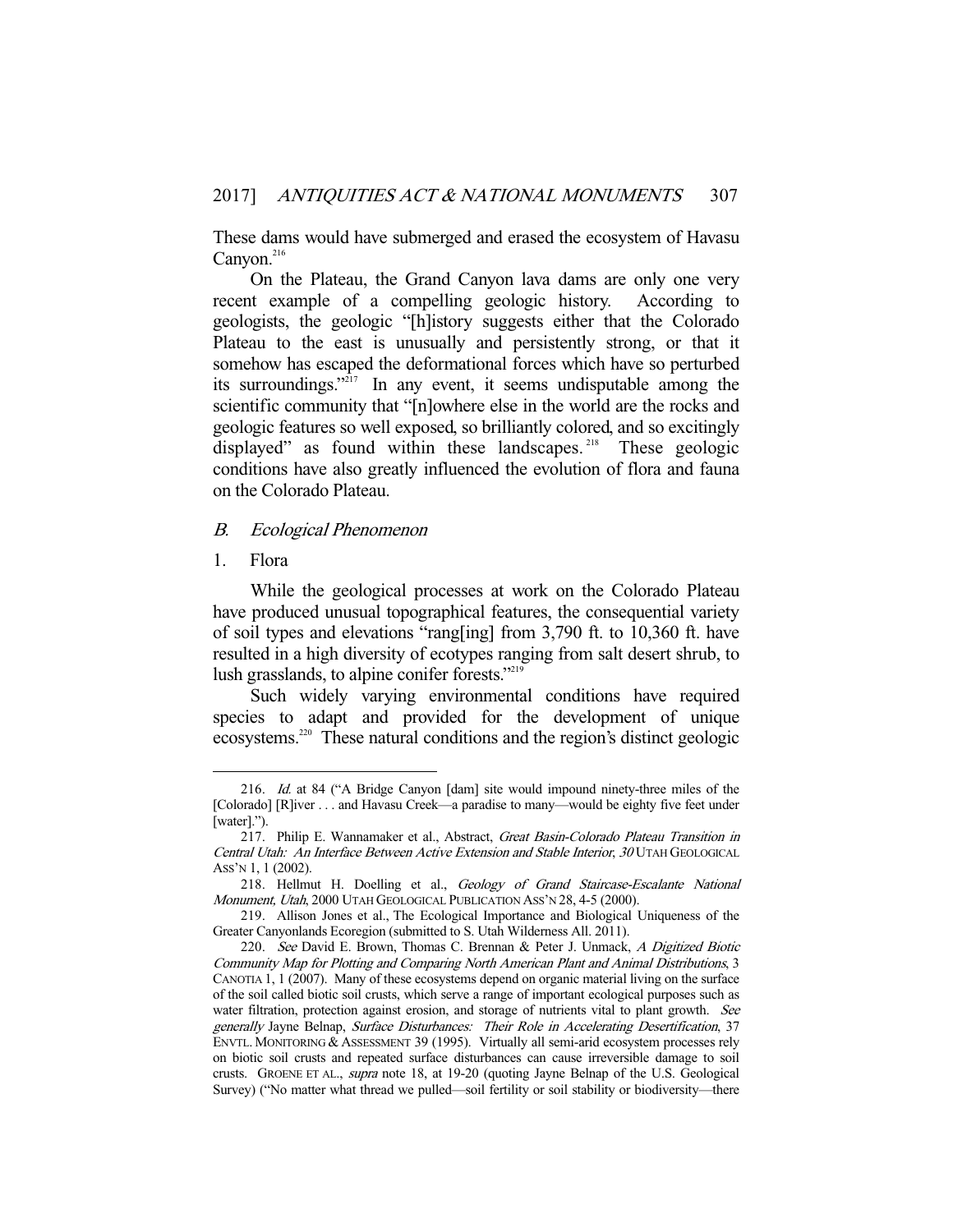formations have necessitated isolated evolution of unique plants and animals known as endemic species, which are found on the Colorado Plateau but nowhere else in the world.<sup>221</sup>

 Many such species exist only within the vicinity of the hundreds of isolated springs and seeps on the Colorado Plateau. Indeed, "[s]ome of the rarest species in Utah and the most spectacular biotic assemblages are those associated with the springs and seeps that dot the landscape within the canyon country of southern and southeast Utah."<sup>222</sup> While isolation has led to remarkable genetic diversification as species adapt to a given spring, it also makes the recovery or restoration of these ecological communities and their endemic species almost impossible.<sup>223</sup>

# 2. Fauna

-

 Wildlife, unlike resilient desert plants, must maintain at least periodic contact with water and the comparatively dense vegetation surrounding the thousands of miles of riparian ecosystems, or land regions found bordering rivers or streams. 224 Riparian ecosystems represent less than 1% of the land on the Colorado Plateau but directly support  $75\%$  or more of the regions' vertebrate wildlife species.<sup>225</sup> The well-documented human impact on hydrological processes, effects of climate change, and relative scarcity of water obviate its importance to surrounding ecosystems.<sup>226</sup> Yet, the USGS has warned that "[m]any of the conditions that make riparian zones relatively rare and valuable, particularly in a semiarid landscape, also make them fairly sensitive to disturbance and change."<sup>227</sup>

was always a huge link between that ecosystem process and the soil crust. That's when I became convinced that the crusts were the key to many processes that we consider important in deserts.").

<sup>221.</sup> See Stanley L. Welsh, Problems in Plant Endemism on the Colorado Plateau, in 2 GREAT BASIN NATURALIST MEMOIRS 191, 191 (1978).

 <sup>222.</sup> Allison Jones, The Ecological Importance and Biological Uniqueness of the San Rafael Swell (submitted to the S. Utah Wilderness All. Nov. 2002) (manuscript at 19).

<sup>223.</sup> Id. ("[B]ecause these springs are generally isolated from other springs and seeps, their recovery from any form of disturbance is likely to be impeded markedly by the difficulty of recolonization from similar habitats that may be miles away. Isolation may also lead to genetic differentiation, in which particular sub-populations of plants and animals have adapted to local conditions in a given spring or seep. Because these communities are often one-of-a-kind and difficult or impossible to replace, they merit the strongest possible protection in the future.").

<sup>224.</sup> See, e.g., Jones et al., *supra* note 219, at 1-2.

 <sup>225.</sup> MICHAEL J. MAC ET AL., STATUS AND TRENDS OF THE NATION'S BIOLOGICAL RESOURCES 2, 560 (1998).

<sup>226.</sup> See generally U.S. GEOLOGICAL SOC'Y, FACT SHEET 2010-3123, EFFECTS OF CLIMATE CHANGE AND LAND USE ON WATER RESOURCES IN THE UPPER COLORADO RIVER BASIN (2011).

<sup>227.</sup> MAC ET AL., *supra* note 225, at 560-61.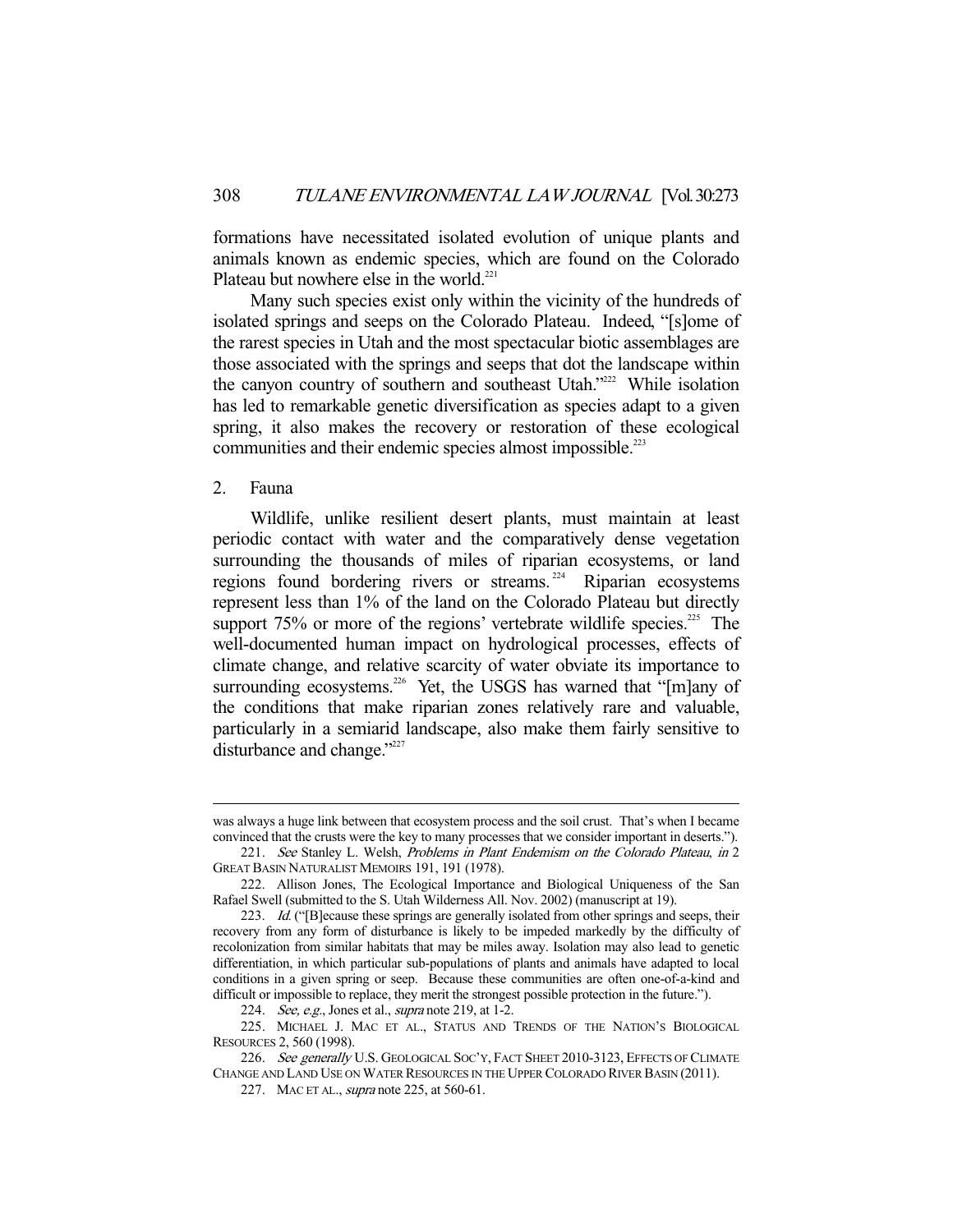Hundreds of diverse animal species populate the region. For example, according to the Utah Division of Wildlife Resources (UDWR), "[a]mong the 50 states, Utah ranks 10th in overall biological diversity and 5th for endemism."<sup>228</sup> Utah "also rank[s] 5th in terms of species extinction risk" and UDWR's most recent Wildlife Action Plan, which aims to slow the rate of new federal listings, has identified "141 species of greatest conservation need"—seven are federally listed as Endangered or Threatened."<sup>229</sup> This is important because the Supreme Court in Cappaert v. United States upheld the constitutionality of monuments created in whole or in part to conserve the habitat of species in danger of extinction.<sup>230</sup> Since biologists cannot study a species that has gone extinct, the areas of the Colorado Plateau containing these species' habitat qualify as objects of scientific interest.

 But the scarcity of water on the Colorado Plateau also meant that another animal, humans, would need to settle close to these resources.

## C. Archaeological & Cultural Significance

 The archaeological deposits on the Colorado Plateau can serve as the basis for national monument designations under the Antiquities Act.<sup>231</sup> Due to the topography and maze-like terrain common across the Plateau, many of these sites remain unexcavated or undiscovered, and are of significant value to the scientific community. This Section will trace the history of human settlement on the Colorado Plateau and then examine various aspects of the Chaco civilization that once dominated the four corners region.

#### 1. 12,000 Years of Human Occupation

 Archaeological evidence found on the Colorado Plateau provides proof that humans have occupied this region for about 12,000 years. Two of the earliest human sites in North America were found on this Plateau and yielded artifacts that date back to the Ice Age.<sup>232</sup> Similarly, in Cowboy Cave<sup>233</sup> the stratification of floor deposits have preserved

 <sup>228.</sup> UTAH DIV. OF WILDLIFE RES., UTAH WILDLIFE ACTION PROGRAM, iv (2015).

<sup>229.</sup> *Id.* at iv-v.

<sup>230.</sup> See generally Cappaert v. United States., 426 U.S. 128 (1975).

<sup>231.</sup> See generally 16 U.S.C. 431 (2012).

 <sup>232.</sup> JERRY D. SPANGLER, COLO. PLATEAU ARCHAEOLOGICAL ALL., THE GREATER CANYONLANDS REGION: A CULTURAL OVERVIEW 1 (2011).

 <sup>233.</sup> Alan R. Schroedl & Nancy J. Coulam, Cowboy Cave Revisited, 7 UTAH ARCHAEOLOGY 1, 16 (1994).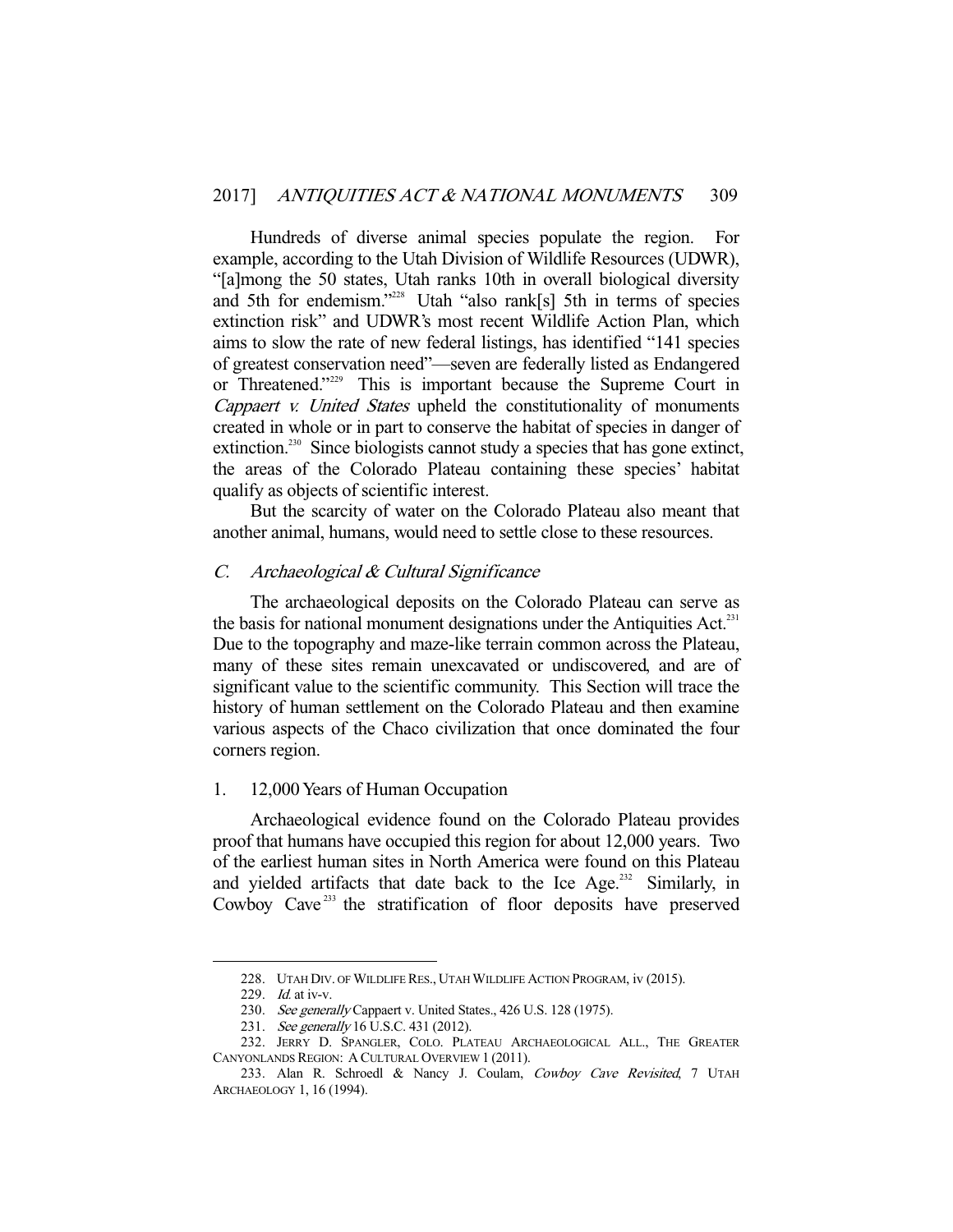evidence of almost 10,000 years of constant human inhabitation.<sup>234</sup> These deposits included a 9000-year-old woven basket, the oldest discovered in the Americas.<sup>235</sup> Archaeologists explain that these sites are significant because "[e]vidence of America's first hunter[—gatherers] is generally quite rare" due their transient existence and these peoples' "general pattern of seasonal mobility that remained unchanged for almost 8,000 vears."<sup>236</sup>

 Around 500 B.C., humans began to transition away from their nomadic lifestyle and shift towards agriculture.<sup>237</sup> Within a few centuries humans had established more permanent shelter in the form of subterranean pit houses, which would serve as the architectural precursors for later structures.<sup>238</sup> But when humans developed masonry skills and began to build stone structures, they found that some of their work had already been done for them. Specific layers of sediment deposited on the Colorado Plateau were softer than others, and when the region gained elevation tens of millions of years later, these rock layers eroded more quickly and formed alcoves in most of the Plateau's canyons.239 These were fortuitous geologic circumstances because eroded alcoves often contained natural sources of fresh water and most were sufficient for occupation by average height humans of the time.<sup>240</sup> As a result, masonry structures called cliff dwellings are common across the Colorado Plateau.

 But while some groups were building cliff dwellings, a civilization based out of Chaco Canyon was building large freestanding structures. By 700 A.D., fired pottery and the bow and arrow had been developed, which led to a general increase in the Colorado Plateau's population and marked the beginning of the Chaco Phenomenon.

 <sup>234.</sup> Id.

<sup>235.</sup> See generally Phil R. Geib & Edward A. Jolie, The Role of Basketry in Early Holocene Small Seed Exploitation: Implications of a CA. 9,000 Year-Old Basket from Cowboy Cave, Utah, 73 AM. ANTIQUITY 83 (2008).

 <sup>236.</sup> JERRY D. SPANGLER, SECRETS OF THE PAST IN A RUGGED LAND: THE ARCHAEOLOGICAL CASE FOR PROTECTING GREATER CANYONLANDS 3-4 (2014) [hereinafter SECRETS OF THE PAST] ("Evidence of America's first hunters—called Paleoindians—is generally quite rare [but] . . . . Based on the presence of certain distinctive tools at these sites and others, it is believed that Paleoindians first occupied the [Colorado Plateau] between 11,500 and 11,000 years ago."). *Id.* at 3.

<sup>237.</sup> SPANGLER, *supra* note 232, at 2.

 <sup>238.</sup> Id.

<sup>239.</sup> See generally S.W. LOHMAN, THE GEOLOGIC STORY OF CANYONLANDS NATIONAL PARK (1974).

 <sup>240.</sup> See id. at 8-14, 20.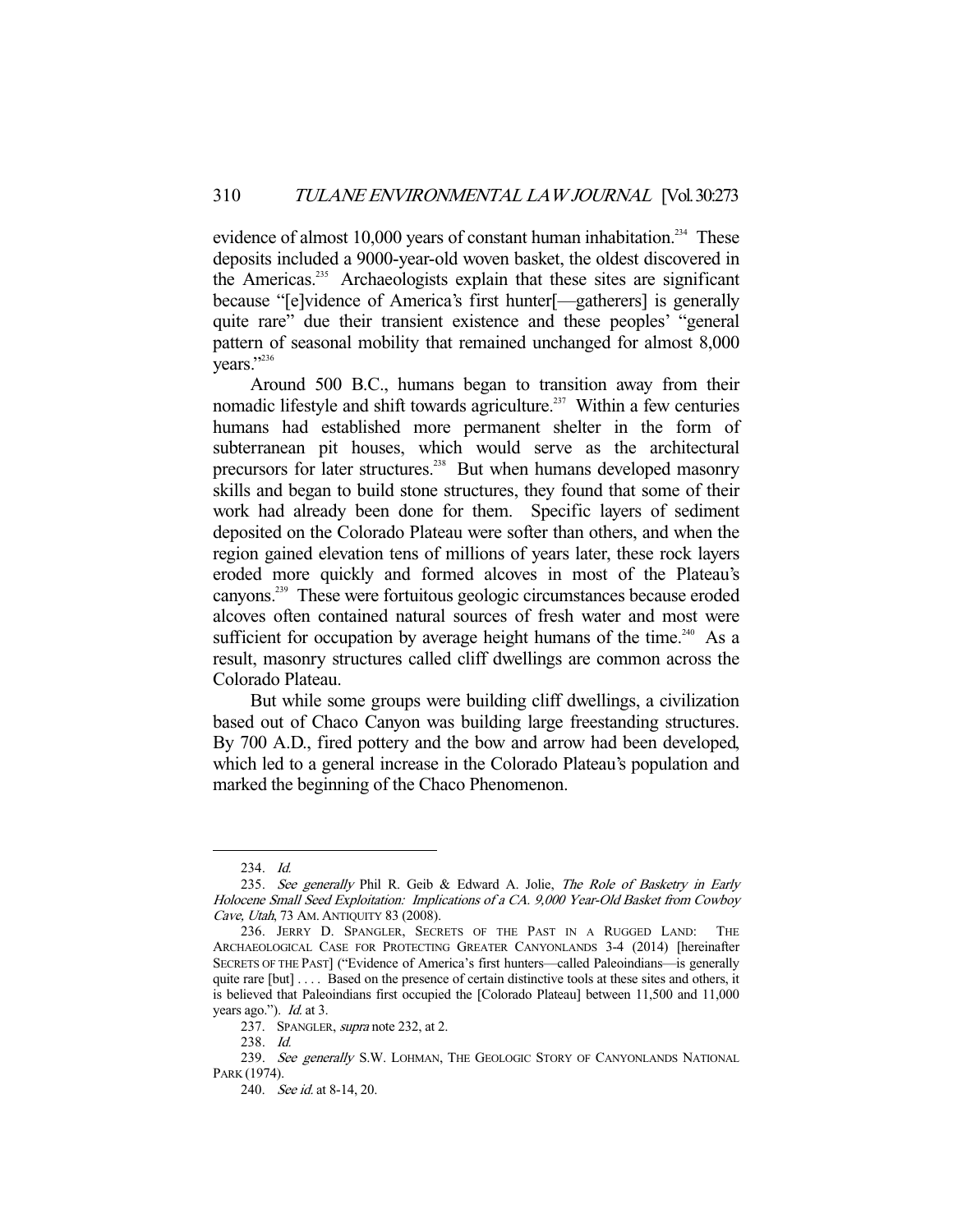#### 2. The "Chaco Phenomenon"

 The historical period from around 700 to 1300 A.D. is associated with the "Chaco Phenomenon" when the "core area of Chaco Canyon appears to have served as an administrative, economic and ceremonial nexus of culture that dominated" the Colorado Plateau region.<sup>241</sup> Scientists identify archaeological sites as part of the Chaco civilization when they contain remnants of "great houses," massive masonry structures which contain large ceremonial chambers called "great kivas."<sup>242</sup> Compared to cliff dwellings and other modest building designs prevalent at this time, great houses and great kivas are architecturally complex.<sup>243</sup>

 The advanced technology of the Chacoans was not confined to their construction methods. There is evidence to suggest that Chacoans possessed an advanced knowledge of astronomy and used it to precisely position petroglyphs, great houses and other structures in alignment with astronomical events.<sup>244</sup> They employed water management techniques to conserve water in their harsh arid environment and to grow crops such as beans, corn and squash.<sup>245</sup> These sophisticated practices remain largely misunderstood by researchers<sup>246</sup> and reinforce the value of the Plateau as an important region for continued archaeological investigation.<sup>247</sup>

 <sup>241.</sup> MARTA DE LA TORRE, MARGARET GILT MACLEAN & DAVID MYERS, U.S. NAT'L PARK SERV., CHACO CULTURE NATIONAL HISTORIC PARK: A CASE STUDY 6 (2003).

 <sup>242.</sup> Id.

 <sup>243.</sup> Barbara J. Mills, Recent Research on Chaco: Changing Views on Economy, Ritual, Society, 10 J. ARCHAEOLOGICAL RES. 65, 65-66 (2002) ("Chaco Canyon ... contains large structures or great houses that are bigger than any other structures in the contemporaneous Ancestral Pueblo world. The large size, degree of planning, expertise, and complexity shown in great house construction is very different from that found among [other North American groups].").

<sup>244.</sup> DE LA TORRE ET AL., *supra* note 241, at 6.

 <sup>245.</sup> Id.

 <sup>246.</sup> See, e.g., James M. Potter, Power and Negotiation Through Material Culture: The Case of the Chaco Regional System, 73-74 KROEBER ANTHROPOLOGICAL SOC'Y PAPERS 26 (1992) ("Much speculation has been expended in an effort to understand just what went on at Chaco, who labored to construct the monumental works there, and why they were built.").

<sup>247.</sup> Mills, *supra* note 243, at 100 ("[A]s several researchers have pointed out, archaeologists interested in Chaco are working mostly with the same field data and collections that have been available for the past 20 years. . . . [A]n understanding of the relationships between the Chaco Canyon community, communities in its 'halo,' and more distant communities within the Chaco region is still much needed.").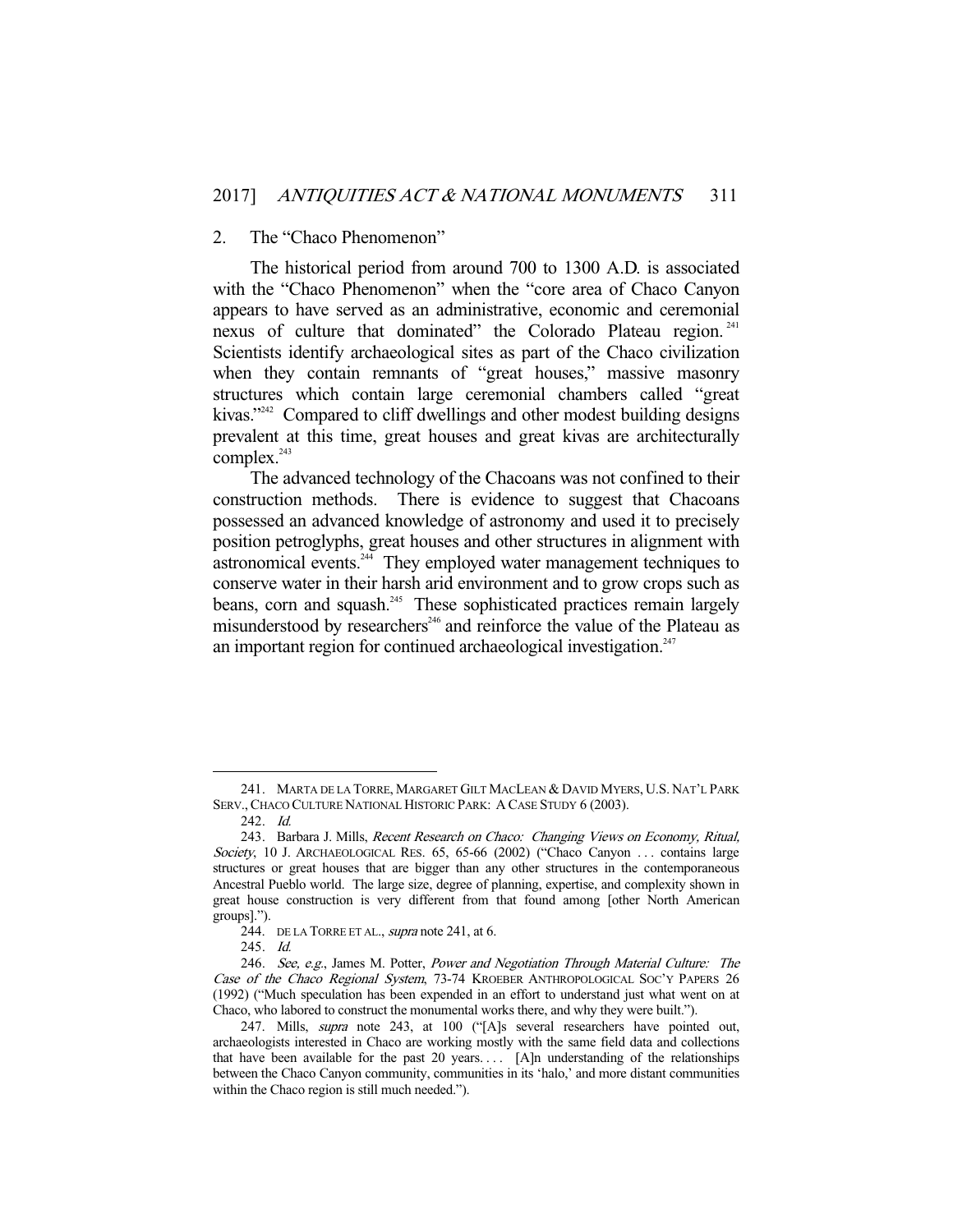#### 3. The Chacoan Regional System: Roads & Outliers

 The ongoing study of Chacoan architectural structures and the civilzation's construction of roads adds to the wealth of archaeological material avaialable in the Colorado Plateau.

 Evidence from surrounding archaeological sites has confirmed the existence of associated "outlier" communities that display "great house" and "great kiva" architectural styles identical to those first developed at Chaco Canyon.<sup>248</sup> Moreover, carefully constructed Chacoan roads radiated from the canyon in all directions, and seem to lead to associated outlier communities in an apparent web of influence over most of the American southwest.<sup>249</sup> Though archaeologists debate its boundaries, "[a] vast amount of the Colorado Plateau is generally considered to be part of the Chacoan regional system during the 10th through 12th centuries." $250$ 

 Archaeologists have suggested that the Chacoans exerted influence on areas beyond those boundaries because archaeological sites containing great houses have recently been recognized in southeastern Utah on unprotected federal lands.<sup>251</sup>

 However, most of these associated sites are unexcavated. Scientists are yet to understand the purpose of the web of roads stemming out from Chaco Canyon. According to scientists, the Colorado Plateau contains thousands of unexcavated archaeological sites which "constitute some of the most scientifically important cultural resources in North America, each with evidence that could help unravel secrets into our collective human past."<sup>252</sup> The Antiquities Act is an ideal mechanism for the recognition and reservation of archaeological resources located on unprotected areas of public land.

## 4. Millennia of Cultural & Spiritual Connections

 The direct living descendants of those who first inhabited the Plateau continue to practice rituals and ceremonies based on the prehistoric traditions of their ancestors. These indigenous spiritual understandings find scripture written in the landscape and tend to

<sup>248.</sup> Id. ("The apparent intensification in outlier construction during the 11th century produced a more complicated—and more complex—Chacoan society, with multiple webs of social, economic, and ritual interrelationships.").

<sup>249.</sup> DE LA TORRE ET AL., *supra* note 241, at 6.

<sup>250.</sup> Mills, *supra* note 243, at 66-67 ("[V]ariation is present among archeologists in how the boundaries of the Chaco region are drawn . . . . However the boundaries of the Chaco area are drawn, they are based on the regional distribution of roads, great houses, and great kivas.").

<sup>251.</sup> Id. at 68 ("Great houses and great kivas have long been known from southwestern Colorado, but only recently have they been recognized in southeastern Utah.").

<sup>252.</sup> SPANGLER, *supra* note 232, at 3.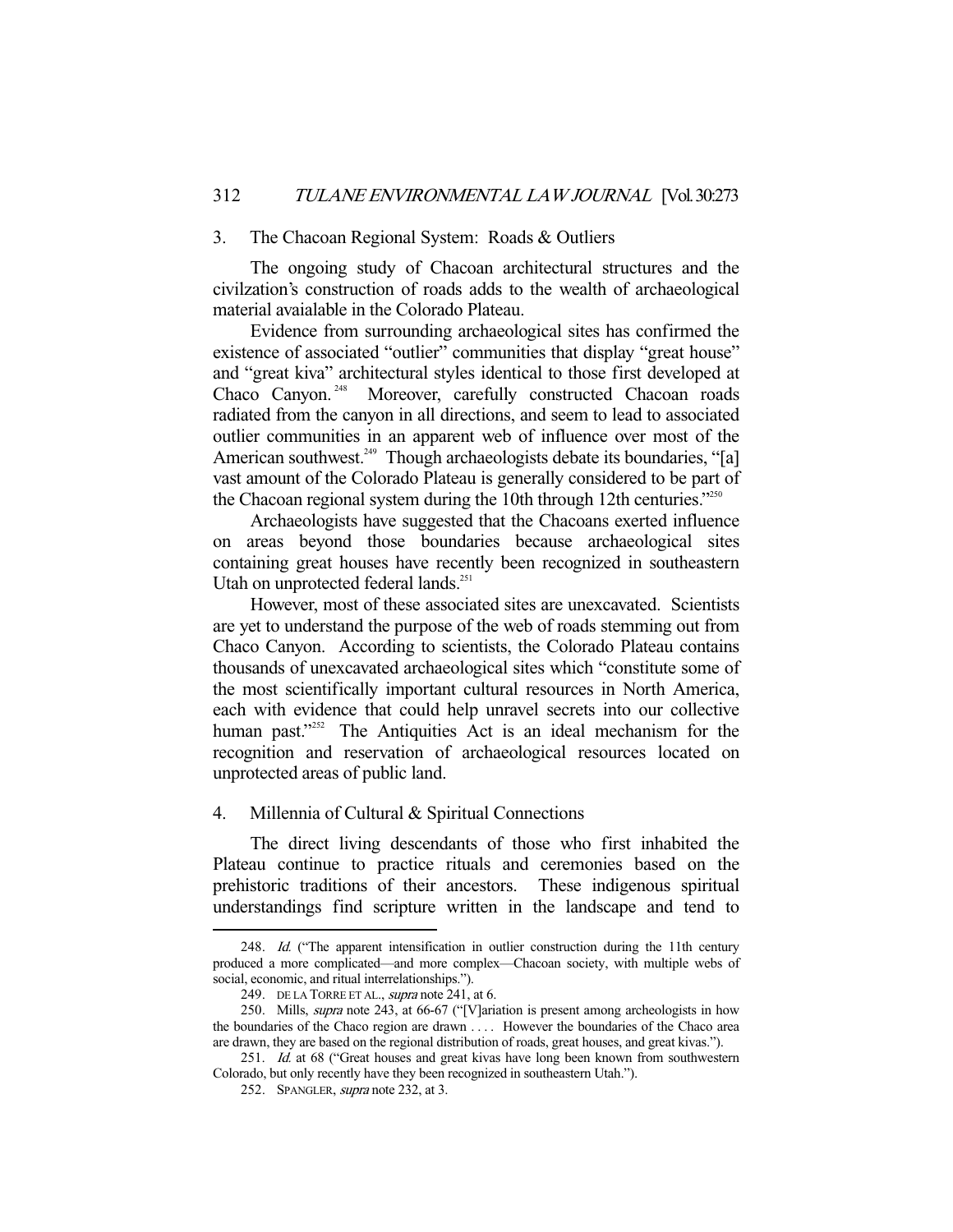worship in naturally-occurring temples like the Grand Canyon. Archaeological evidence found on the Colorado Plateau gestures toward the ancient spirituality of the Chacoans and other groups as the basis for current practices. For example, Chacoan "[r]oads that connect structures to great kivas or that lead to natural features of the landscape support an interpretation of cosmological significance or perhaps their use as ritual pathways."<sup>253</sup>

 Other religious sensibilities, such as Christianity and Judaism, built structures to define places of worship and studied scriptures written by humans. As a result, it is unsurprising that government officials sometimes did not understand Native American spirituality. For example, the New Mexico superintendent of Indian Affairs from 1863-1865, Dr. Michael Speck, stated he "belie[ved] that the Navajos and Apaches could only learn such 'civilized' traits as respecting 'the value of property' if their 'wild religious superstitions' could be eradicated."<sup>254</sup> Often misunderstood, religious understandings of the Native Americans have persisted for thousands of years and are represented in recent monument proposals.

 Thus, the Bears Ears National Monument Proposal and its referenced literature speak to the role of spirituality vis-à-vis the natural features of the Colorado Plateau.<sup>255</sup> All five tribes authoring the proposal, and perhaps many more, consider themselves linked to the land as stewards of an ancient spirituality. The Navajo Nation in particular has recently published a cultural study, "Diné Bikéyah," which provides detailed descriptions and maps of the tribe's spiritual connection to unprotected features currently located on public lands in San Juan County, Utah.<sup>256</sup> Navajo religious practices identify the Bears Ears and other topographic features in southeast Utah as possessing spiritual significance.<sup>257</sup> Similarly, Hopi oral traditions recall their tribe's

 <sup>253.</sup> Mills, supra note 243, at 82; John Kantner, Ancient Roads, Modern Mapping: Evaluating Chaco Anasazi Roadways Using GIS Technology, 39 EXPEDITION 49, 50 fig.2 (1997) (providing evidence indicating Chacoan roads led to Hosta Butte and other prominent land features).

<sup>254.</sup> Robert A. Roessel Jr., Navajo History 1850-1923, in 10 HANDBOOK OF NORTH AMERICAN INDIANS: THE SOUTHWEST 506, 515 (Alfonzo Ortiz ed., 1983).

<sup>255.</sup> See generally BEARS EARS PROPOSAL, supra note 16.

 <sup>256.</sup> MARK MARYBOY ET AL., DINÉ BIKÉYAH 6 (2012) ("We, the Navajo, who reside in what is now the State of Utah, wish to communicate to our fellow Utah and American citizens our deep connections and commitments to these lands. These perspectives we express here are not new, but they have rarely been voiced beyond our people."). For a diagram mapping Navajo religious connections in southeast Utah, see *id.* at 19.

<sup>257.</sup> See SECRETS OF THE PAST, supra note 236, at 11 ("The Navajo consider the mesas and canyons of southern Greater Canyonlands—places like Bears Ears and Comb Wash—to be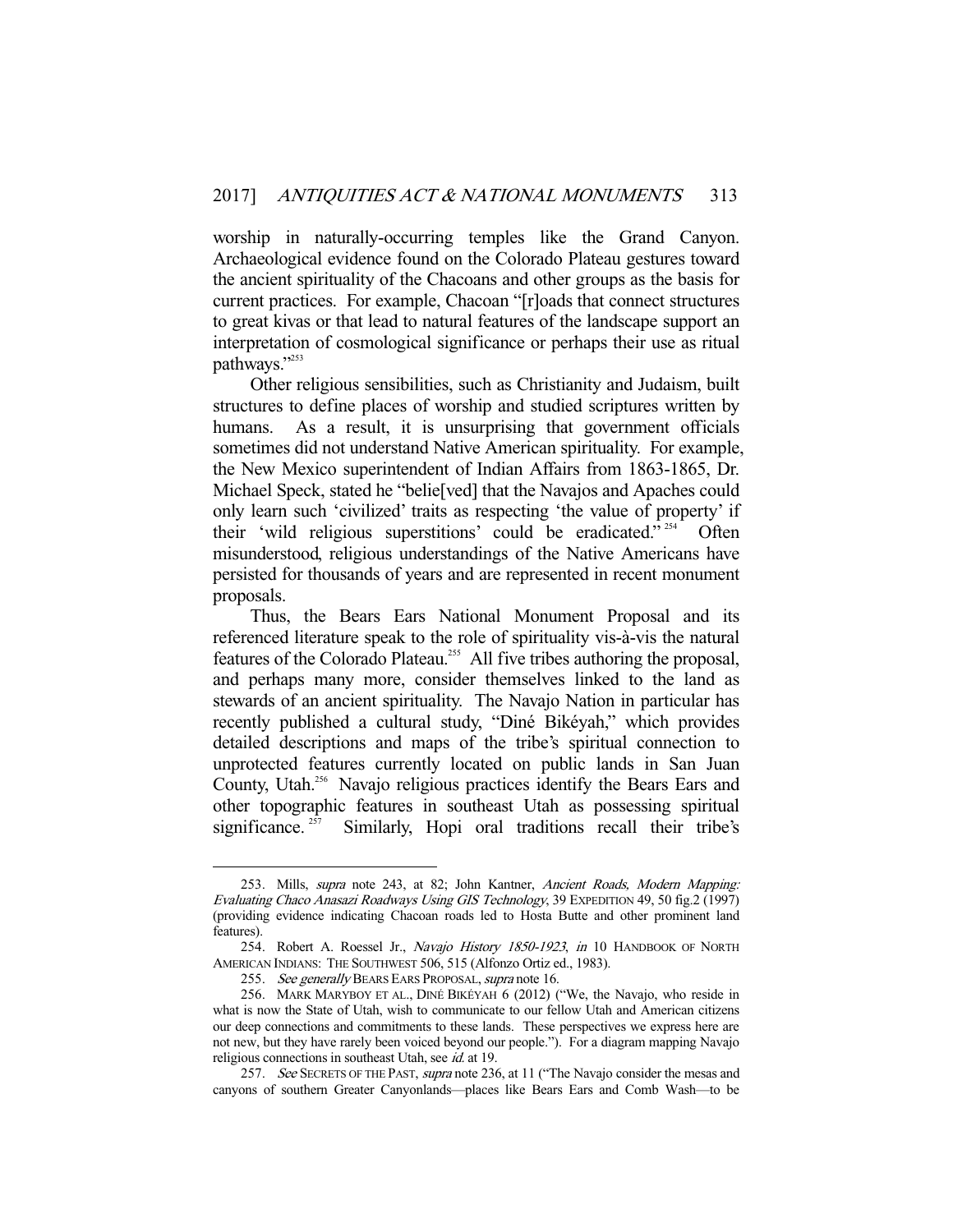ceremonial migrations through southeast Utah and observe what are considered living sites of their ancestors.<sup>258</sup>

 For many indigenous communities of the Colorado Plateau, spirituality is and was commonly tied to natural features as well as remnants of their ancestors, creating a bond which grounded communities to their territory. These sacred areas and the archaeological resources they contain are threatened by unregulated human activity but could be reserved for future study under the Antiquities Act.

# D. Threats to Archaeological Resources of the Colorado Plateau

## 1. Demand for Illegally Obtained Ancient Artifacts

 For some, Native American artifacts are sought after items available for purchase on the black market.<sup>259</sup> But many Native American tribes believe the spirits of their ancestors linger throughout these archaeological sites and that any looting of these places should be considered as robbery. Yet, the high demand for artifacts illegally excavated on the Colorado Plateau, particularly those obtained within or adjacent to the Chaco regional system, has persisted for over a century.

 In 1979, Congress passed legislation to provide for more efficient prosecution of illegal digging, particularly in the American southwest, yet still it continued.<sup>260</sup> As a result, in 1984, a federal task force was created to address the persisting problem of looting on the Colorado Plateau in and around the area of the Chaco regional system.<sup>261</sup> After two years of investigations in the region, sixteen residences were raided, and over 300 artifacts were confiscated.<sup>262</sup> But looters remained undeterred.

 With steady demand for artifacts and increased access to remote sites in the 1990s, archaeologists documented many areas where "[t]he looting has [] been systematic, with evidence that looters have used shovels, screens and artificial lighting."<sup>263</sup> Armed with advanced off-road

sacred ancestral homelands. Navajo healers still use these lands to collect plants and herbs for their ceremonies.").

 <sup>258.</sup> See generally Albert H. Schroeder, Hopi Traditions and Rio Grande Pueblo Migrations, in PREHISTORY AND HISTORY OF THE SOUTHWEST 105-112 (Nancy L. Fox ed., 1985).

<sup>259.</sup> See generally LEE, supra note 20. "Rising public interest in the history and art of the southwestern Indians in the 1890's was accompanied by a swelling demand for authentic prehistoric objects" which continues into the 21st century. Id. at ch. 4.

 <sup>260.</sup> See 16 U.S.C. § 470aa (1979) (Archaeological Resources Protection Act).

<sup>261.</sup> Jennifer Goddard, Anticipated Impact of the 2009 Four Corners Raid and Arrests, 56 CRIME L. & SOC.CHANGE 175, 179 (2011).

 <sup>262.</sup> Id. at 180-81.

 <sup>263.</sup> JERRY D. SPANGLER & ANDREW YENTSCH, COLO. PLATEAU ARCHAEOLOGICAL ALL., NO. OSUT82469, FINAL REPORT AND BASELINE SITE CONDITION AND ASSESSMENTS OF ARCHAEOLOGICAL SITES IN TENMILE CANYON, GRAND COUNTY, UTAH 69 (2008).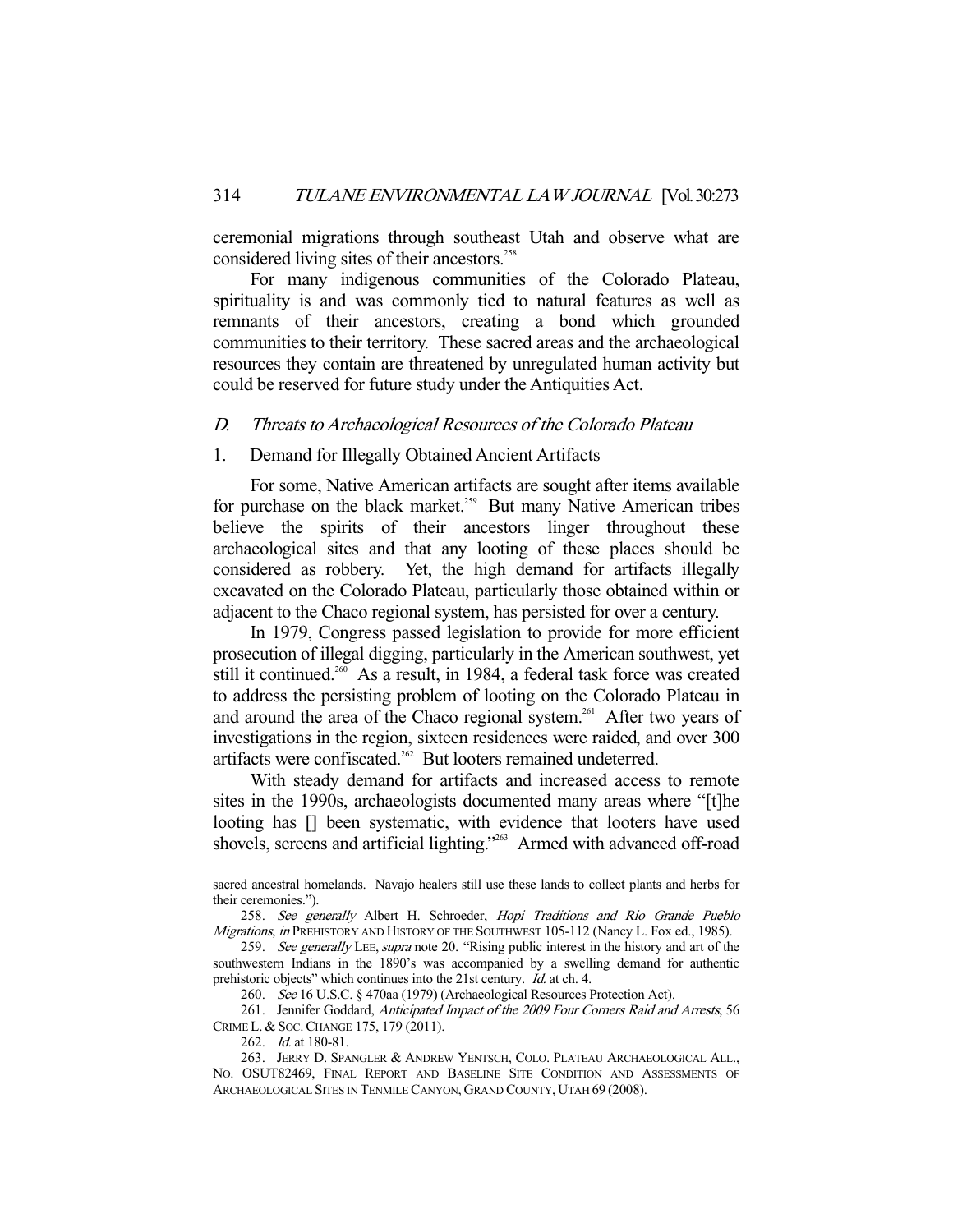vehicle technology and open access to federal lands, thieves could now easily transport equipment to illegal digs. In 2009, following a two-year investigation in Utah, federal agents again conducted more than two dozen arrests for trade in illegal artifacts.<sup>264</sup>

 Local governments in this region have been targeted in federal investigations for institutionalized acceptance of illegal artifact removal within their jurisdiction. From the local governments perspective, pieces of pottery and other artifacts are merely thousand year old trash located on federal lands adjacent to their community, the removal of which is inconsequential. As a result, some "local communities [have found] social cohesion in archaeological looting" but these social norms may be gradually shifting over time.<sup>265</sup>

2. Increased Access to Archaeological Sites: Off-Road Vehicles (ORV)

 Not only has the high demand for illegally obtained ancestral Pueblo artifacts remained steady, an increase in vehicle technology has opened up access to once-unreachable archaeological sites.

a. Background: Recreational Operation of Vehicles on Public Lands

 After World War II, military style vehicles with off road capabilities became popular and led to an increased number of recreational motorists.<sup>266</sup> However, by the early 1970s, a scientific consensus emerged identifying the negative impacts of unregulated ORV use on public lands, particularly those with ecological and archaeological resources similar to those found on the Colorado Plateau.<sup>267</sup>

 In 1972, President Richard Nixon issued Executive Order 11,644, the first substantive governmental initiative meant to manage ORV use on public lands.<sup>268</sup> This order directed agencies to establish ORV-specific routes or areas and provided for the minimization of impacts from

<sup>264.</sup> Goddard, *supra* note 261, at 179.

 <sup>265.</sup> Id. at 185.

<sup>266.</sup> Id.; John C. Adams & Stephen F. McCool, Finite Recreation Opportunities: The Forest Service, The Bureau of Land Management, and Off-Road Vehicles Management, 49 NAT. RESOURCES J. 45, 73-75 (2009).

<sup>267.</sup> See e.g., MALCOLM F. BALDWIN & DAN H. STODDARD JR., THE OFF-ROAD VEHICLE AND ENVIRONMENTAL QUALITY (2d ed. 1973); ROBERT H.WEBB, AN ANNOTATED BIBLIOGRAPHY OF THE EFFECTS OF OFF-ROAD VEHICLES ON THE ENVIRONMENT (1978).

 <sup>268.</sup> Exec. Order No. 11,644, 37 Fed. Reg. 2877 (Feb. 9, 1972).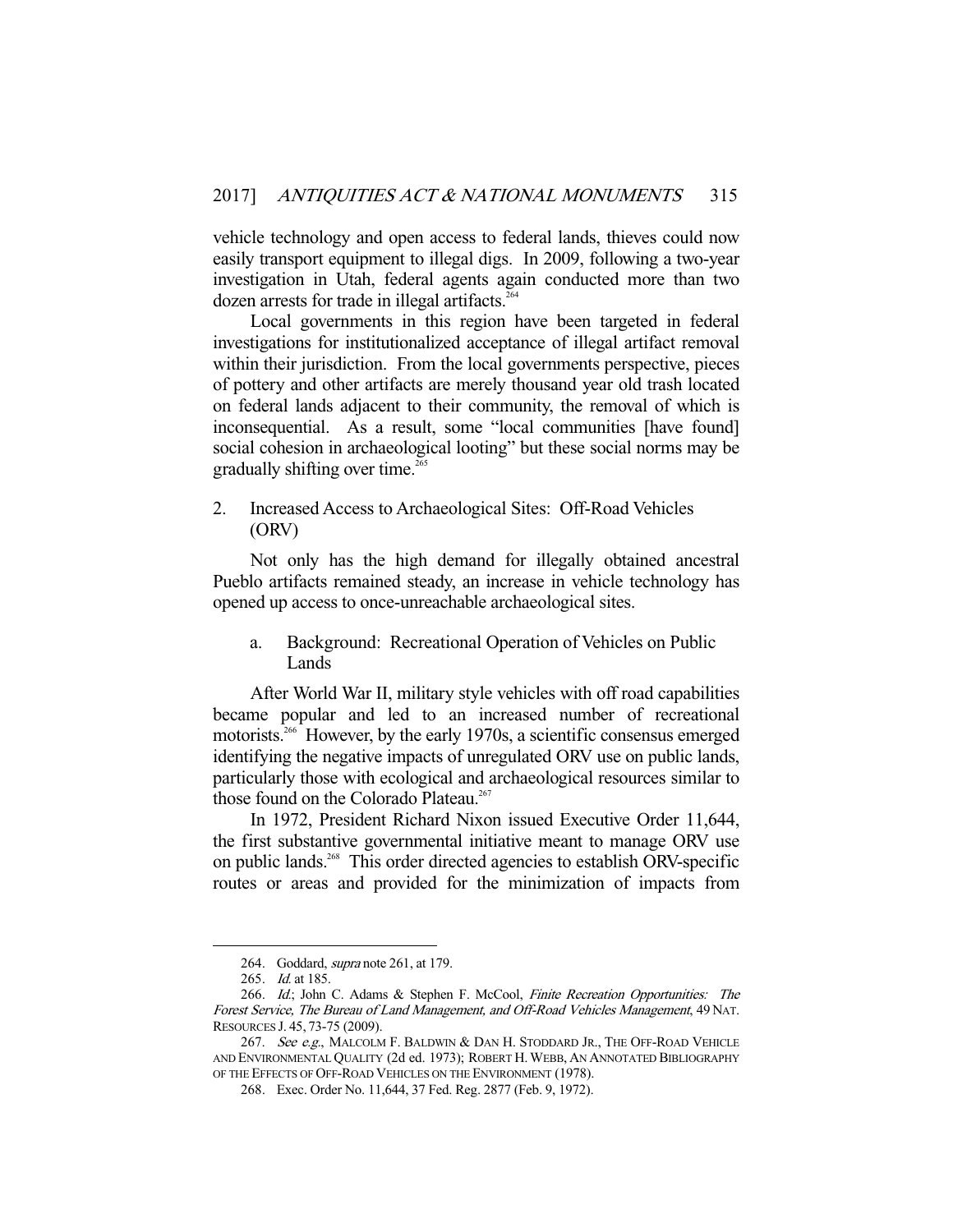vehicle use on federal lands.<sup>269</sup> But most agencies did not adhere to the law, and ORV use, remained virtually unlimited.<sup>270</sup> As a result, in 1979, President Carter issued a companion Executive Order 11,989 that provided for the emergency closure of federal lands negatively impacted by ORV use as well as other similar remedial policies.<sup>271</sup> However, both Executive Orders "provided agency discretion without effectively compelling action" and have been largely disregarded since they were issued. $272$ 

 In the mid-1980s, government agencies began drafting new land management plans as required by FLPMA. Still, the plans often included only simple classifications that generally designated "open, closed or restricted areas."<sup>273</sup> Most importantly, a de facto policy underlying the agencies approach allowed for "open" or unrestricted ORV use in areas of the Colorado Plateau that contained archaeological, paleontological and ecological resources.<sup>274</sup> This default policy meant, "areas where ORVs could not go or went only infrequently, typically remained open to ORV use, even in the wake of an earnest consideration of ORV impacts."<sup>275</sup> As a result of these land use policies, contemporary scientists often struggle to precisely define an ORV "route" among the extensive lattice of primitive tracks across the landscape.<sup>276</sup>

 By the 1990s, the off-road industry had developed a lightweight versatile personal ORV called an all-terrain vehicle (ATV) that allowed motorists access to otherwise remote areas.<sup>277</sup> The stability and four-

 <sup>269.</sup> See Adams & McCool, supra note 266, at 76-77. This order also included a provision granting discretionary authority to NPS to prohibit ORV use in areas under their jurisdiction when there are negative environmental consequences. NPS, unlike BLM has taken this provision to institute a policy categorically banning ORV use in NPS sites. Id.

<sup>270.</sup> See generally Gary A. Rosenberg, Regulation of Off-Road Vehicles, 5 B.C. ENVTL. AFF.L.REV. 175 (1976).

<sup>271.</sup> See Exec. Order No. 11,989, 42 Fed. Reg. 26,959 (May 25, 1977), reprinted as amended by Exec. Order No. 12,608, 52 Fed. Reg. 34,617 (Sept. 9, 1987).

 <sup>272.</sup> Adams & McCool, supra note 266, at 77.

<sup>273.</sup> Id. at 78; USDA FOREST SERV., OFF-ROAD VEHICLE AND TRAVEL MANAGEMENT ACTIVITY REVIEW OCT. 15-18 AND NOV. 2-7 (1987); see Federal Land Policy Management Act of 1972, 43 U.S.C. § 1701 (2015).

<sup>274.</sup> See Adams & McCool, supra note 266, at 78-79.

 <sup>275.</sup> Id. at 79.

 <sup>276.</sup> DOUGLAS S. OUREN ET AL., ENVIRONMENTAL EFFECTS OF OFF-HIGHWAY VEHICLES ON BUREAU OF LAND MANAGEMENT LANDS: A LITERATURE SYNTHESIS, ANNOTATED BIBLIOGRAPHIES, EXTENSIVE BIBLIOGRAPHIES, AND INTERNET RESOURCES 4 (2007) ("[E]xcept where there is a need to specify in more detail, unpaved roads, primitive roads, and unpaved trails, are referred to as 'routes,' regardless of their intended purpose or how they are maintained. 'Routes' also include unauthorized or 'rogue' roads and trails created by OHV users traveling off officially designated roads, primitive roads, and trails.").

 <sup>277.</sup> Id. at 78.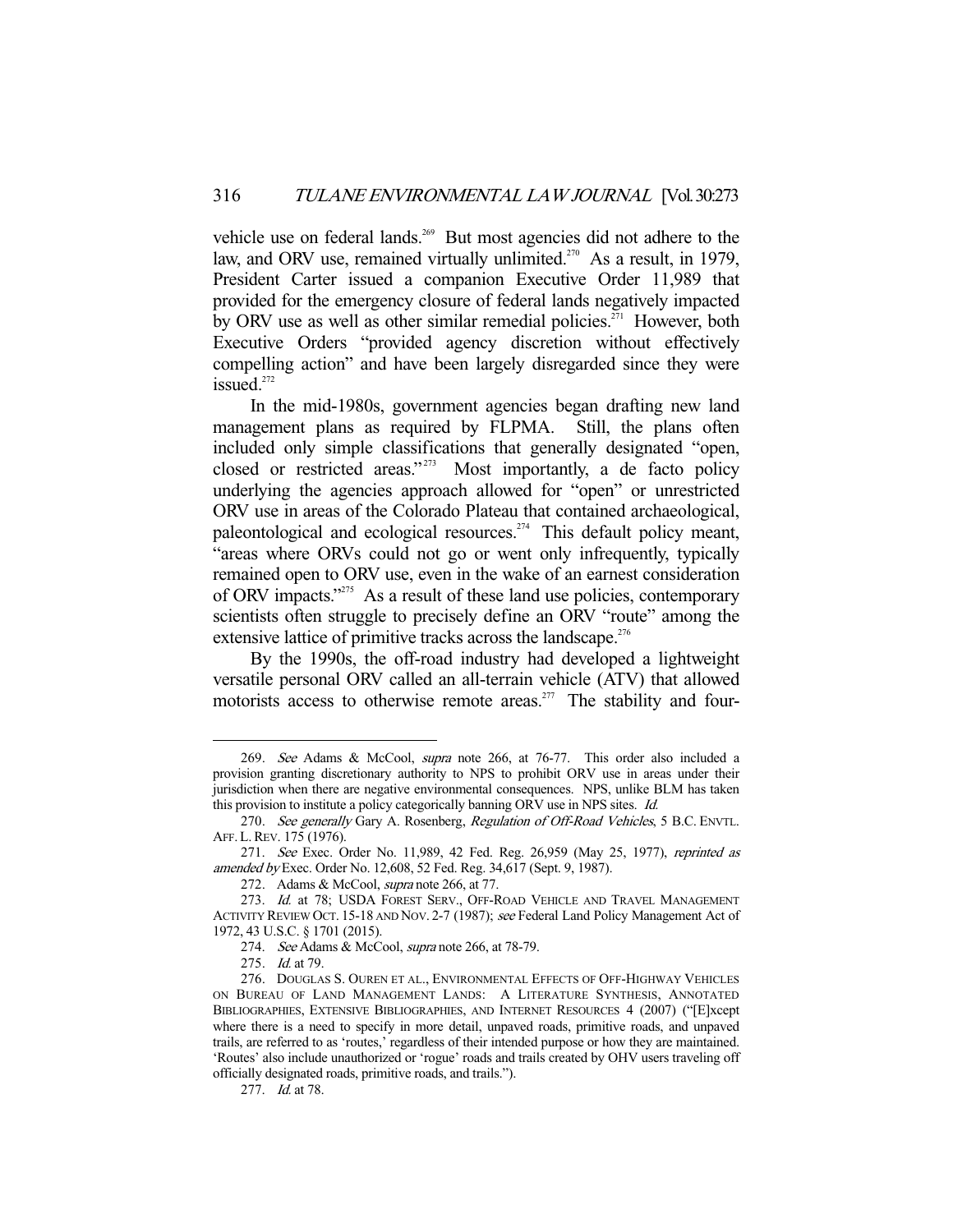wheel drive capabilities of ATVs meant that, unlike most other ORVs, they required no skill or experience to operate.<sup>278</sup> For private landowners in rural communities, this technology has been highly beneficial and allows for much more efficient management of property and agriculture than ever before. However, the use of ORVS and ATVs for off-road recreation increased rapidly. By 2000, annual ORV sales reached beyond one million, 700,000 of which were ATVs.<sup>279</sup>

 Off road vehicle technology has continued to advance. In 2008, the top law enforcement official responsible for management of ORV use in the southern Colorado Plateau region, including Utah, testified before Congress that "[i]rresponsible off-roading has become such a menace that it is now the single greatest threat to American landscapes."<sup>280</sup> Similarly, a study conducted by the General Accounting Office in 2009 found that 69% of field unit officials were unable to sustainably manage their existing ORV areas. $281$ 

 Judicial interpretations of the Executive Orders issued by President Nixon and President Carter have established a high level of deference such that land management agencies "enjoy virtually unlimited discretion to permit or to prohibit ORV use."<sup>282</sup> As a result, successful lawsuits are outliers,<sup>283</sup> and plaintiffs challenging agency ORV allocations typically lose regardless of whether they are arguing for or against ORV access to

<sup>278.</sup> Id. at 78 ("[T]he result [of ATV technology] was the popularization of a vehicle which, because it is wide and relatively stable, requires neither experience nor strength to operate, in contrast with motorcycles.").

<sup>279.</sup> *Id.* at 81 fig.1.

 <sup>280.</sup> The Impacts of Unmanaged Off-Road Vehicles on Federal Land, Hearing Before H. Subcomm. on Nat'l Parks, Forests & Pub. Land, 110th Cong. (2008) (statement of Jack Gregory) ("1) the ORV problem is getting steadily worse, with no end in sight; 2) the ORV problem is not just 'a few bad apples'—we are suffering from a major breakdown in attitude from sadly, a high percentage of off-roaders; and 3) route designations without effective enforcement simply does not work and, when done poorly, significantly aggravates problems.").

<sup>281.</sup> See, e.g., U.S. GOV'T ACCOUNTABILITY OFFICE, GAO-09-509, FEDERAL LANDS: ENHANCED PLANNING COULD ASSIST AGENCIES IN MANAGING INCREASED USE OF OFF-HIGHWAY VEHICLES (2009).

<sup>282.</sup> Adams & McCool, *supra* note 266, at 64.

<sup>[</sup>L]egal sufficiency for permitting or prohibiting ORV use is not a substantive question. Instead, it is a matter of whether the FS or BLM, in prohibiting or permitting ORV use through their land management plans, properly followed planning procedures, conducted the appropriate level of NEPA analysis, and competently executed the NEPA analysis.

Id. at 68.

 <sup>283.</sup> See, e.g., Sierra Club v. U.S. Dep't of Agric., 116 F.3d 1482 (7th Cir. 1997).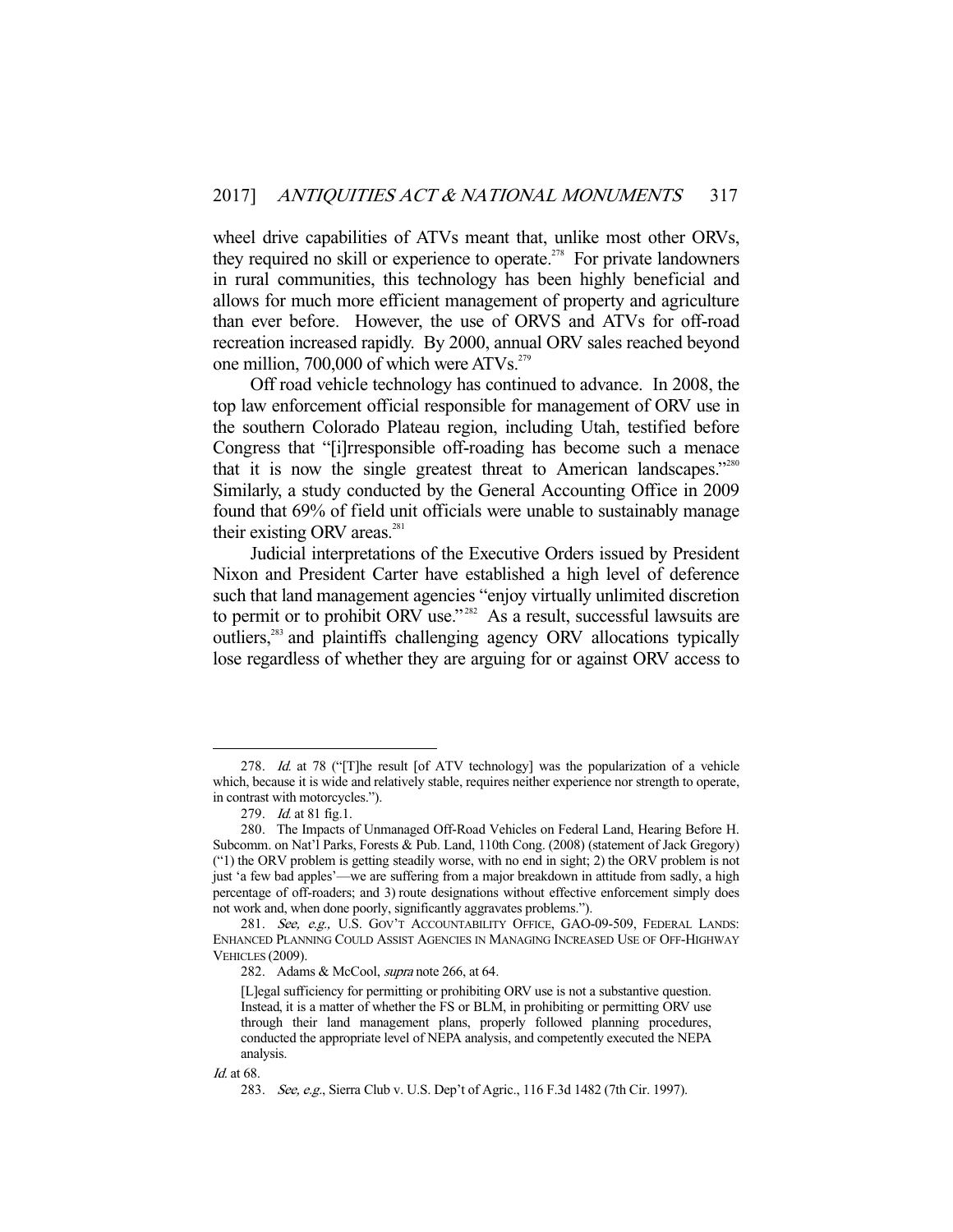public lands.<sup>284</sup> Thus, most areas on the Colorado Plateau that are designated 'open' for ORV use almost always contain rare ecological assemblages and unexcavated or undiscovered archaeological sites.

## b. Increased Access=Increased Impact

 Researchers categorize ORV impacts on archaeological sites as either direct or indirect.<sup>285</sup> Direct impacts occur when ORVs are driven through cultural deposits and indirect impacts occur when vehicles are used to gain access to archaeological sites situated within rugged topography.286 Both categories of impacts cause considerable damage to  $arehaeological sites.<sup>287</sup>$  As ORV technology advanced, archaeologists observed that direct impacts became much more widespread because motorists were using enhanced vehicles capabilities to leave the established trail and, naturally drawn to prominent archaeological sites, were often unintentionally damaging less prominent sites in the surrounding area.<sup>288</sup> When criminals followed these paths, they gained even closer access to countless cultural sites, which were the excavated for sale on the black market, thus increasing indirect impact.

 Although studies often document similar patterns, it is a universally accepted conclusion that archaeological sites containing prominent architectural features are more often targeted for vandalism or other damage.<sup>289</sup> This commonality serves to illustrate the unique threats facing the architecturally impressive "great houses" and "kivas" associated with the Chaco phenomenon, which are surrounded by other older and less visible archaeological deposits.

 Compared with human-powered transport, ORVs allow more access to archaeological sites on the Colorado Plateau and to historically

<sup>284.</sup> See e.g., Colo. Off-Highway Vehicle Coal. v. U.S. Forest Serv., 357 F.3d 1130 (10th Cir. 2004) (upholding restrictions on ORV use); Mountaineers v. U.S. Forest Serv., 445 F. Supp. 2d 1235 (W.D. Wash. 2006) (upholding expenditure for project that promoted ORV use).

 <sup>285.</sup> See SPANGLER & YENTSCH, supra note 263, at 220.

 <sup>286.</sup> See generally id.

 <sup>287.</sup> Id.

<sup>288.</sup> SPANGLER & YENTSCH, supra note 263, at 2 ("Vehicular damage to surface cultural deposits is [] ubiquitous . . . [t]his damage was caused by vehicles leaving the marked trail. . . .").

<sup>289.</sup> Paul Nickens et al., A Survey of Vandalism to Archaeological Resources in Southwestern Colorado, in 11 COLORADO BUREAU OF LAND MANAGEMENT CULTURAL RESOURCE SERIES 59 (1981) (explaining that "late sites with masonry architecture . . . would appear to be the most vulnerable to vandalism"); SPANGLER & YENTSCH, supra note 263, at 67-68 ("[Sites] found without associated features appear to have suffered the least adverse impacts, whereas alcove sites with deep aeolian deposits and associated features (e.g. architecture, rock art, grinding slicks) appear to have experienced the greatest amount of damage.").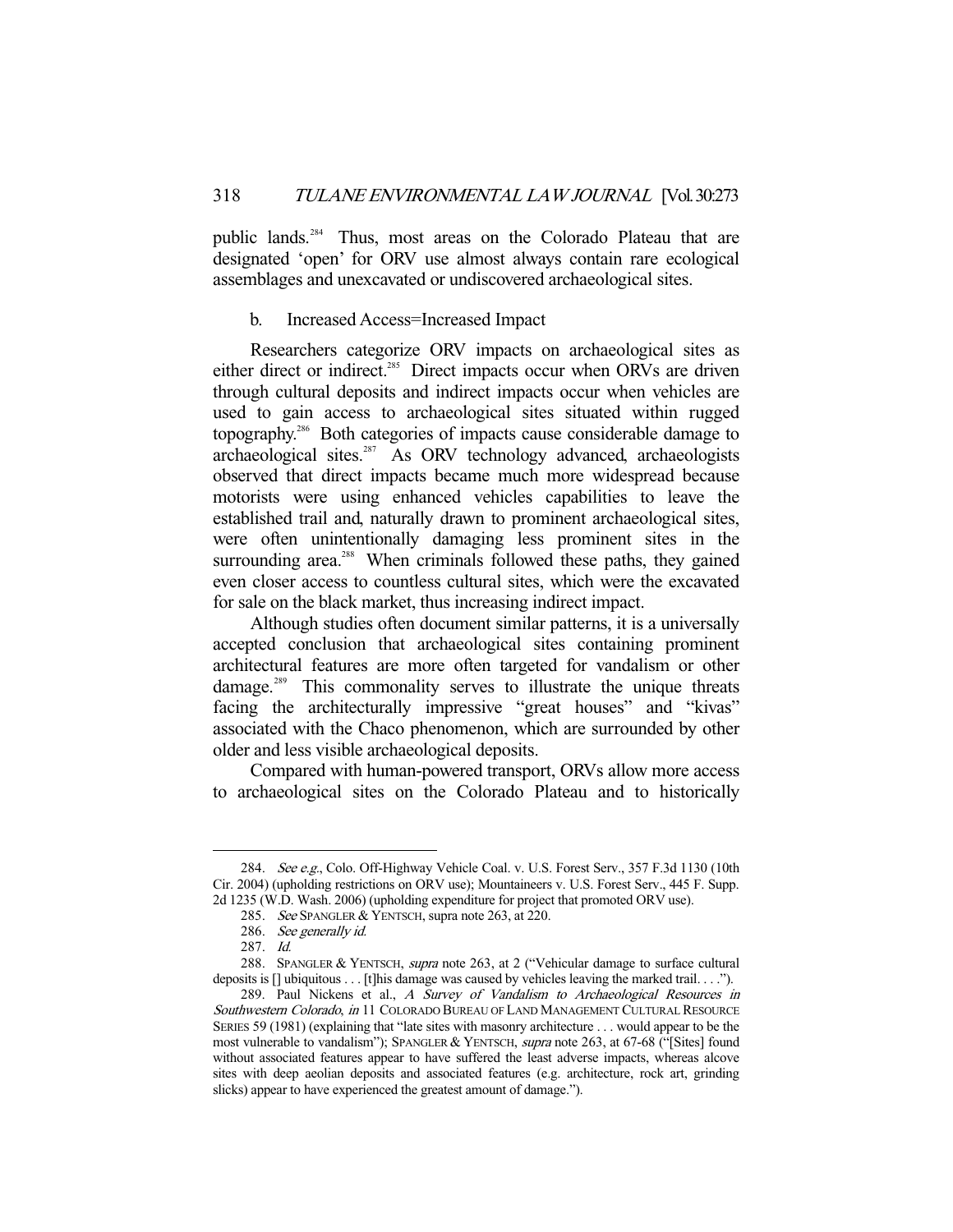valuable artifacts.<sup>290</sup> Accessibility of sites on the Colorado Plateau has long been linked to their disturbance and archaeologists studying vandalism have established that "controlled vehicular access has been a significant factor on site preservation."<sup>291</sup> For example, archaeological studies in the early 1980s found a conclusive correlation between proximity to dirt roads and vandalism.<sup>292</sup> Numerous archaeological studies have analyzed the problem ORV use and vandalism of cultural sites across the Colorado Plateau all of which provide important empirical evidence to support protective designation.<sup>293</sup>

 In 2005, BLM Monticello released a report documenting environmental damage, cultural resource looting and other illegal activities associated with ORVs including a defiant "private OHV user group that is producing OHV maps that the BLM cannot authorize and that the Canyonlands Natural History Association will not sell."294 Land use plans from 2008 for the area covering the Chaco phenomenon appear to take archaeological deposits into account when designating ORV routes. However, these routes were ultimately decided without survey of nearby cultural resources, and as a result, many crude ORV trails lead to and through fragile archaeological sites.<sup>295</sup> Thus, when the BLM Monticello published its RMP Evaluation in 2015, they emphasized, "the RMP does not fully protect cultural or paleontological resources through special designations [and its] route and travel designations [continue to] fail to address cultural and paleontological needs and protection" nearly a

<sup>290.</sup> Id. at 59 (explaining that "late sites with masonry architecture . . . would appear to be the most vulnerable to vandalism"); SPANGLER & YENTSCH, supra note 263, at 68-69 (2008) ("[Sites] found without associated features appear to have suffered the least adverse impacts, whereas alcove sites with ... associated features (e.g. architecture, rock art, grinding slicks) appear to have experienced the greatest amount of damage.").

<sup>291.</sup> Spangler et al., Chasing Ghosts: A GIS Analysis and Photographic Comparison of Vandalism and Site Degradation in Range Creek Canyon, Utah, in UTAH MUSEUM OF NATURAL HISTORY OCCASIONAL PAPERS 2006:1, 95-96 (2006).

 <sup>292.</sup> Nickens et al., supra note 289, at 59 ("In summary, late sites with masonry architecture located over 20 miles from the nearest town and within 100 m of a dirt road would appear to be the most vulnerable to vandalism.").

<sup>293.</sup> See, e.g., id. at 59; see also Spangler et al., supra note 291, at 95-96.

 <sup>294.</sup> BUREAU OF LAND MANAGEMENT, U.S. DEP'T OF THE INTERIOR, DRAFT RESOURCE MANAGEMENT PLAN & ENVIRONMENTAL IMPACT STATEMENT MONTICELLO FIELD OFFICE, MONTECELLO, UTAH 11-31 (2008) ("There are numerous [ongoing] OHV legal issues, which include: illegal explosive blasting used to open OHV trails into a WSA [wilderness study area]; the uncompleted designation of roads and trails within the FO area; the updating of travel maps; and the San Juan County blanding of OHV routes on BLM-administered public without BLM concurrence. There are [also] OHV–cultural resources conflicts, [and] expectations to provide services to the OHV community . . . .").

<sup>295.</sup> See BUREAU OF LAND MANAGEMENT MONTICELLO FIELD OFFICE, APPROVED RESOURCE MANAGEMENT PLAN EVALUATION REPORT 5 (2015).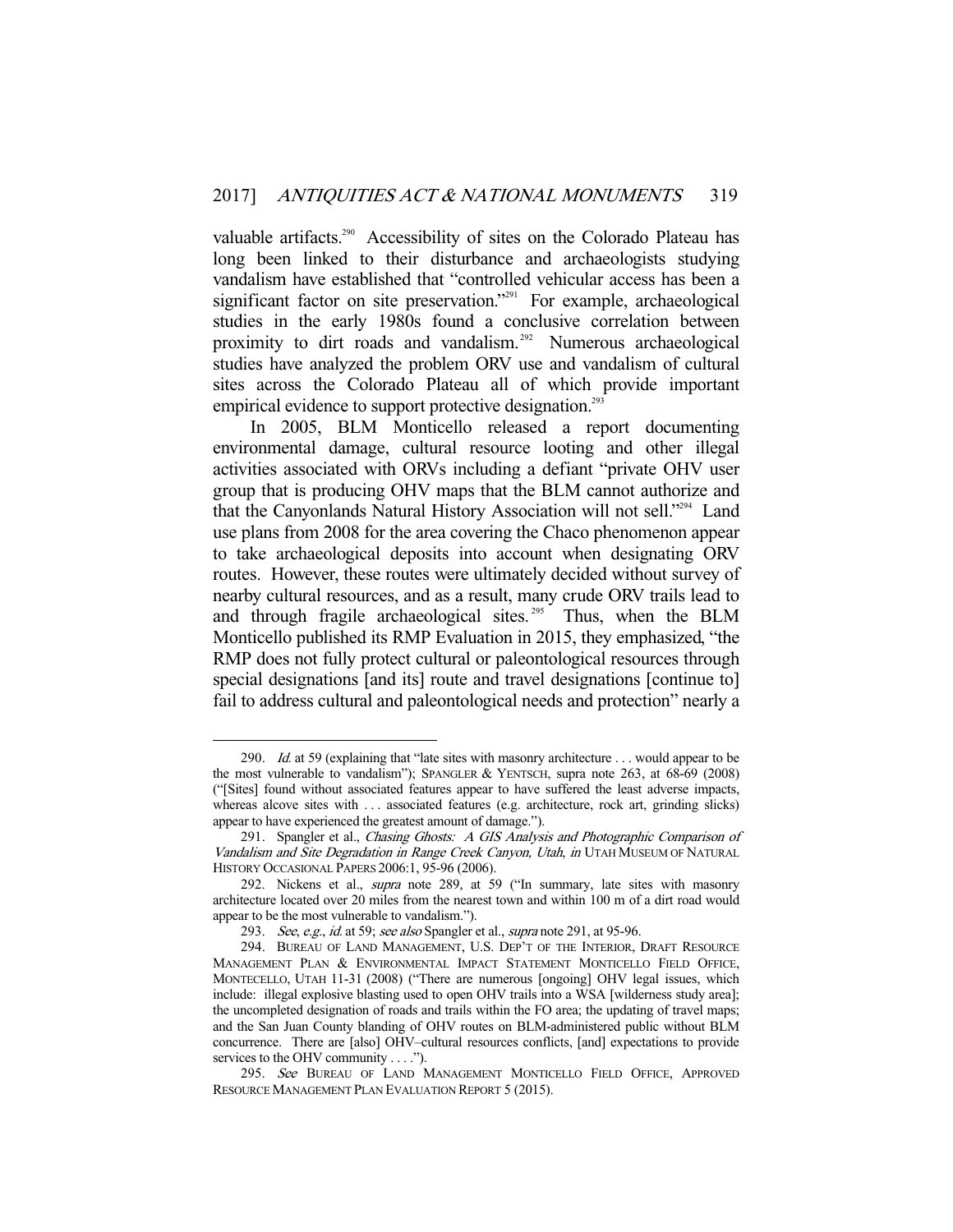decade after approval.<sup>296</sup> Designations of national monuments to reserve archaeological resources could also protect surrounding ecological, geological, and paleontological resources.

# IV. SCIENTIFIC & HISTORIC FEATURES OF THE COLORADO PLATEAU: ANALYSIS UNDER THE ANTIQUITIES ACT

 The Colorado Plateau first began to gain elevation around five million years ago as a result of the geodynamic phenomenon of lithospheric downwelling. From a strictly geological perspective, five million years is not a lot of time, from a human perspective, it is an eternity. But this geologic perspective provides an important baseline to better understand the natural and historical phenomenon discussed in this analysis.

 Consider if the 4.5 billion years of the earth's existence were compressed down into one human year. The 600 meter elevation gain and subsequent erosion of the Colorado Plateau would have taken place over the final eight hours of December 31 and expose rock formations deposited in June. The most significant underlying aspect of this process is that as the Plateau gained elevation it remained relatively level. This elevation gain and the resulting gravitational increase served to accelerate the erosive forces of the Colorado River and its tributaries.

 For humans, these were geologically fortuitous circumstances. The erosion of certain layers of rock created alcoves that served as ideal locations for the cliff dwellings of early humans and often contained fresh drinking water. After the cliff dwellings were vacated by their owners, the alcoves containing them served to protect them from the elements, and these thousand-year-old structures have remained remarkably well-preserved for study by archaeologists.

 These erosive processes also exposed a pristine, more than 200 million-year-old fossil record that would otherwise be under hundreds of meters of rock and inaccessible by paleontologists. Finally, the Colorado Plateau has gained about 600 meters in elevation in the past 5 million years but the remarkably rapid rate of erosion has carved canyons as deep as 300 meters. In other words, for every two meters of elevation the Colorado Plateau gained, one meter would be eroded away to create canyons. As a result, the depth of these canyons has revealed a comprehensive geological record that is billions of years old and has been invaluable to scientists.

 <sup>296.</sup> Id. at 5.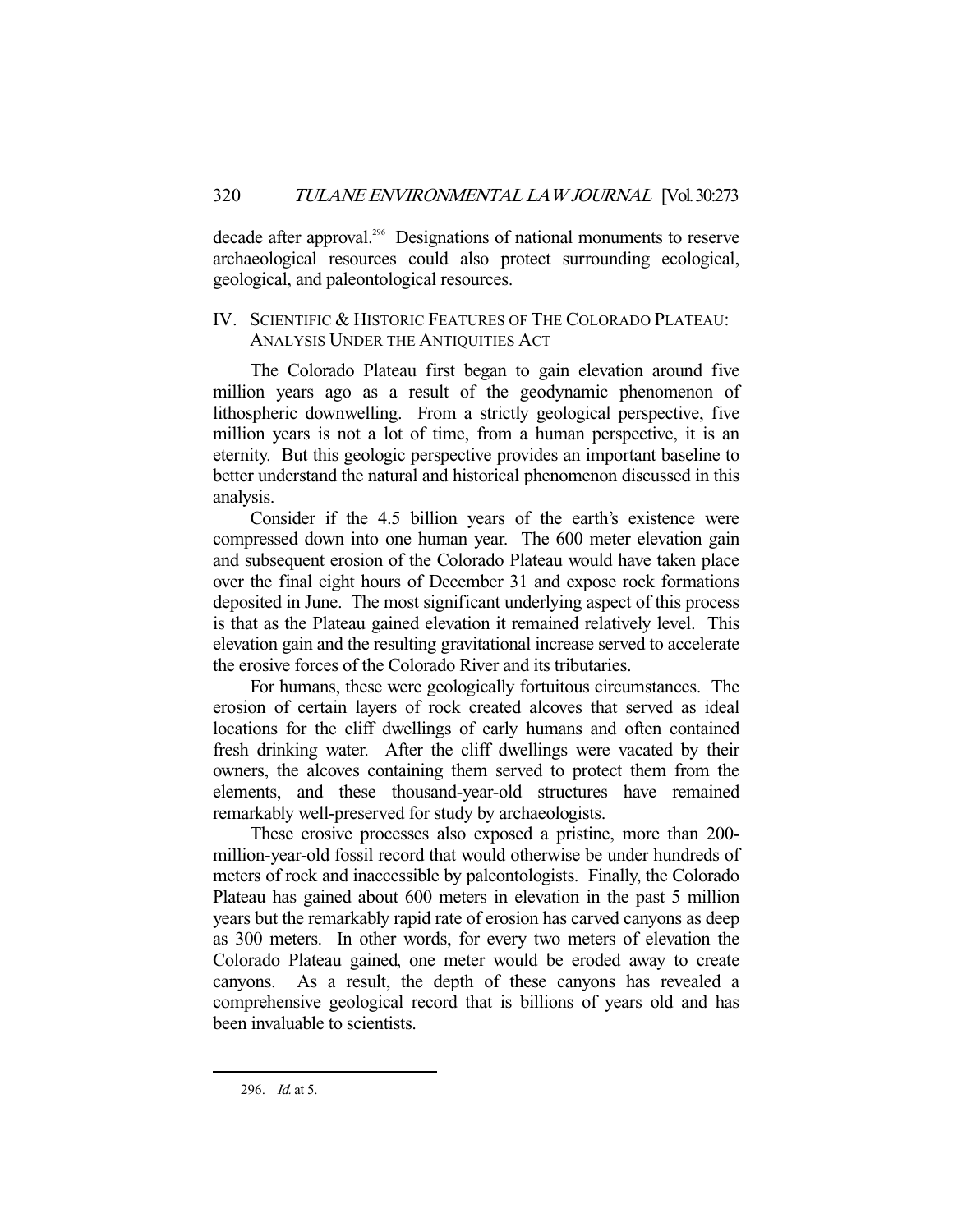Against this backdrop, the phenomenon discussed in this analysis provide a chronology of separately identifiable but interconnected and mutually reinforcing factors that establish an evidential foundation, which, when considered against the Supreme Court's judicial precedent, demonstrates that national monuments designated on the Plateau to protect these phenomenon will satisfy the criteria of the Antiquities Act.

 The Colorado Plateau represents a rare geomorphic phenomenon and is an elevated, undeformed, and highly eroded landscape of sedimentary rock framed by volcanic boundaries. According to geologists, "[u]nlike surrounding areas, which have undergone significant orogenic and extensional deformations since the Paleozoic, the [P]lateau has survived these tectonic events with little internal deformation."<sup>297</sup> The erosion of this landscape revealed extensive fossil formations and other paleontological resources that are among the most complete records in the world.

 These geologic features of the Colorado Plateau contain an intact 12,000-year history of human occupation. Chaco Canyon, its dispersed roads, and outlier communities comprise an archaeological site of significant "historic interest" under the Antiquities Act. The Bureau of Land Management estimates that public lands in San Juan County, Utah, contain an average of twenty-four archaeological sites per square mile.<sup>298</sup> Bears Ears National Monument is located in San Juan County. Without protection, many of these sites will remain accessible to off road vehicles and, due to the ongoing demand for archaeological artifacts, are likely to be vandalized before they can be excavated.

 Drought is often an issue in the western United States and water management becomes a crucial issue. Science looks to the Chacoan people for insight into how these ancient farmers were able to grow corn in areas where none can be cultivated today.<sup>299</sup> In the words of a prominent archaeologist, these unexcavated sites represent a "treasure trove of scientific knowledge that could one day unlock the mysteries of human adaptations to the deserts of western North America."<sup>300</sup> The Ancestral Puebloan civilization mysteriously collapsed in 1300 A.D. Still,

<sup>297.</sup> Liu & Gurnis, *supra* note 183, at 663.

 <sup>298.</sup> U.S. BUREAU OF LAND MGMT. UTAH STATE OFFICE, SAN JUAN RESOURCE MANAGEMENT FIELD OFFICE APPROVED RESOURCE MANAGEMENT PLAN 4 (Sept. 2015).

<sup>299.</sup> See SPANGLER, supra note 232, at 1. This significance is further enhanced by the fact that, as several researchers have pointed out, "archaeologists interested in Chaco are working mostly with the same field data and collections that have been available for the past 20 years." Mills, supra note 243, at 36.

 <sup>300.</sup> Spangler, supra note 232, at 1.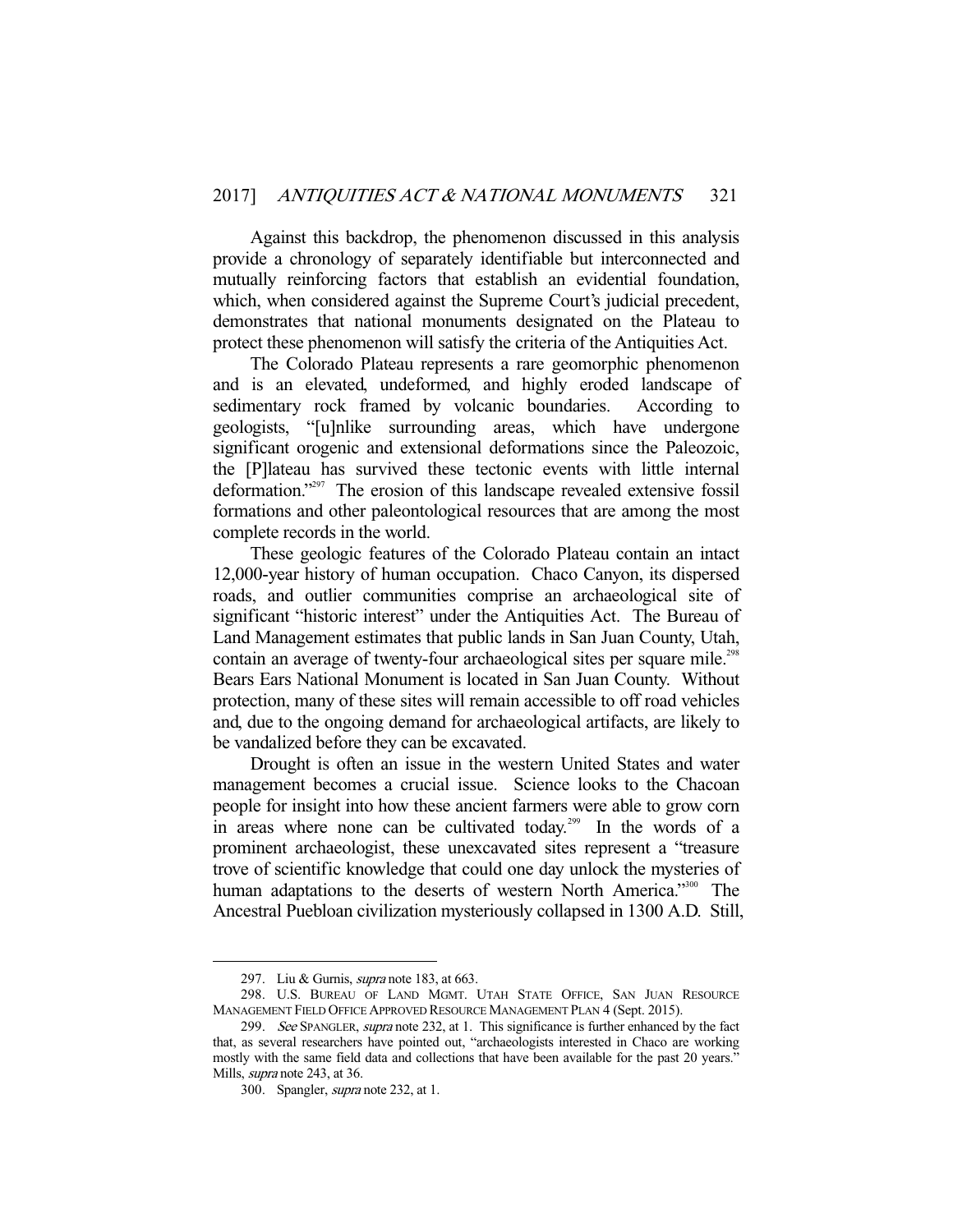their descendants continue to carry on a deep spiritual connection with the sacred lands of their ancestors.

 The Colorado Plateau is also remarkable for its rare ecosystems that contain diverse plant and animal life. The scientific interest of these biotic communities, many of which contain endemic species found nowhere else in the world, satisfies the Antiquities Act threshold. Riparian areas are particularly vulnerable to damage from unregulated human activities. Although riparian areas and other desert oases represent only 1% of the land on the Colorado Plateau, more than 75% of animal species rely on these areas for survival.<sup>301</sup>

## V. CONCLUSION

 For over a century, the Antiquities Act has been a politically effective and economically beneficial piece of legislation, which has been used more than 150 times to preserve remarkable features on federal land. These designations have gone on to be some of the most iconic American landscapes and have consistently been approved by Congress and upgraded to national parks or other conservation units. Sixteen presidents from across the political spectrum have designated national monuments.

 Still, monuments have sometimes been controversial at the time of designation. But dissatisfied parties are not without redress and can always challenge the designation in court if they believe it does not comply with the Antiquities Act. Federal courts have reiterated that judicial review "is available to ensure that [national monument designations] are consistent with constitutional principles and that the President has not exceeded his statutory authority.<sup>7302</sup> But the Antiquities Act provides discernable standards, and the president has rarely exceeded their authority under its provisions. Judicial precedent foreclosed various constitutional challenges to the Antiquities Act, but some commentators have argued there are yet untapped legal principles that should be used in the future.<sup>303</sup> The evidence presented and this analysis demonstrates that any legal challenges to national monuments that protect the resources described in this analysis will fail. Bears Ears National Monument contains several of the natural resources discussed above including thousands of archaeological sites, and this analysis contends that any

<sup>301.</sup> *See, e.g.*, Jones et al., *supra* note 219, at 1-2.

 <sup>302.</sup> See, e.g., Mountain States Legal Found. v. Bush, 306 F.3d 1132 (D.C. Cir. 2002).

 <sup>303.</sup> See generally Ruznik, supra note 166.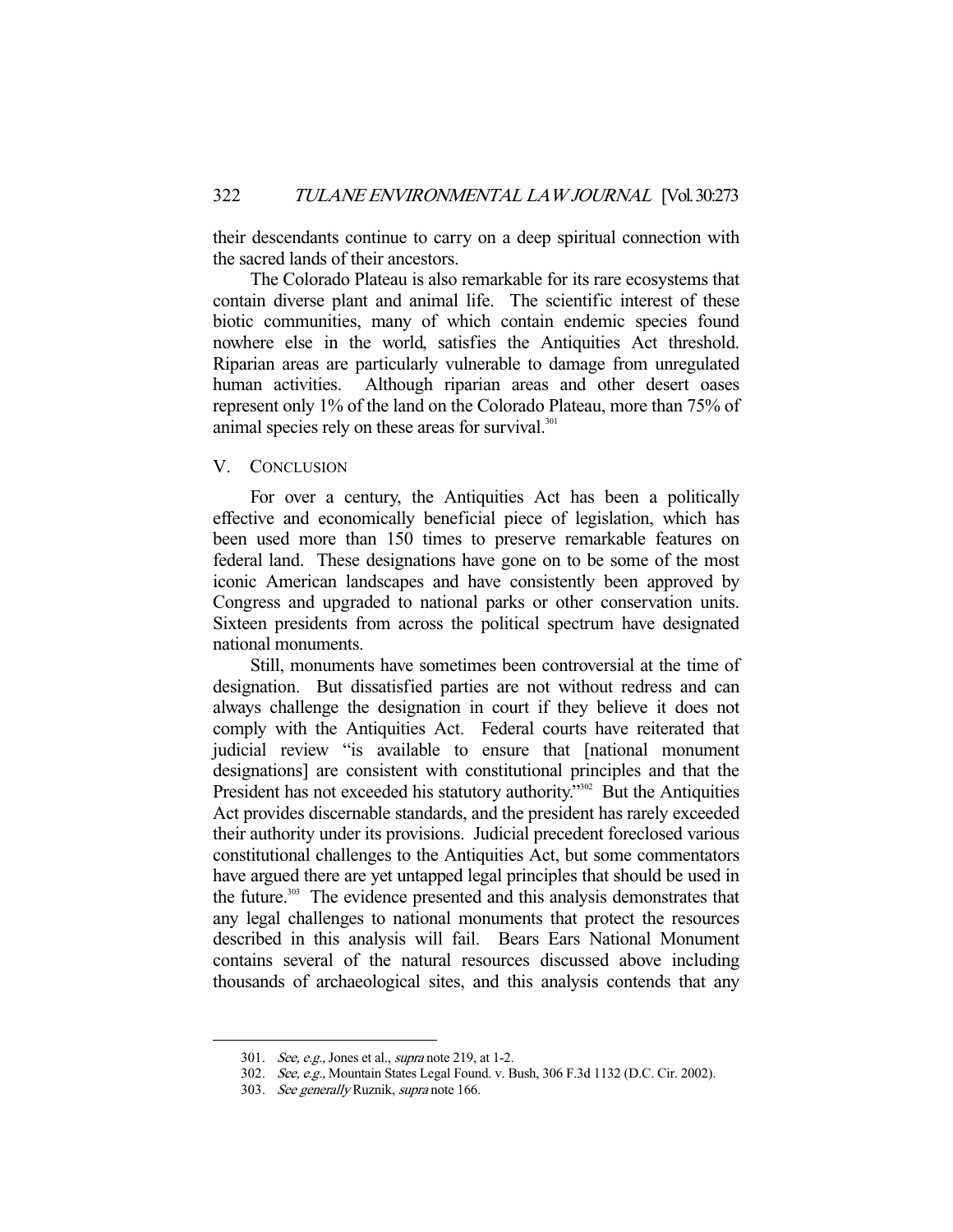legal challenge will be unsuccessful because these protected objects satisfy the requirements of the Antiquities Act.

 However, the Utah state legislature is attempting to undo Bears Ears not by challenging it in court, but by calling on the president abolish the monument. However, although the Antiquities Act grants the president the authority to designate new monuments it does not provide the authority to modify or abolish an existing designation, and these issues have not been addressed in court.

 Based on the evidence presented in Section II.C.1, this analysis concludes that the existence of an implied power to abolish monuments, and the scope of that power if implied, would represent an unconstitutional violation of the separation of powers. An implied power to abolish monuments combined with the express power to create them would arguably give the president the ability to avoid judicial review and make an end run to avoid compliance with the provisions of the Antiquities Act.

 Although there is evidence to establish the existence of an implied power to expand monuments, it is unclear whether the president has implied powers to reduce the size of a designation or modify its management. This analysis does not mean to suggest that the president has these implied powers and instead submits that if a court were to recognize an implied power to reduce a monument or modify its management, the same standard of review would apply to the exercise of either power. The proposed standard of review would assess both quantitative and qualitative factors and focus the court's inquiry on the original objects to be protected by the designation in order to determine whether the monument, as modified, violates the Antiquities Act.

 In conclusion, the scientific and historic value of natural resources located on the Colorado Plateau have led presidents to create monuments within its boundaries. Of those presidents who have proclaimed national monuments, all but one have designated or enlarged a monument inside the Colorado Plateau. History now looks to the next administration to carry on the tradition reserving federal land to benefit future citizens.